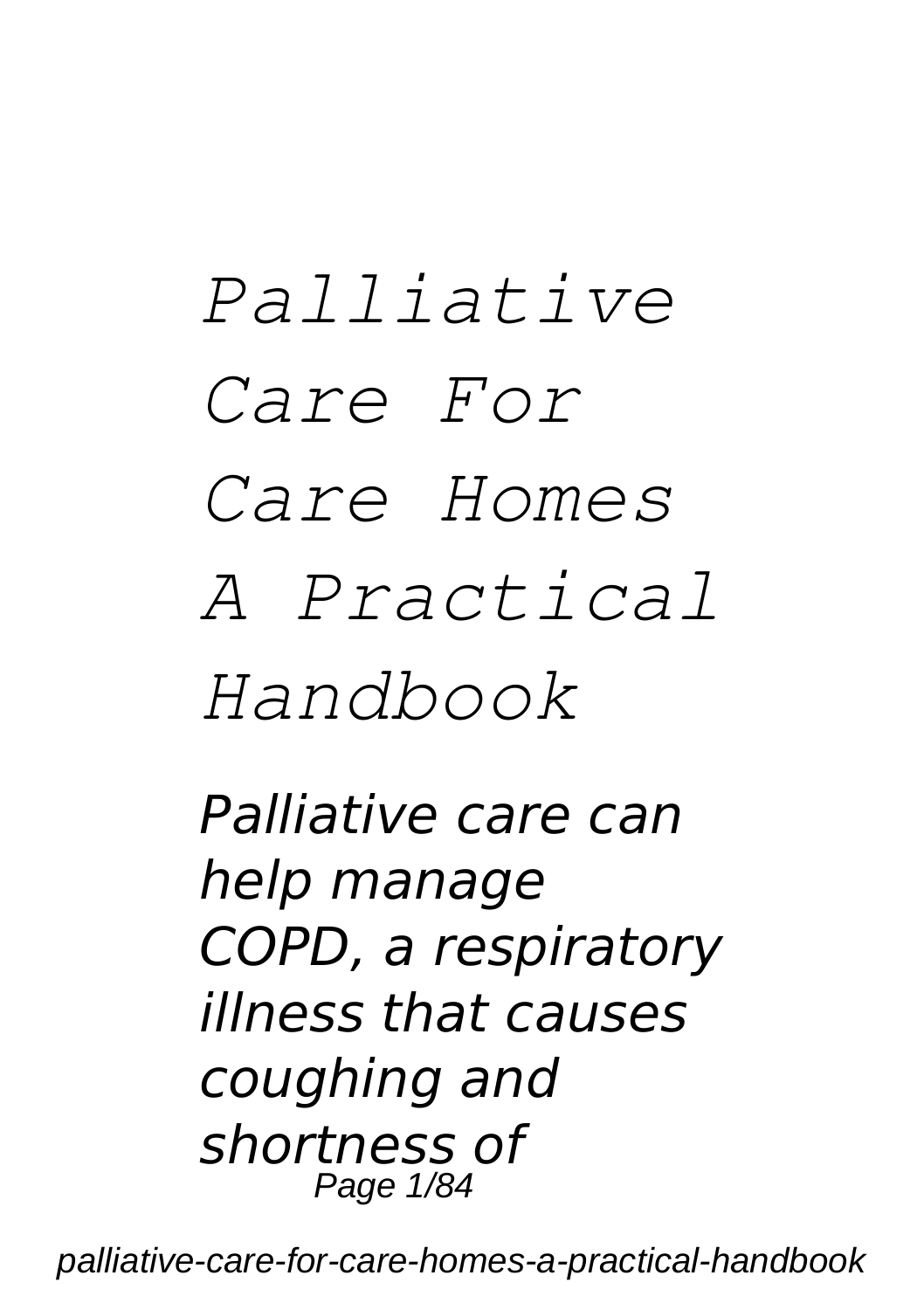*breath. For this condition, palliative care might include treatments for discomfort, anxiety, or... Does Medicare Cover Palliative Care? | Medicare & Medicare ...*

*How and Where Is Palliative Care Provided and How* Page 2/84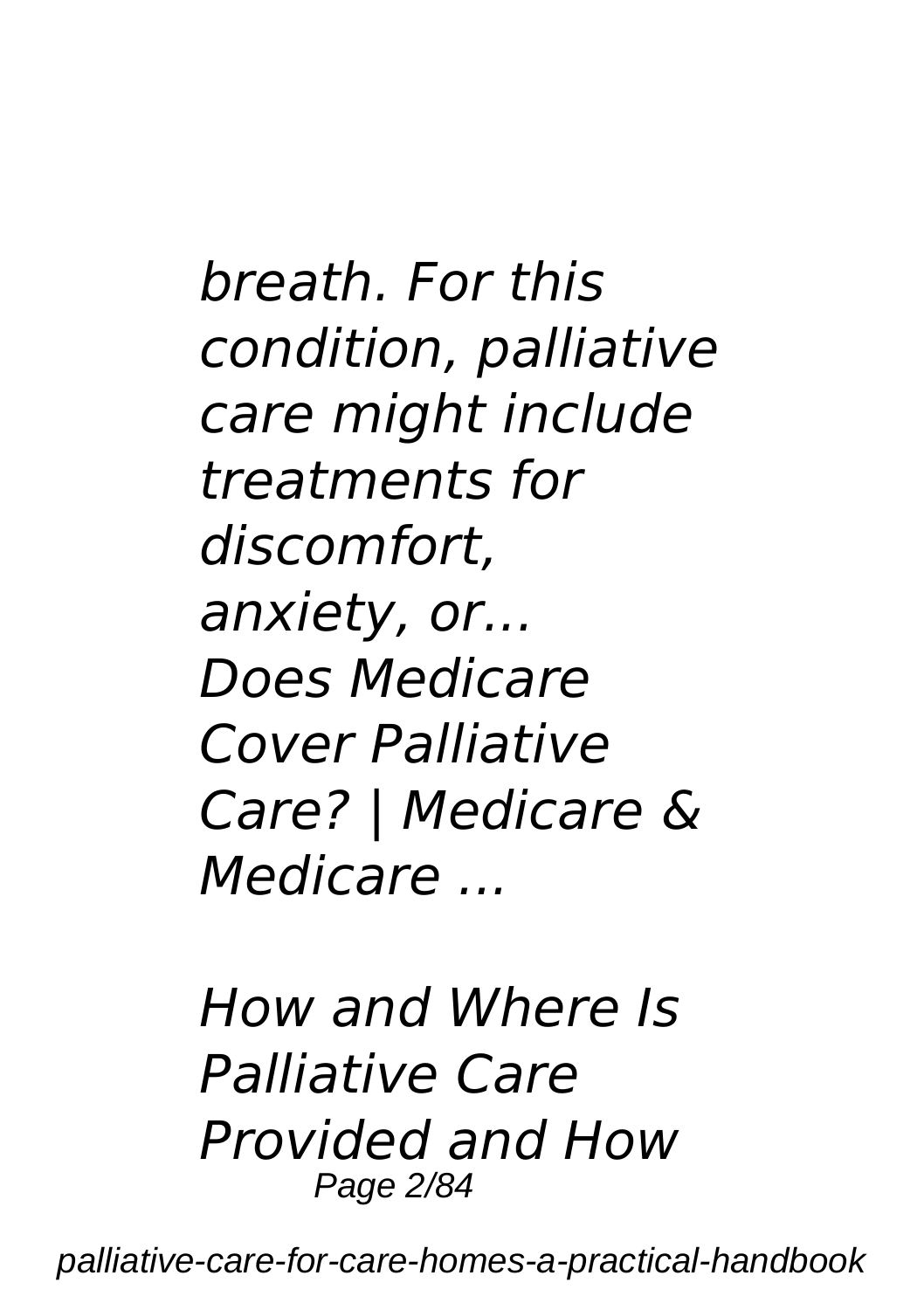*Is It ... Palliative Care For Care Homes Say "palliative care" and most people imagine cancer patients being made comfortable in an end-of-life hospice setting. But palliative care is actually a new medical specialty* Page 3/84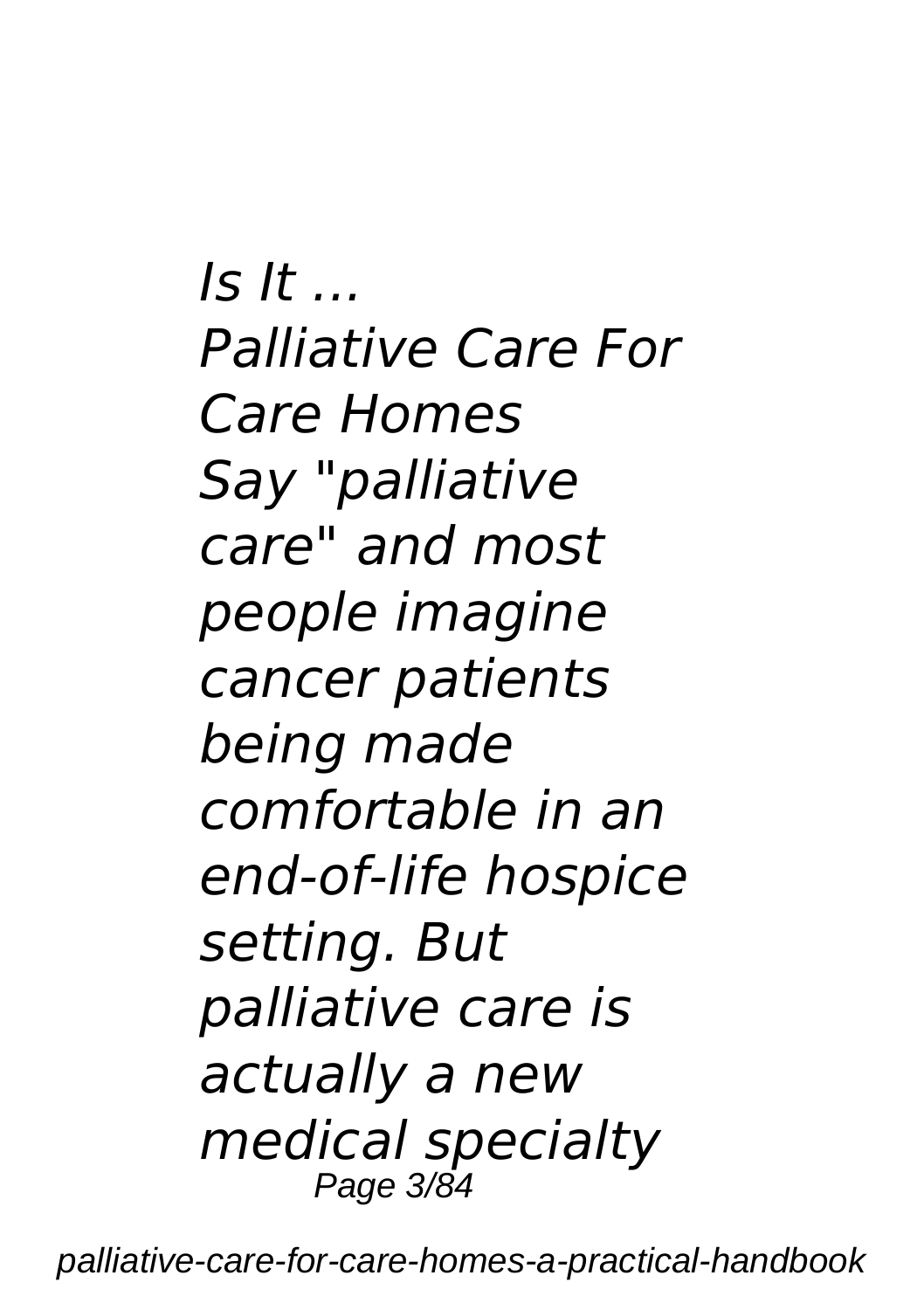#### *that has recently...*

*What Is Palliative Care? - WebMD A home-based palliative care model, the PIM™ program serves health plans, provider organizations and their members who are experiencing a serious illness.* Page 4/84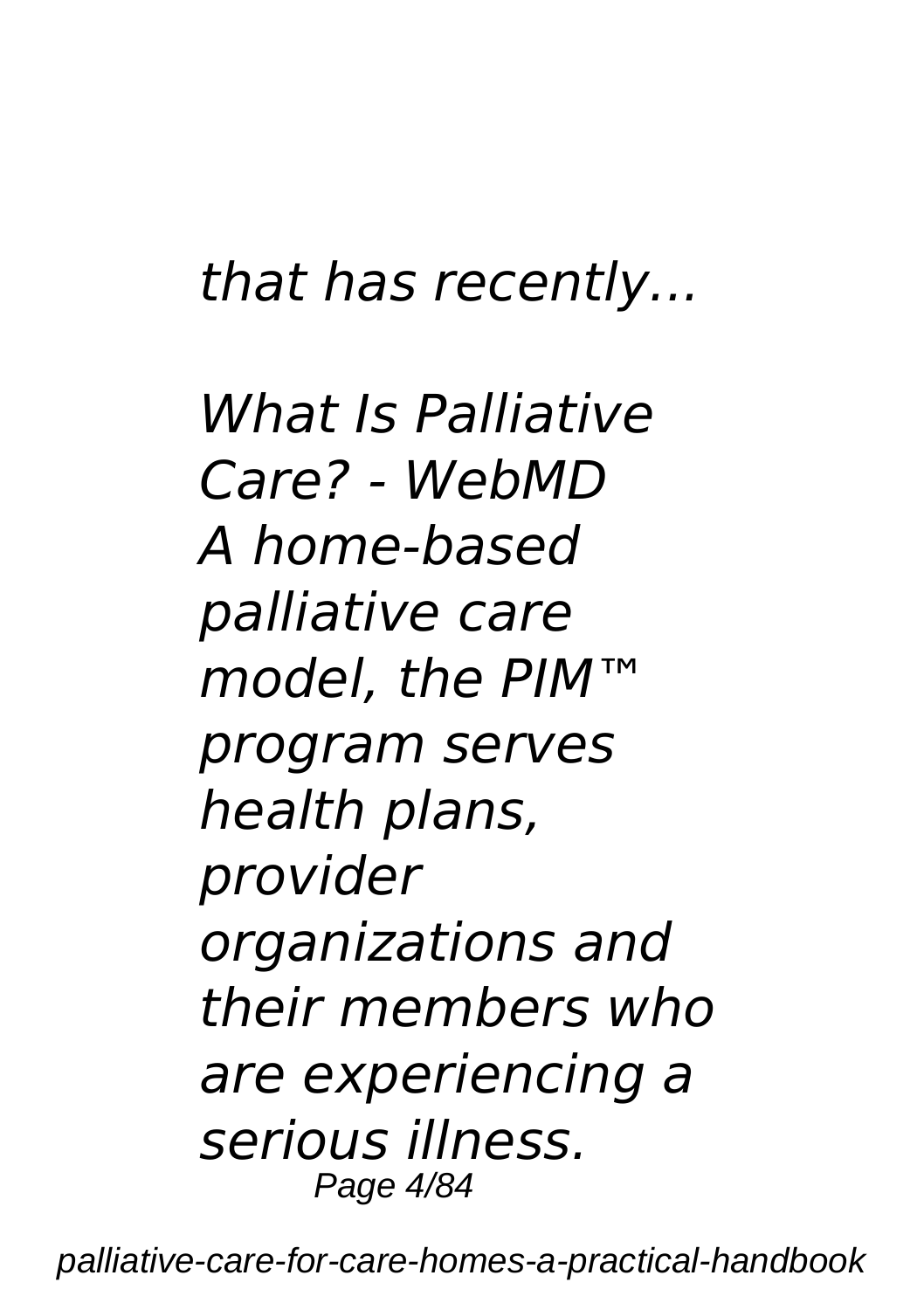*Complementing the CareCentrix post-acute care model, PIM identifies, engages and improves the member and caregiver quality of life, reduces overmedicalization and lowers cost.*

*Home-Based Palliative Care |* Page 5/84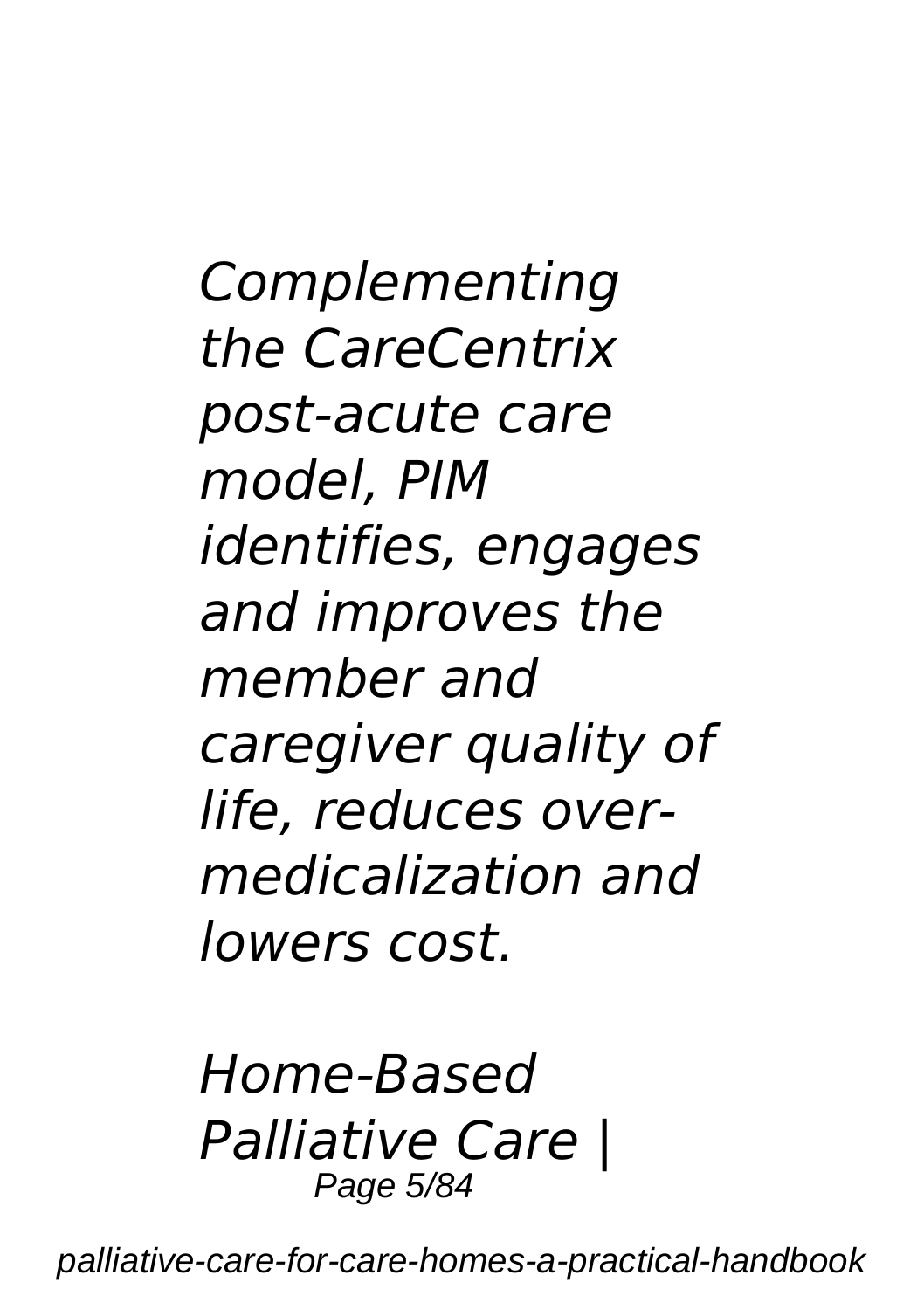*CareCentrix Palliative care can be provided in hospitals, nursing homes, outpatient palliative care clinics and certain other specialized clinics, or at home. Medicare, Medicaid, and insurance policies may cover palliative care.* Page 6/84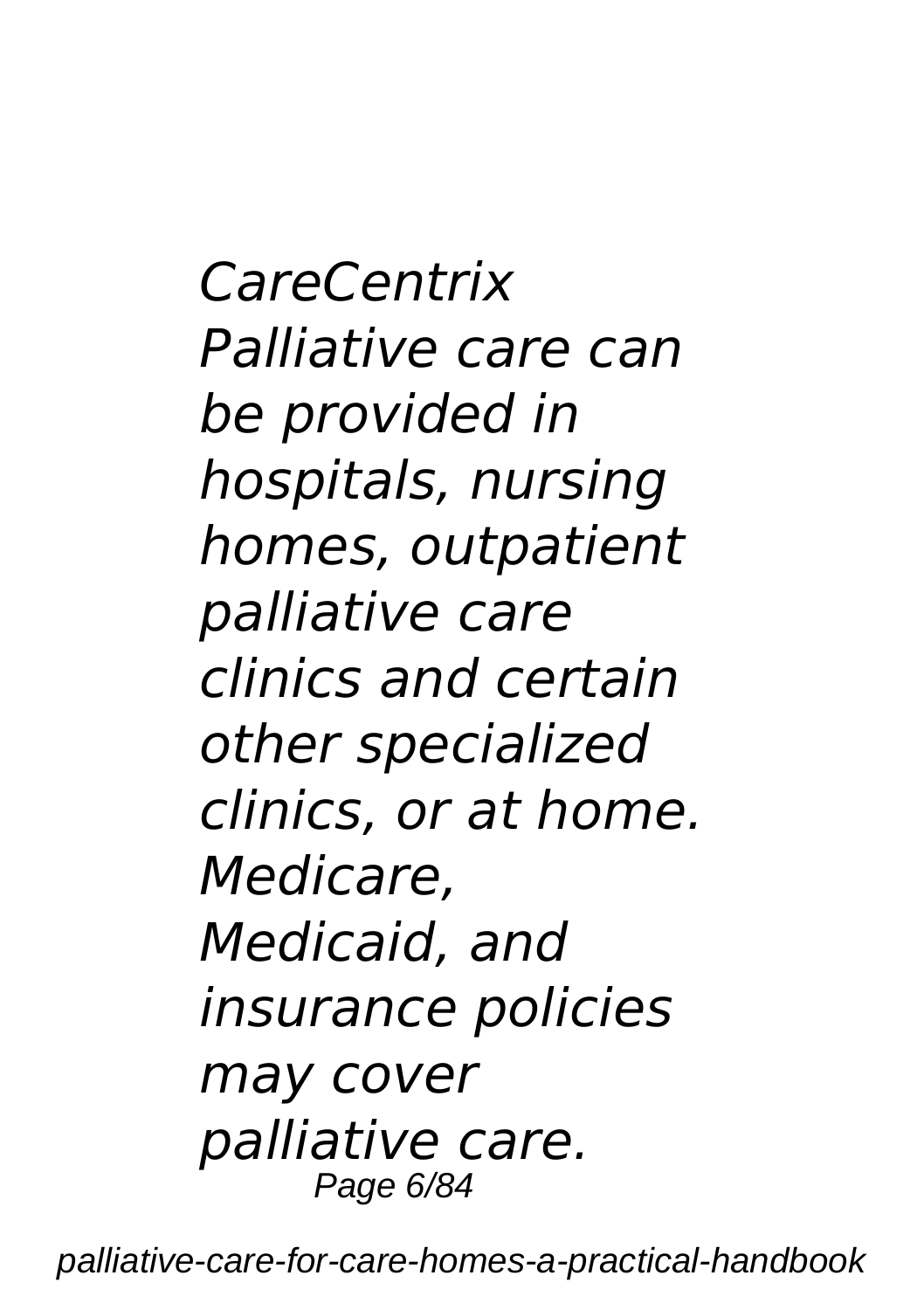*Veterans may be eligible for palliative care through the Department of Veterans Affairs. Private health insurance might pay for some services.*

*What Are Palliative Care and Hospice Care? | National ...* Page 7/84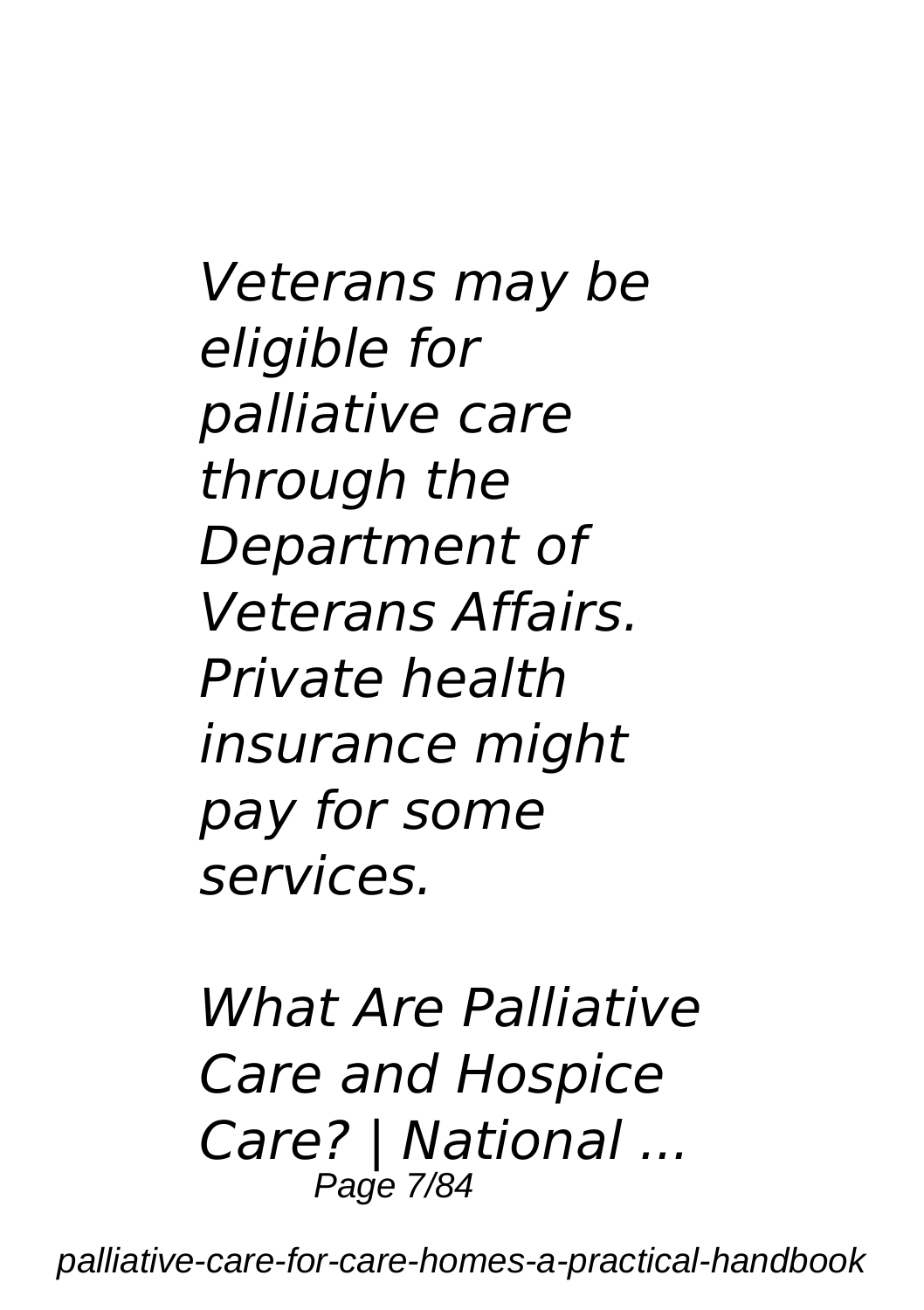*The main goal of palliative care in the home is to improve the quality of life for patients. At Crossroads Hospice & Palliative Care, we believe that receiving care in the patient's own home is comforting, convenient and reduces stress.* Page 8/84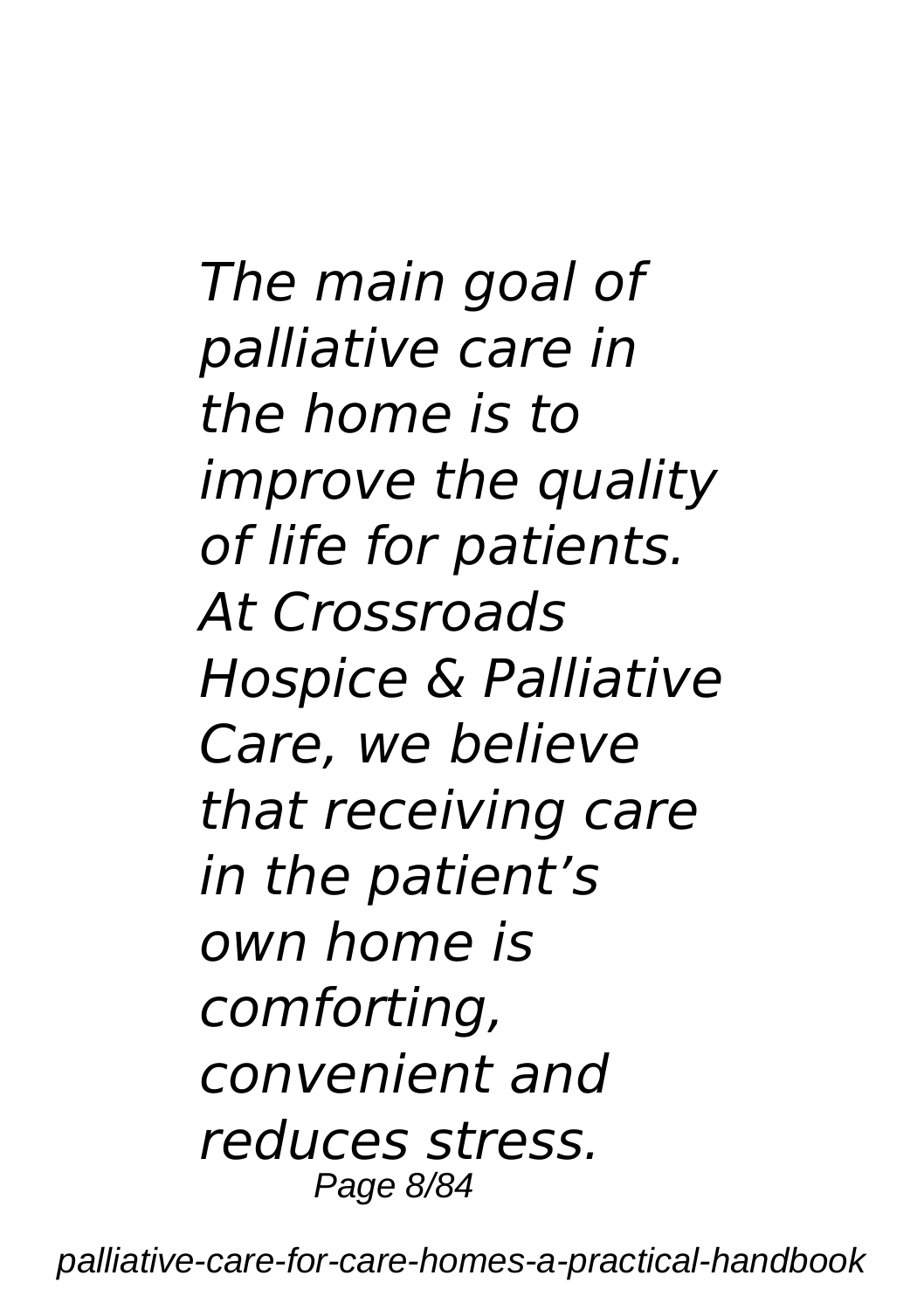*Following are the palliative services that can come to your home: Medical evaluations, including monitoring for common symptoms like nausea, vomiting, pain, and anxiety.*

*What Is Palliative Care At Home?* Page 9/84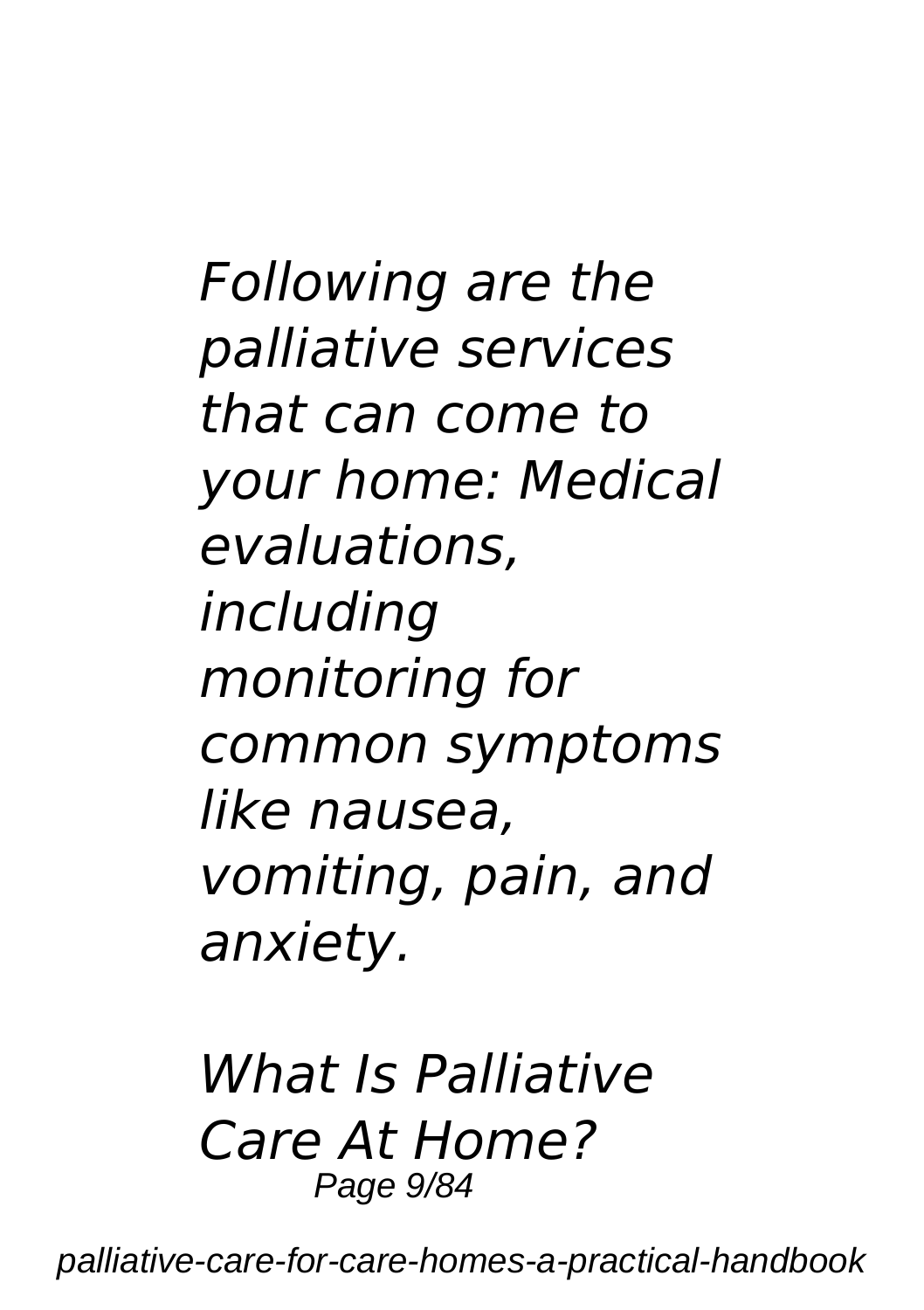*Palliative Home Care Palliative care can help you stay safely at home. Palliative care is specialized medical care for people with serious illnesses. It will treat your pain and other symptoms. It will help you understand your* Page 10/84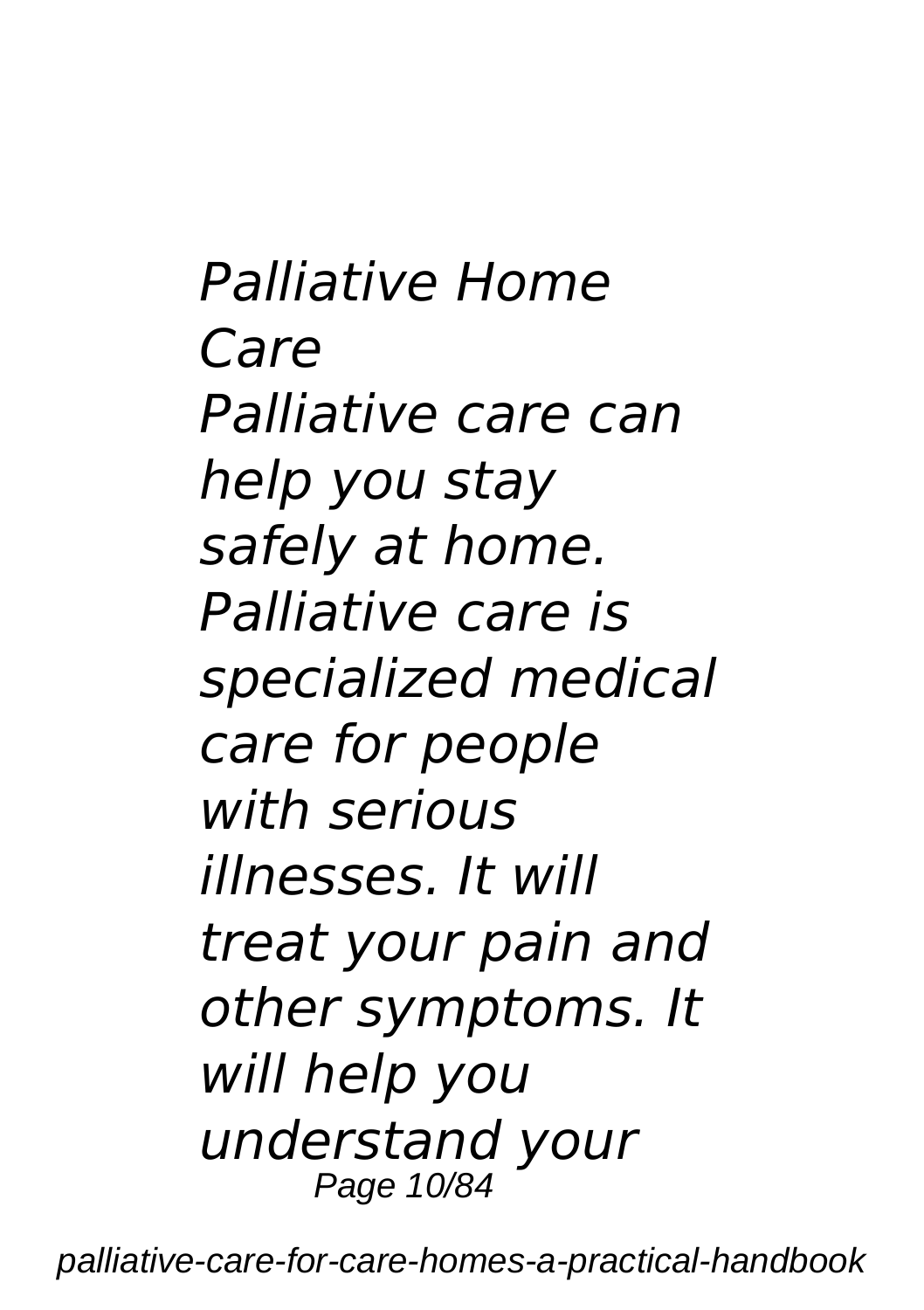### *disease and your treatment options.*

*Palliative Care at Home Palliative care can help manage COPD, a respiratory illness that causes coughing and shortness of breath. For this condition, palliative care might include* Page 11/84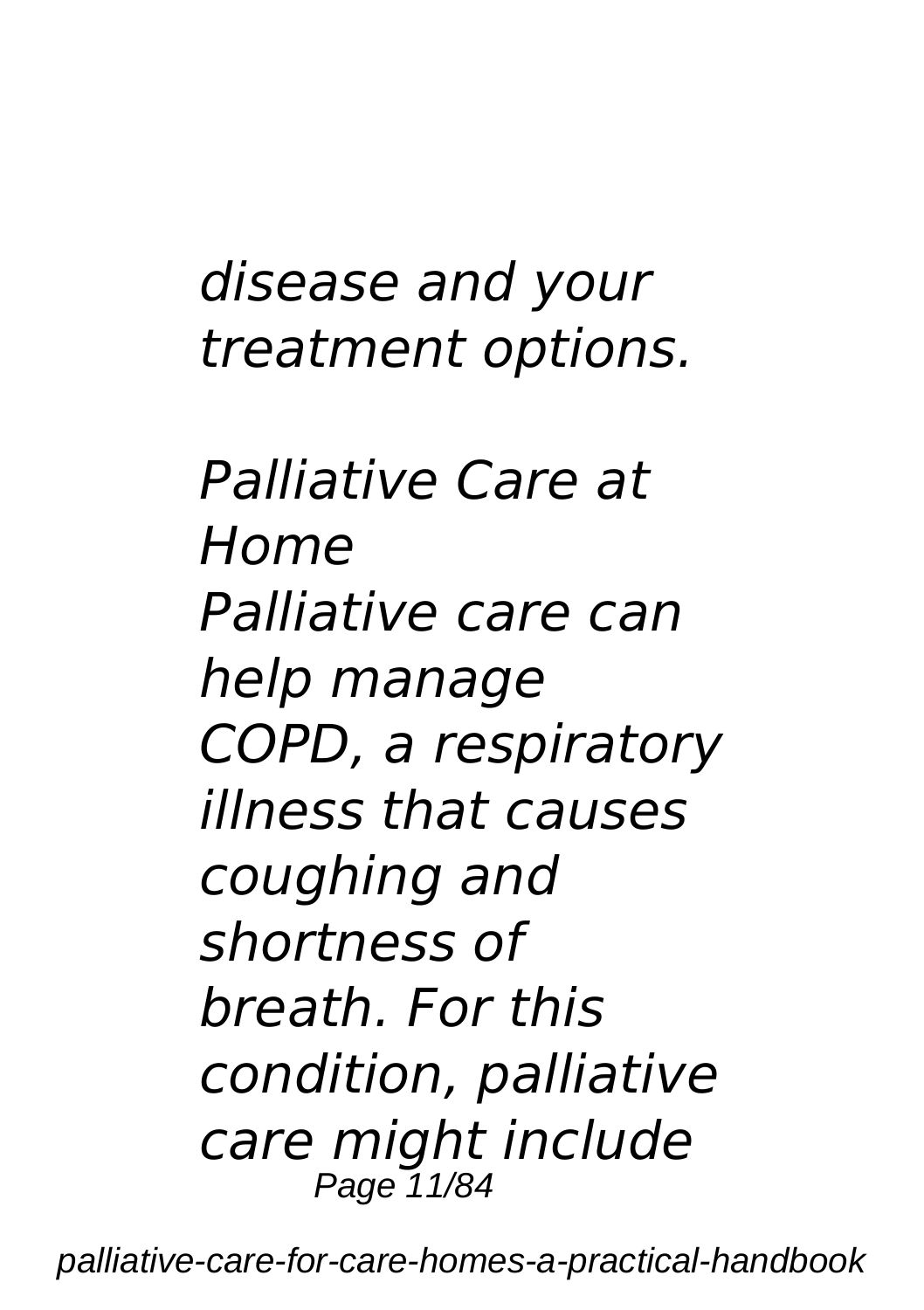*treatments for discomfort, anxiety, or...*

*Palliative Care: What It Is, Examples, Benefits, More For nursing homes, palliative care includes a resident/family centered focus, enhances* Page 12/84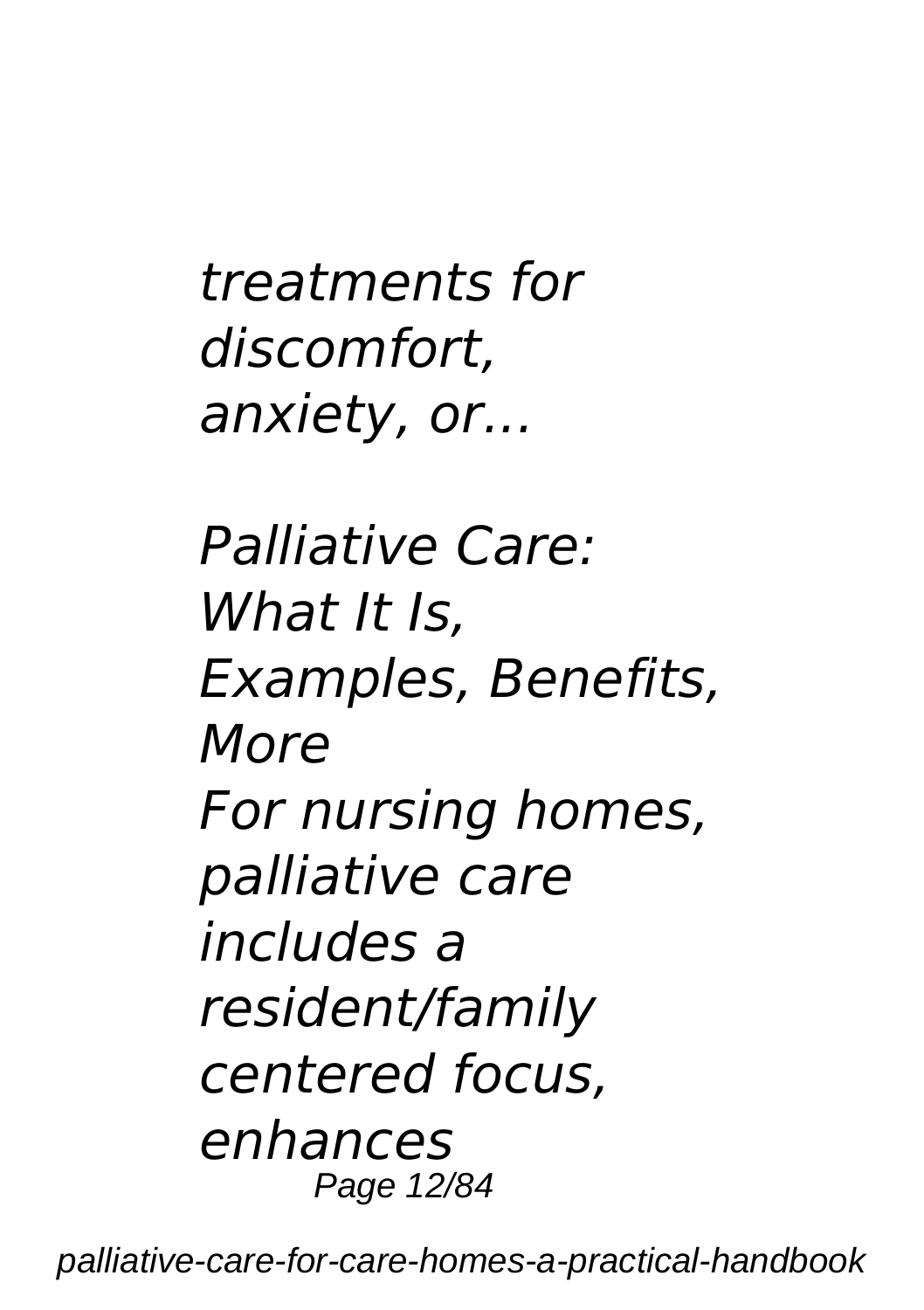*residents' quality of life, and complements traditional restorative interventions. 16, 17 In nursing homes that have a palliative care focus, 4, 5, 18 staff embrace death as a normal and inevitable outcome for permanently* Page 13/84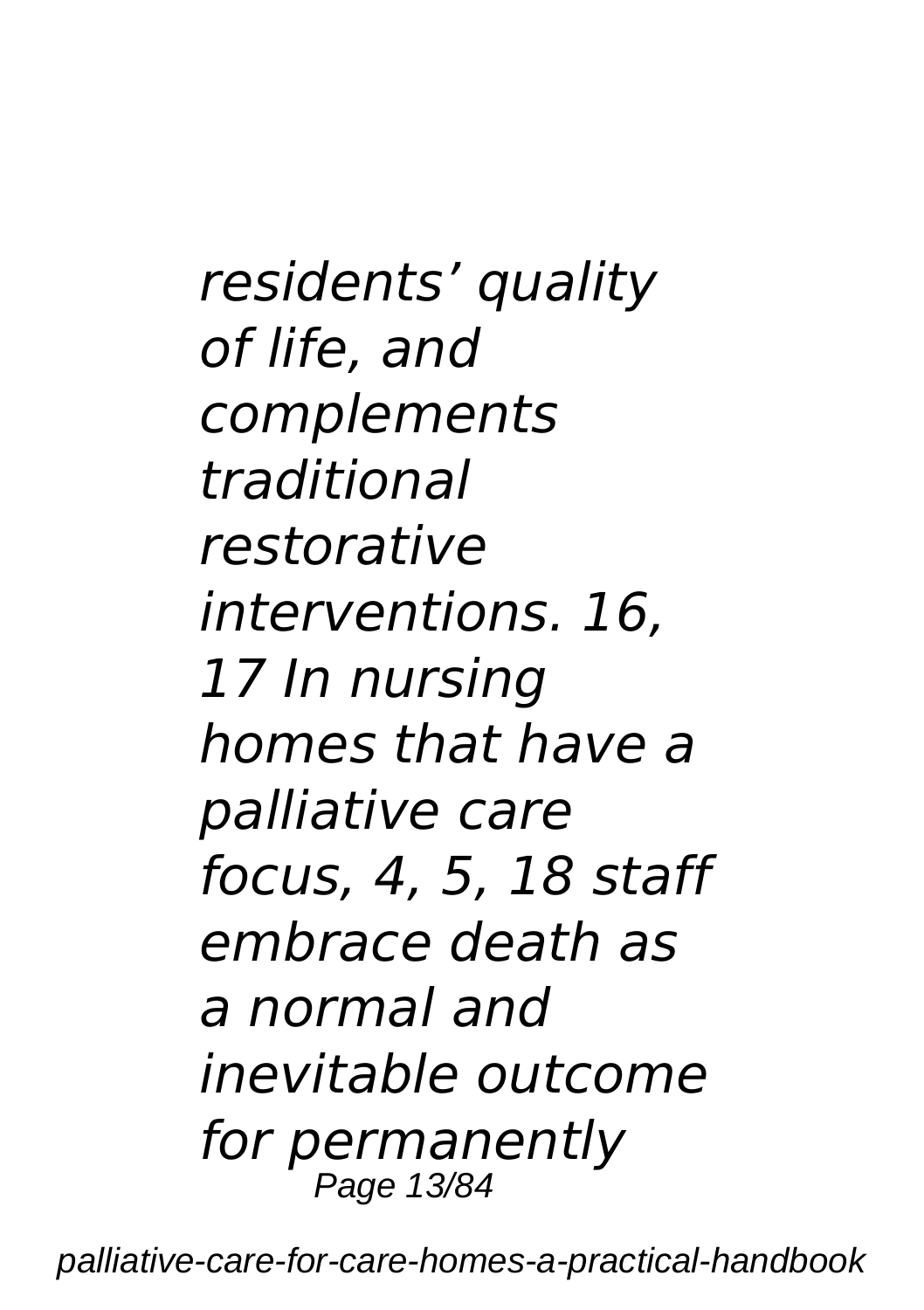## *placed residents. Further, staff: a ...*

*A Measure of Palliative Care in Nursing Homes Home-based plans typically integrate multidisciplinary care teams that include physicians and nurses, social workers, mental health* Page 14/84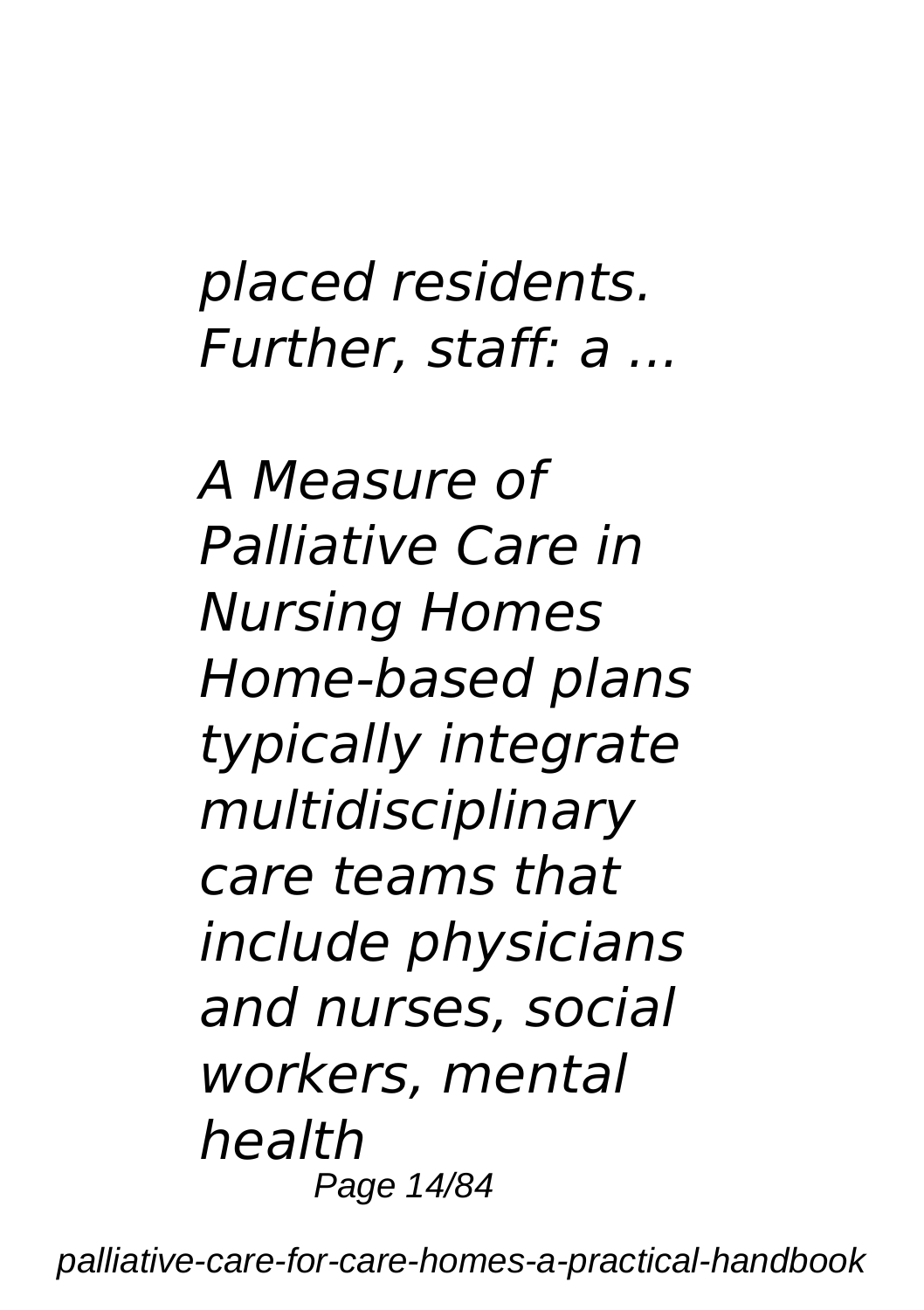*professionals and chaplains who visit patients in their homes and offer tailored treatment plans focused on improving quality of life.*

*Home-Based Palliative Caregiving is Gaining Popularity Palliative care* Page 15/84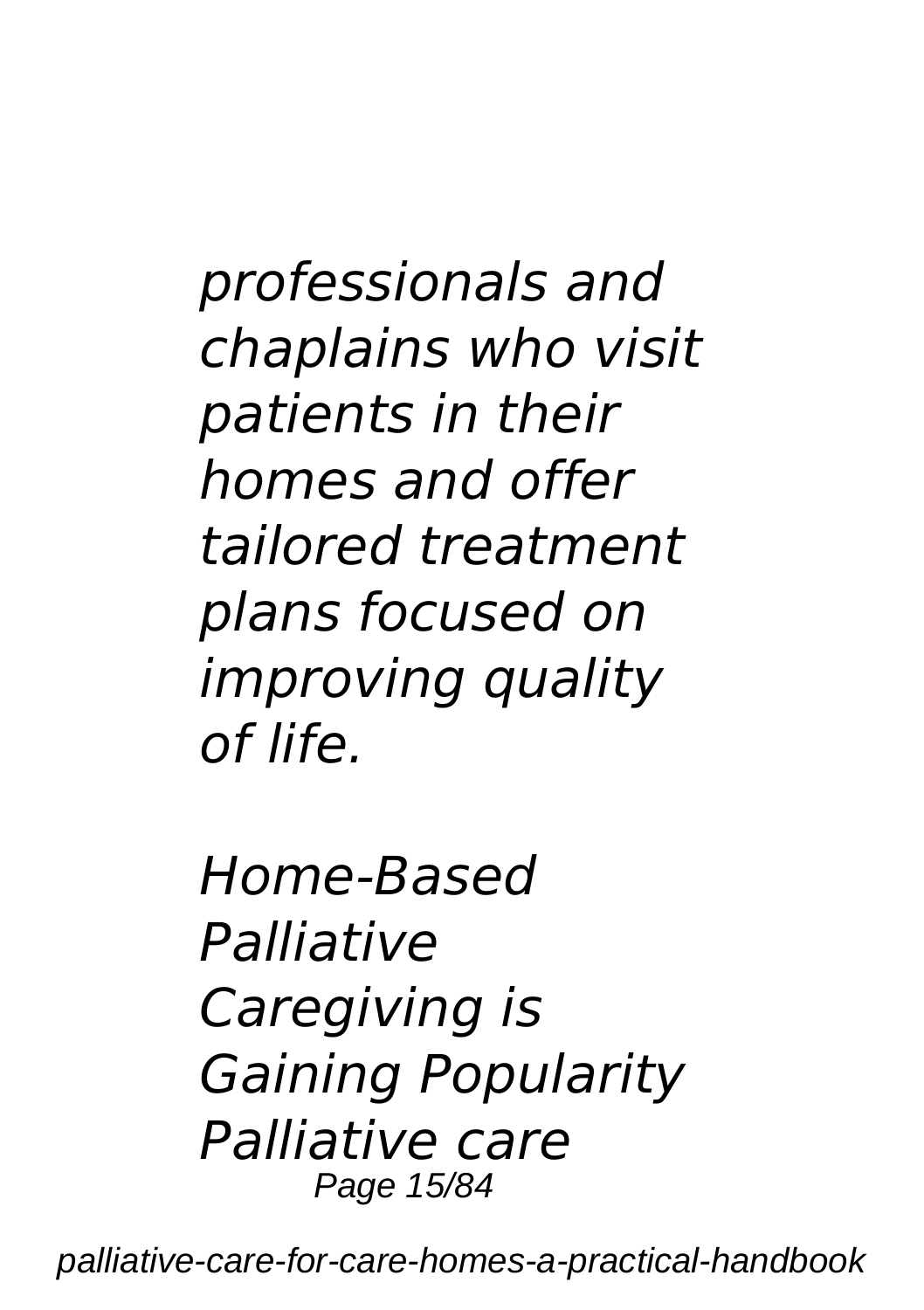*teams aim to improve the quality of life for both patients and their families. This form of care is offered alongside curative or other treatments you may be receiving. Palliative care is provided by a team of doctors, nurses and other specially trained* Page 16/84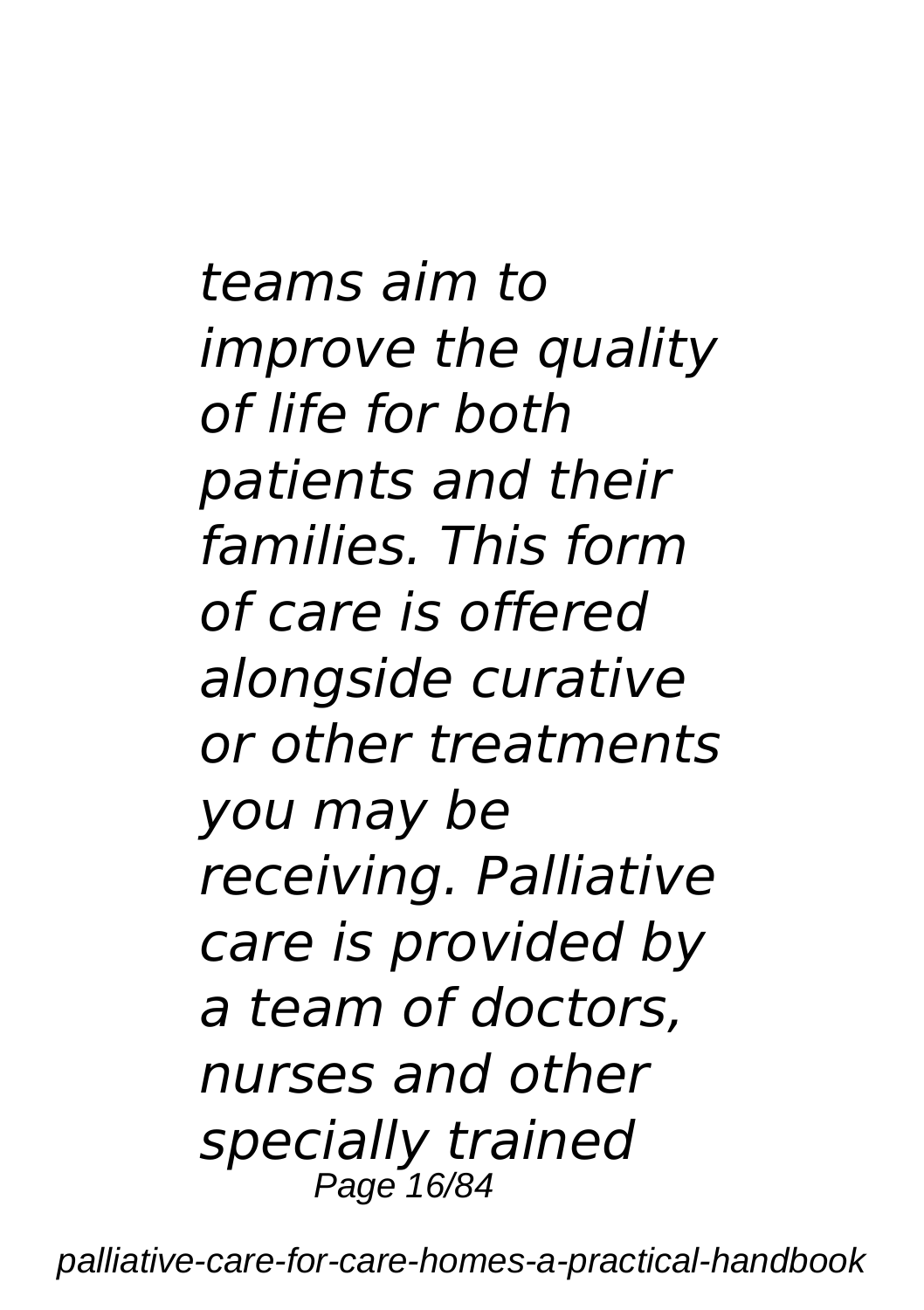*people.*

*Palliative care - Mayo Clinic Palliative Care: Support for Patients and Caregivers If you've been diagnosed with a serious, longlasting disease or with a lifethreatening illness,* Page 17/84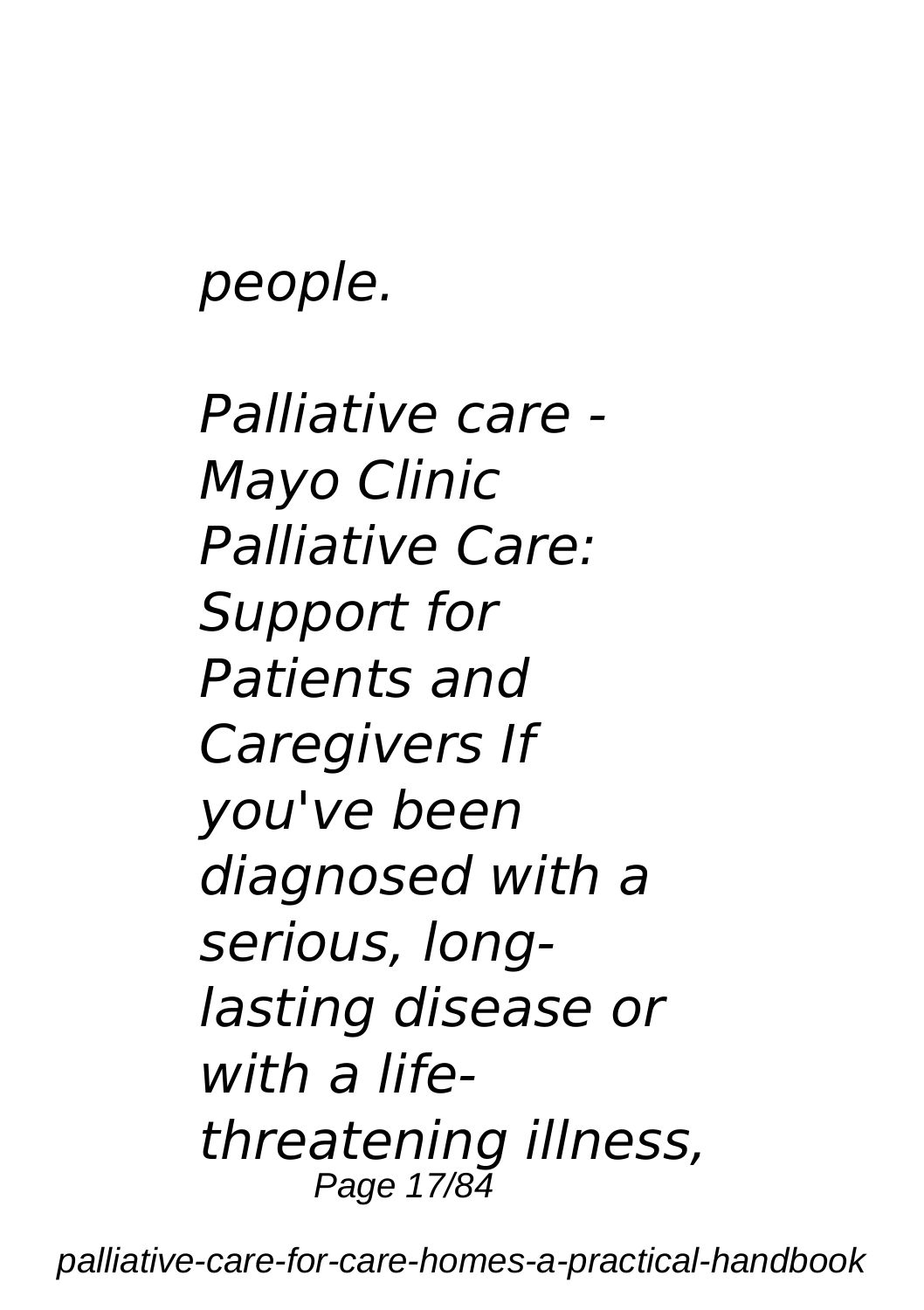*palliative care can make your life - and the...*

*When Is Palliative Care Appropriate? - WebMD On this course, you will learn how care homes in six European countries can be improved using the research from a project* Page 18/84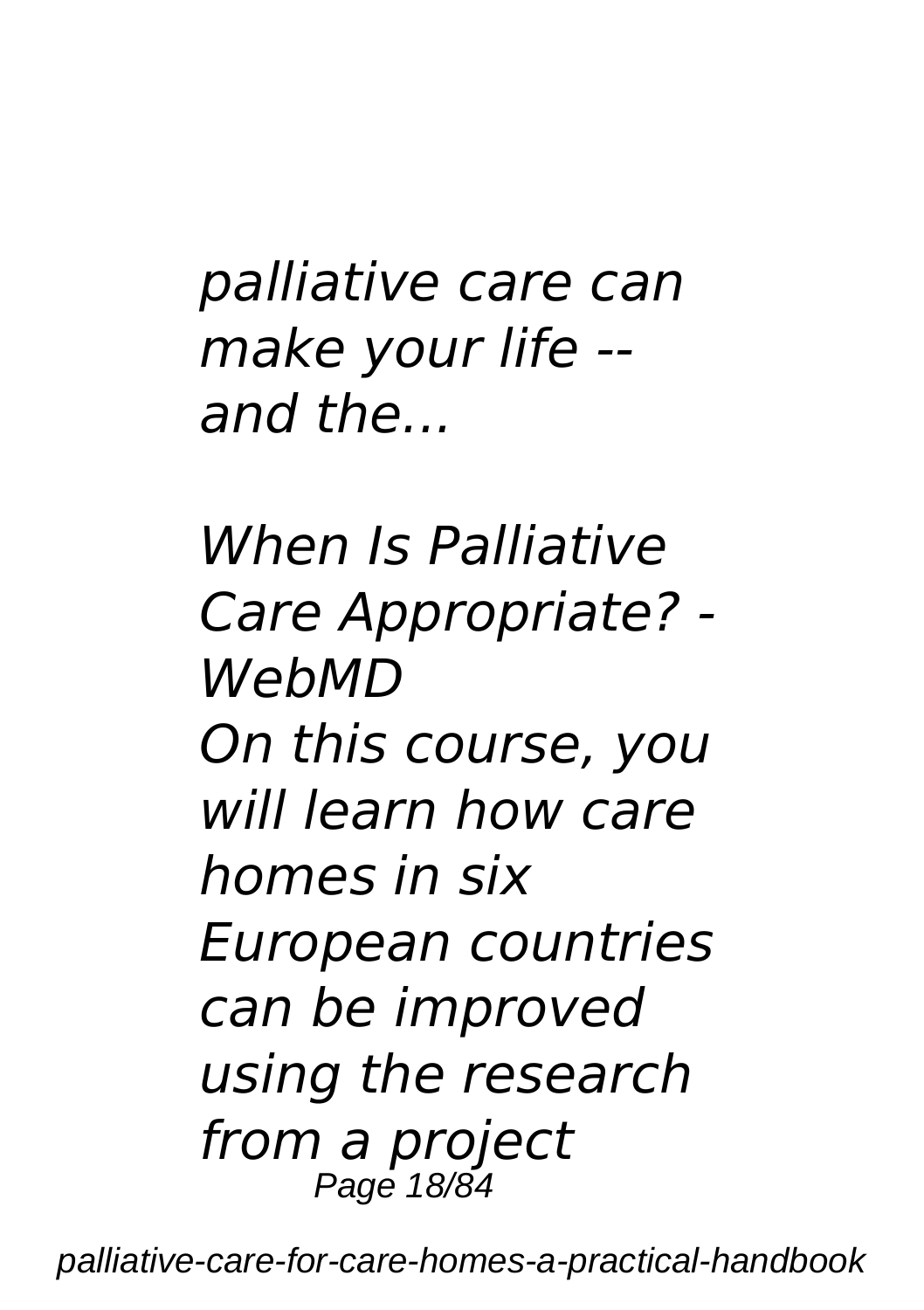*called 'PACE, Palliative Care for Older People', funded by the European Commission. Using the PACE Steps to Success programme, you will learn how to improve palliative care in care homes for both residents and staff.* Page 19/84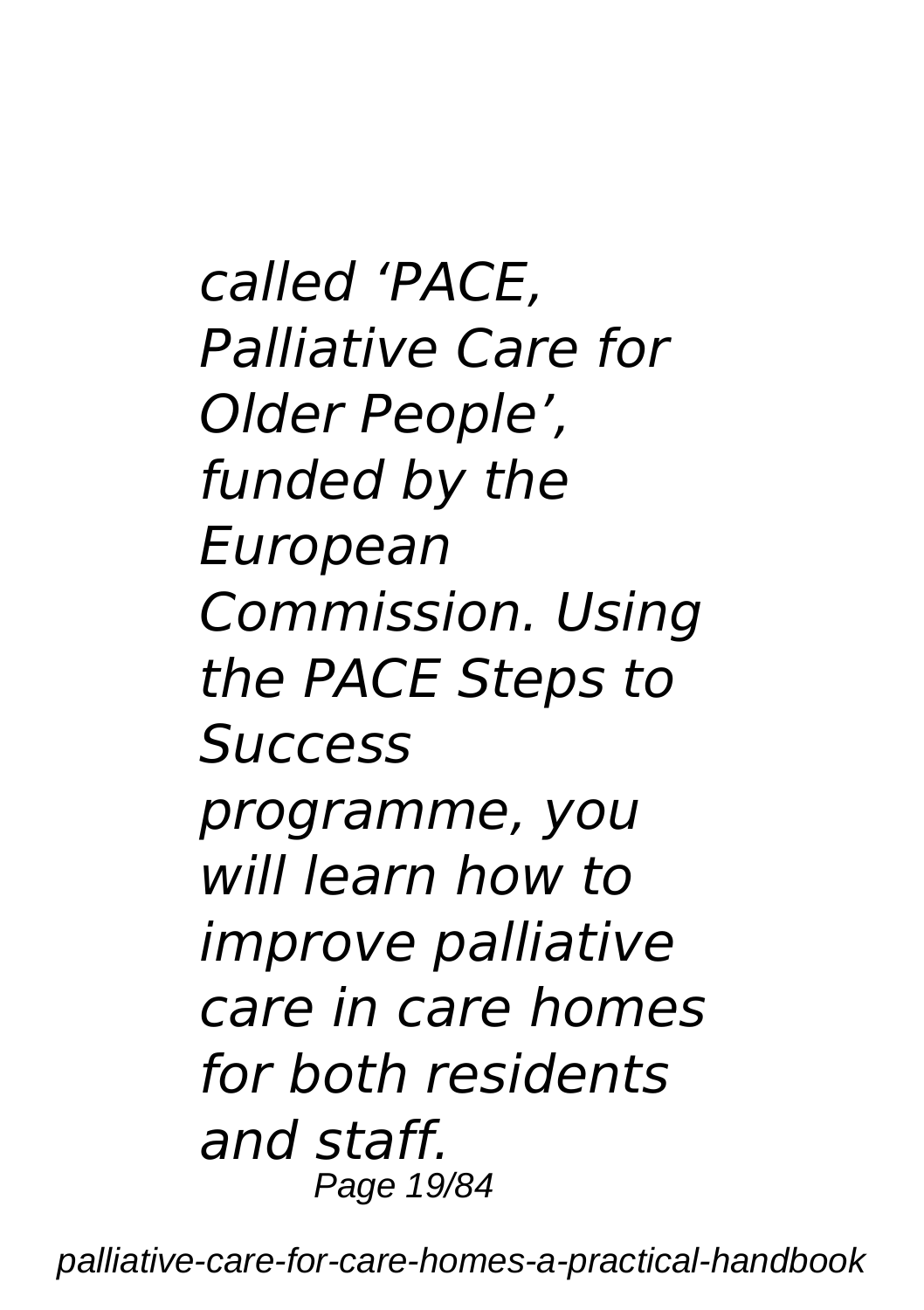*Palliative Care for Older People - Online Course Hospice is a type of palliative care, but palliative care can be provided regardless of whether or not the illness can be cured. While palliative care can be practiced in a* Page 20/84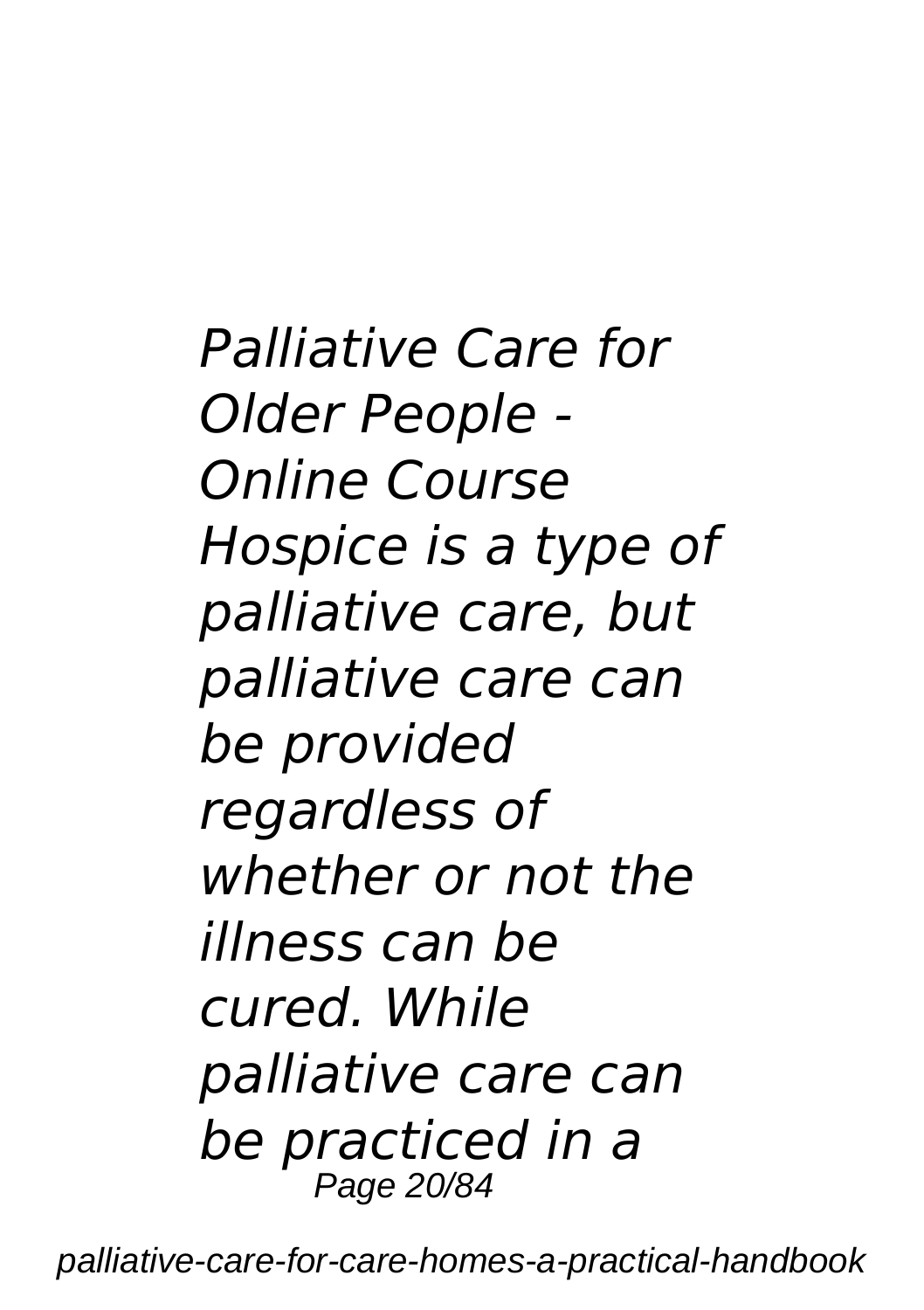*hospice setting, it is also practiced cooperatively with treatments for other illnesses either in the home, hospital, or in a skilled nursing facility.*

*Does Medicare Cover Palliative Care? | Medicare & Medicare ...* Page 21/84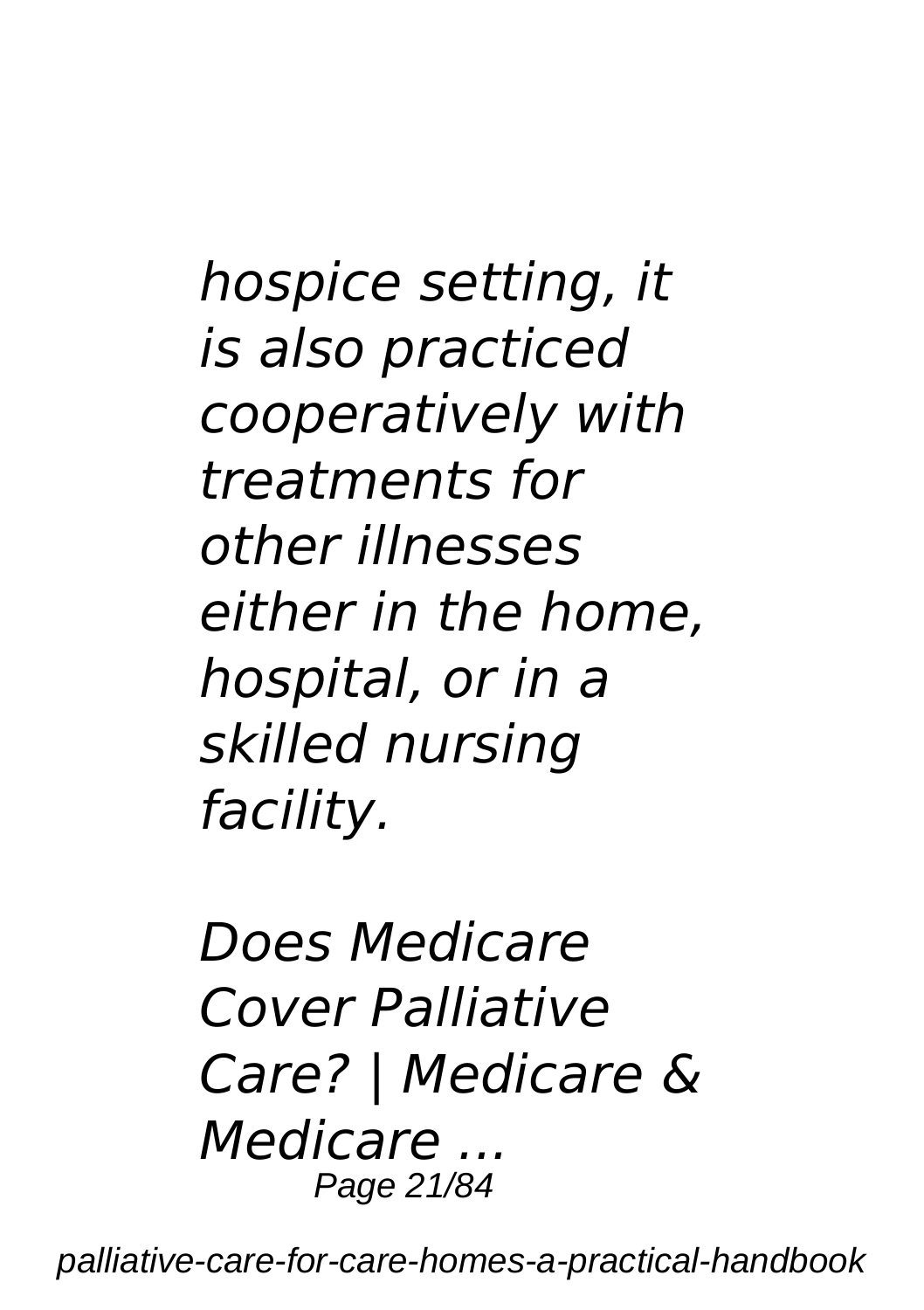*Palliative care helps improve the physical, mental, social, and spiritual quality of life for those with serious or life-threatening illnesses. When diagnosed with a serious illness, you may choose...*

*Medicare Coverage for Palliative Care* Page 22/84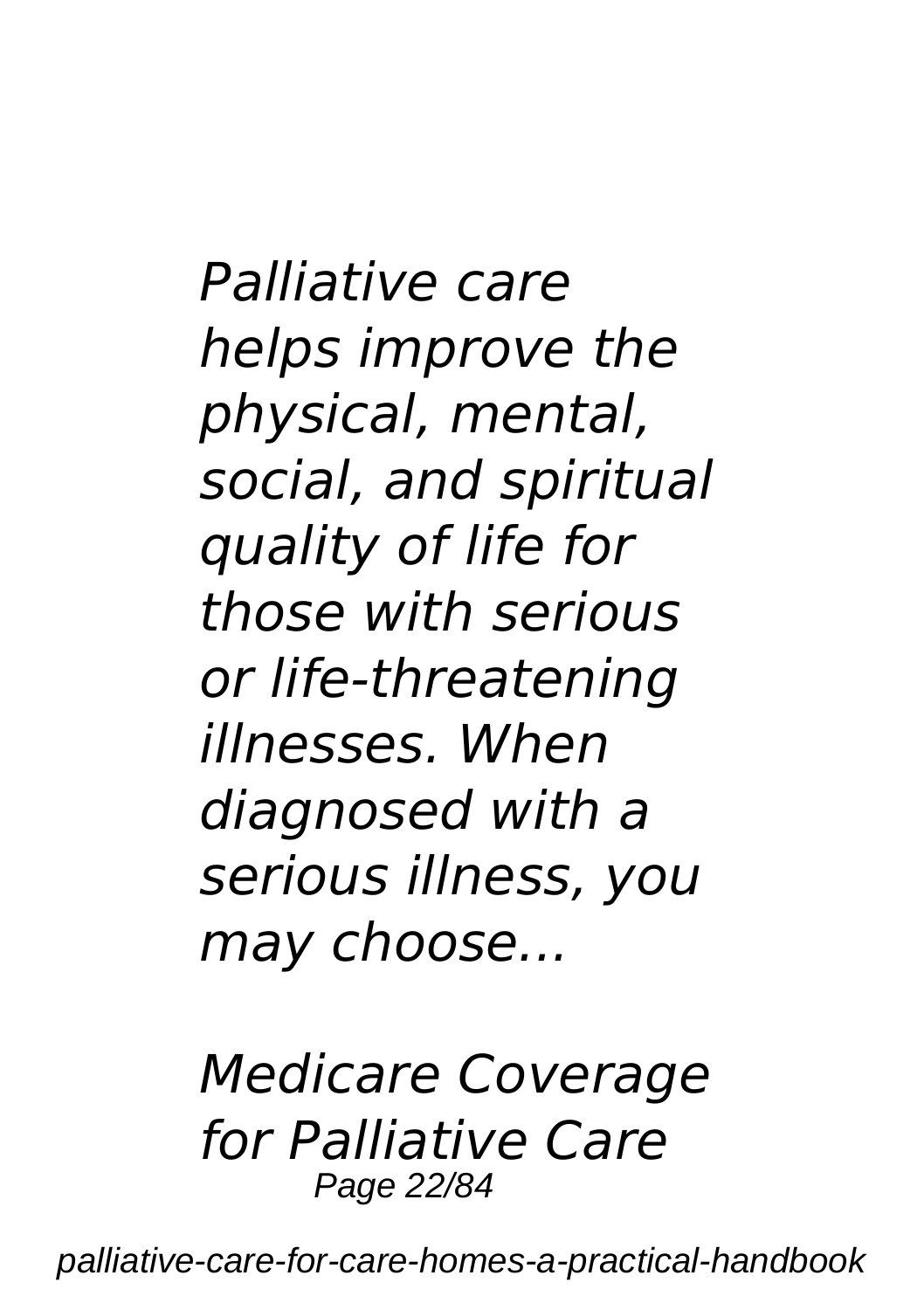*Palliative care is most often given to the patient in the home as an outpatient, or during a short-term hospital admission. Even though the palliative care team is often based in a hospital or clinic, it's becoming more common for it to* Page 23/84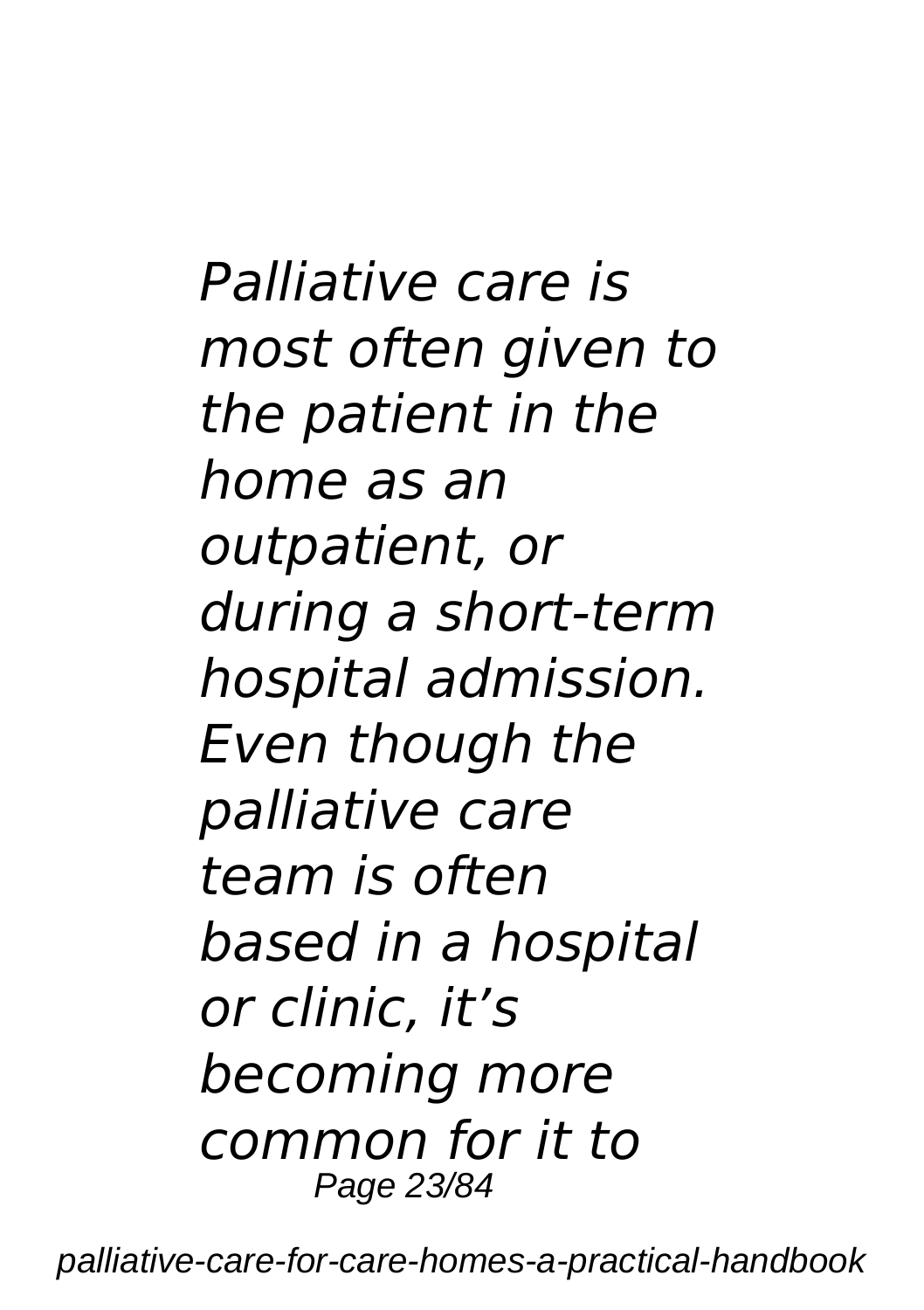## *be based in the outpatient setting.*

*How and Where Is Palliative Care Provided and How Is It ... Palliative care provides patients with relief from the symptoms, pain and stress of a serious illness—whatever* Page 24/84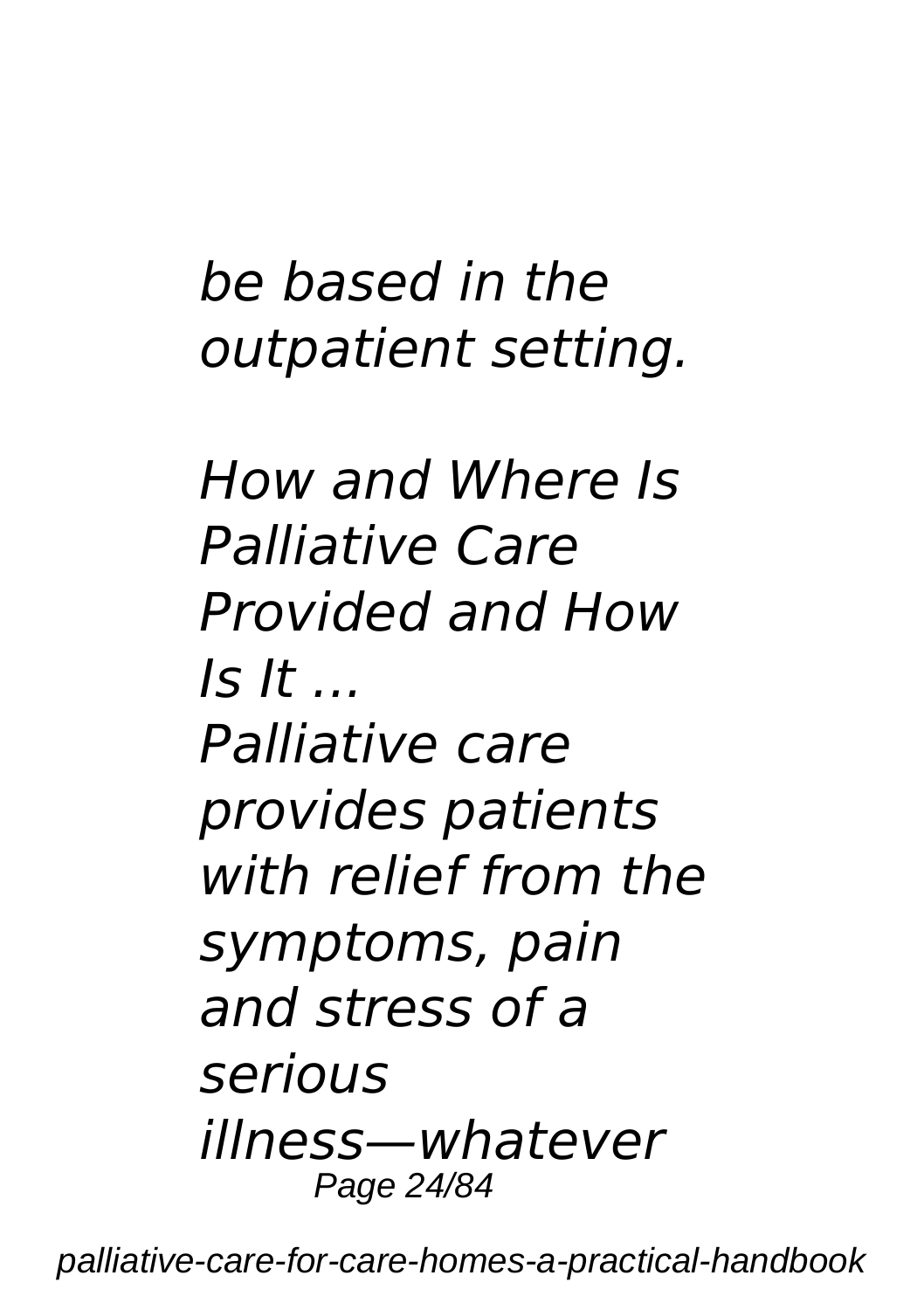*the diagnosis. Here are some of the guidelines to determine if your patient could benefit from palliative care. Quick, Secure and Simple Refer your hospice-eligible patient easily.*

*Hospice and Palliative Care* Page 25/84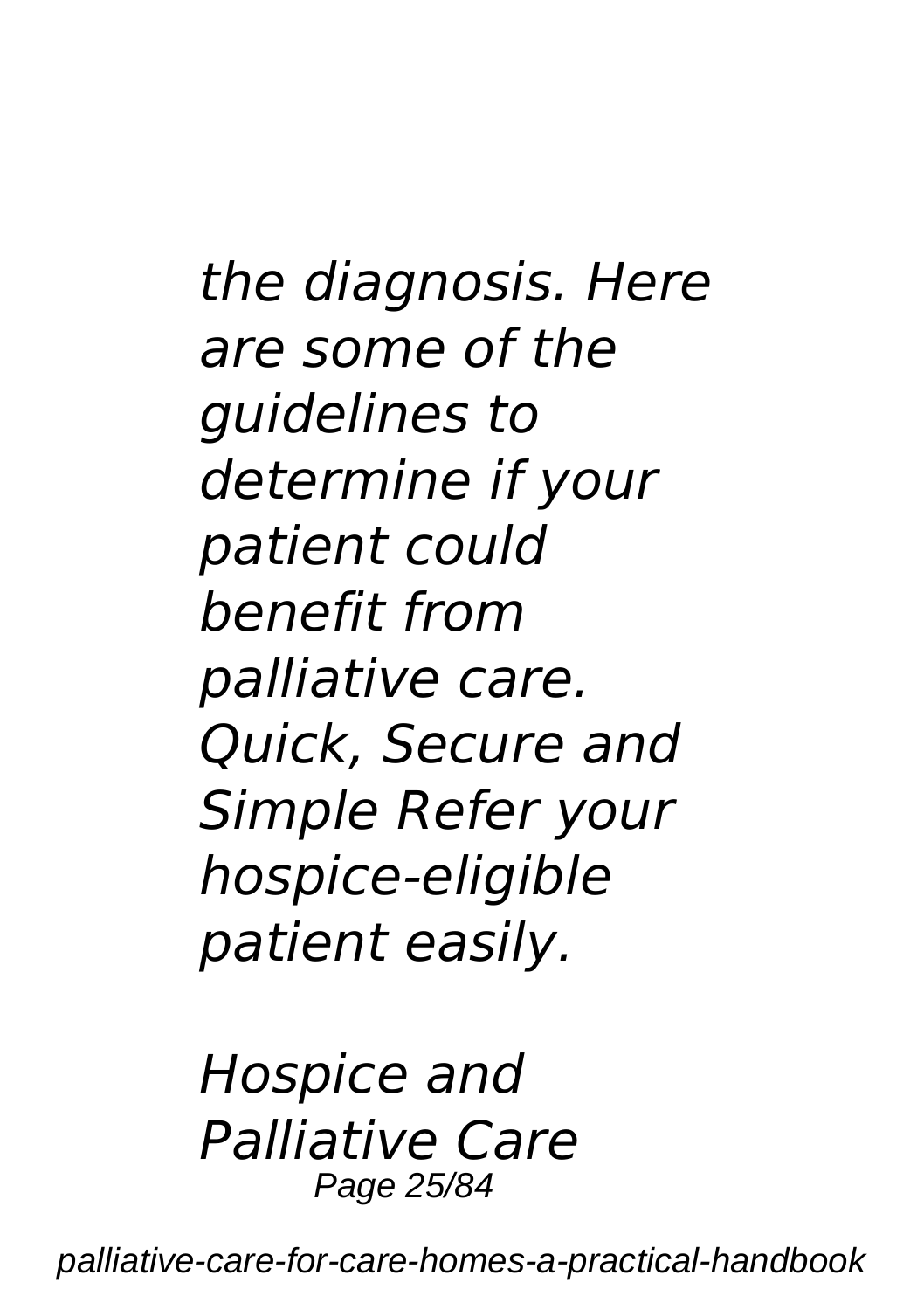*Eligibility Guidelines End of life care includes palliative care. If you have an illness that cannot be cured, palliative care makes you as comfortable as possible, by managing your painand other distressing* Page 26/84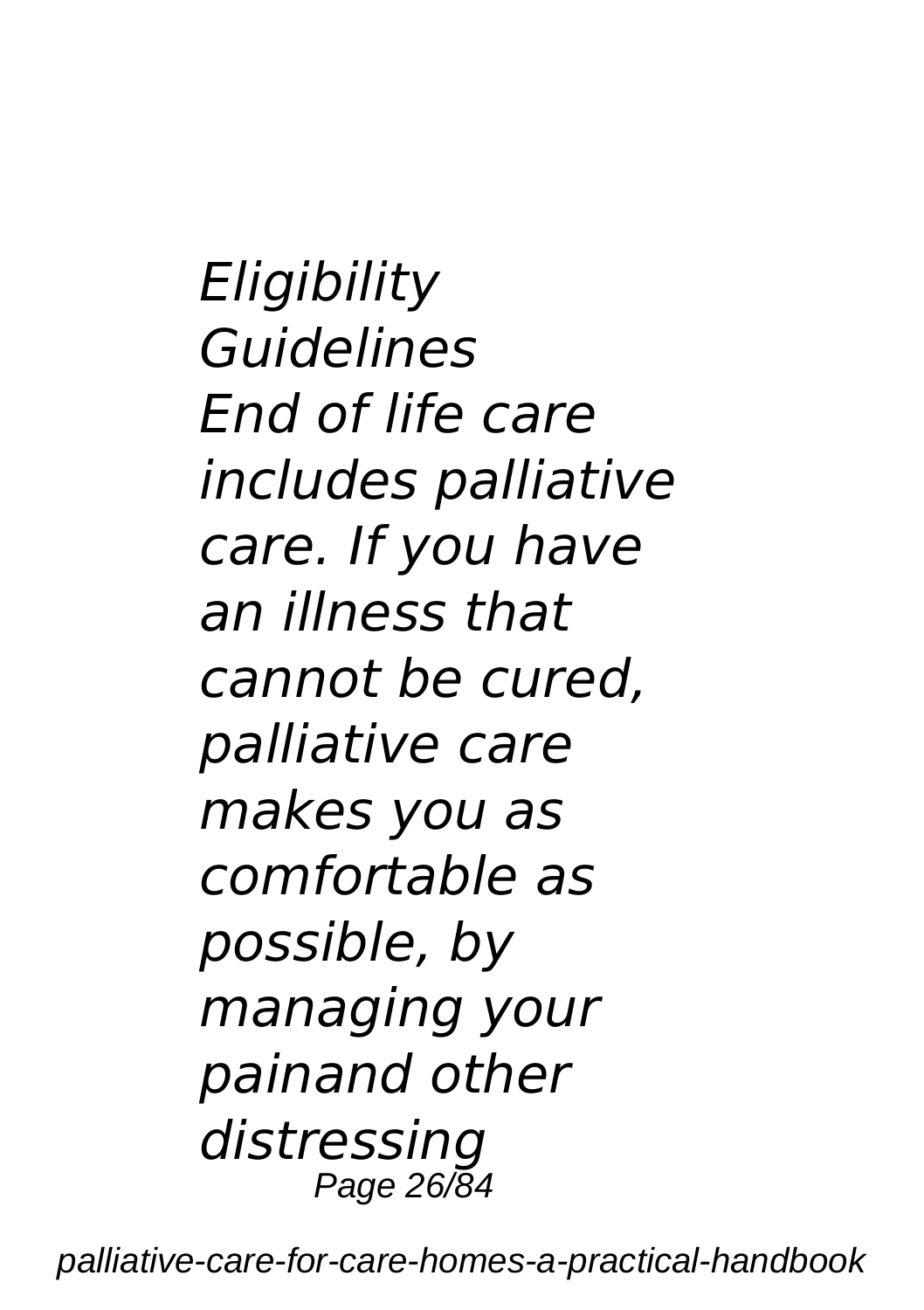*symptoms. It also involves psychological, social and spiritual support for you and your family or carers.*

*What end of life care involves - NHS Palliative care is treatment, care and support for people with a life-*Page 27/84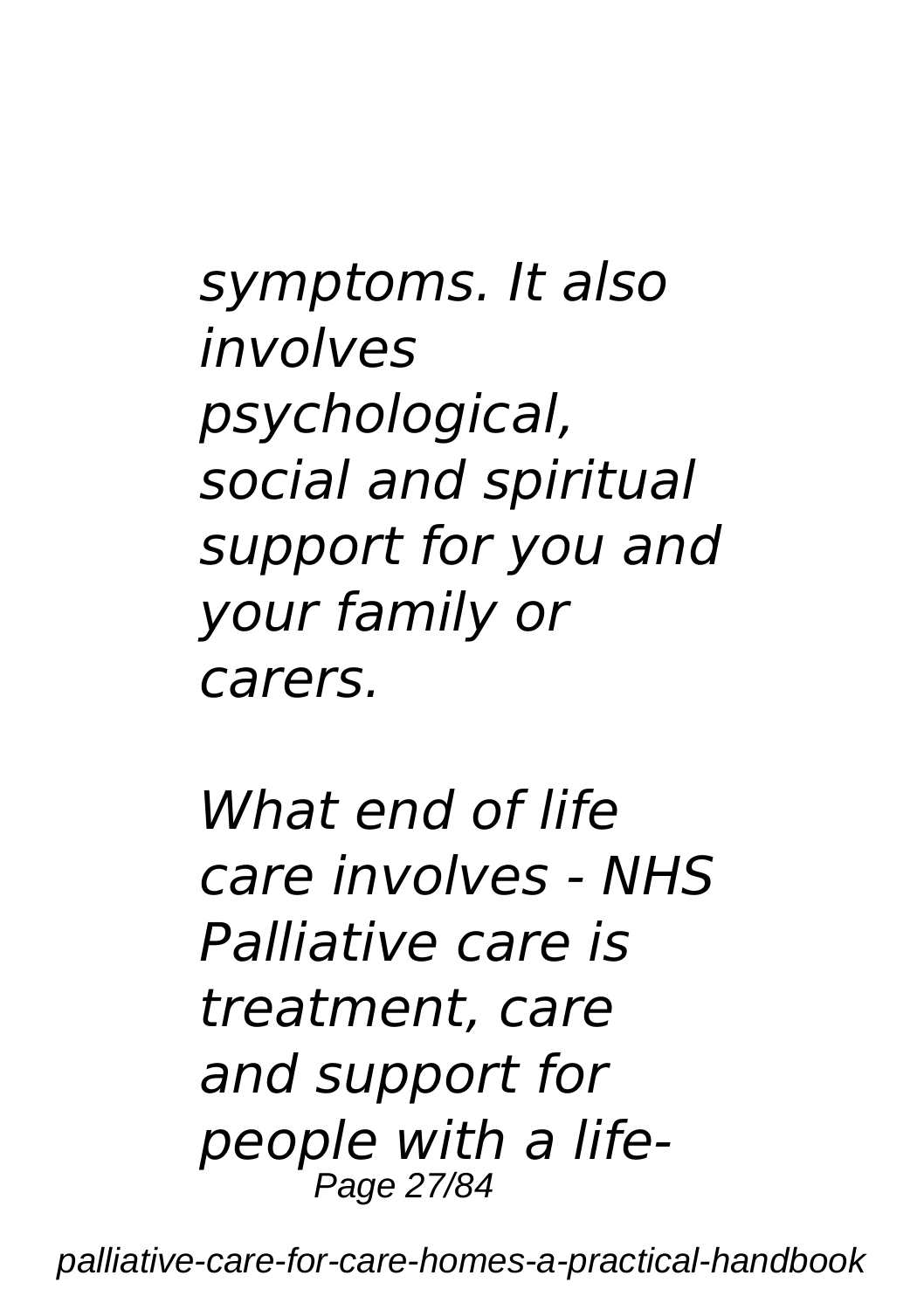*limiting illness, and their family and friends. It's sometimes called 'supportive care'. The aim of palliative care is to help you to have a good quality of life – this includes being as well and active as possible in the time you have left.* Page 28/84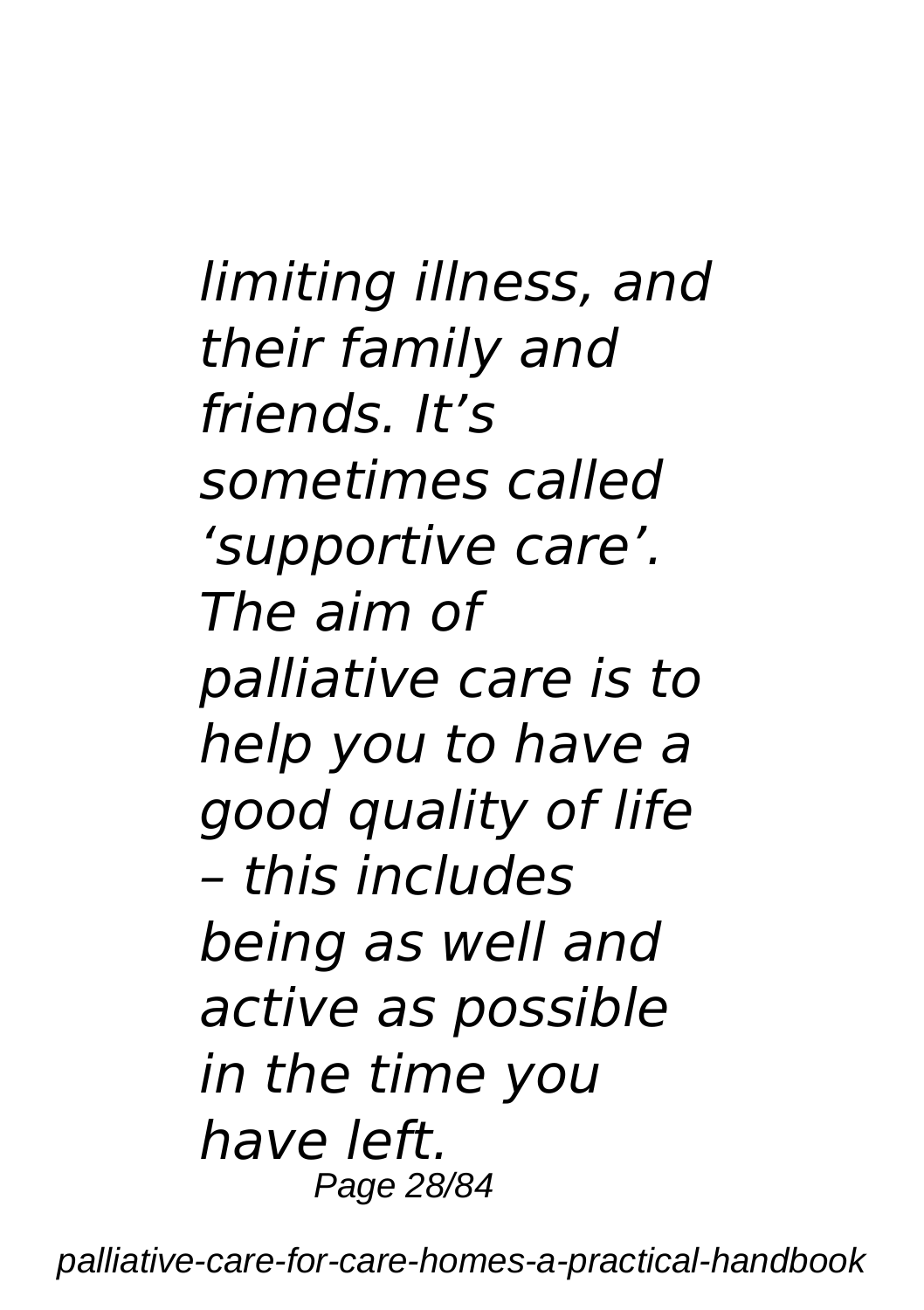*What are palliative care and end of life care? Palliative care addresses symptoms, relieves pain, and maximizes quality of life for people living with serious illness, providing another layer of help for those who* Page 29/84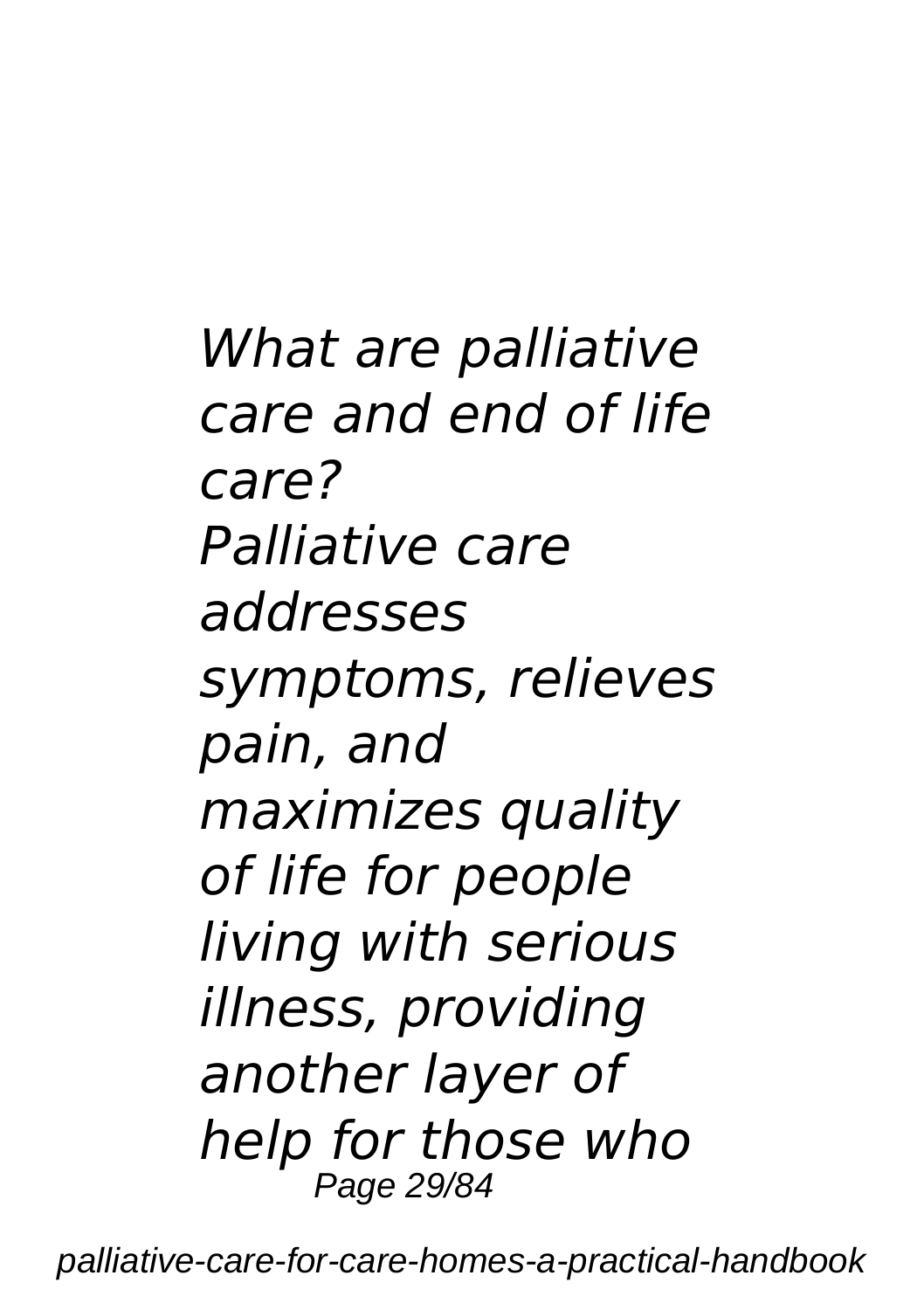*may be receiving curative treatments such as radiation or chemotherapy.*

**Palliative care can help you stay safely at home. Palliative care is specialized medical care for people with serious**

Page 30/84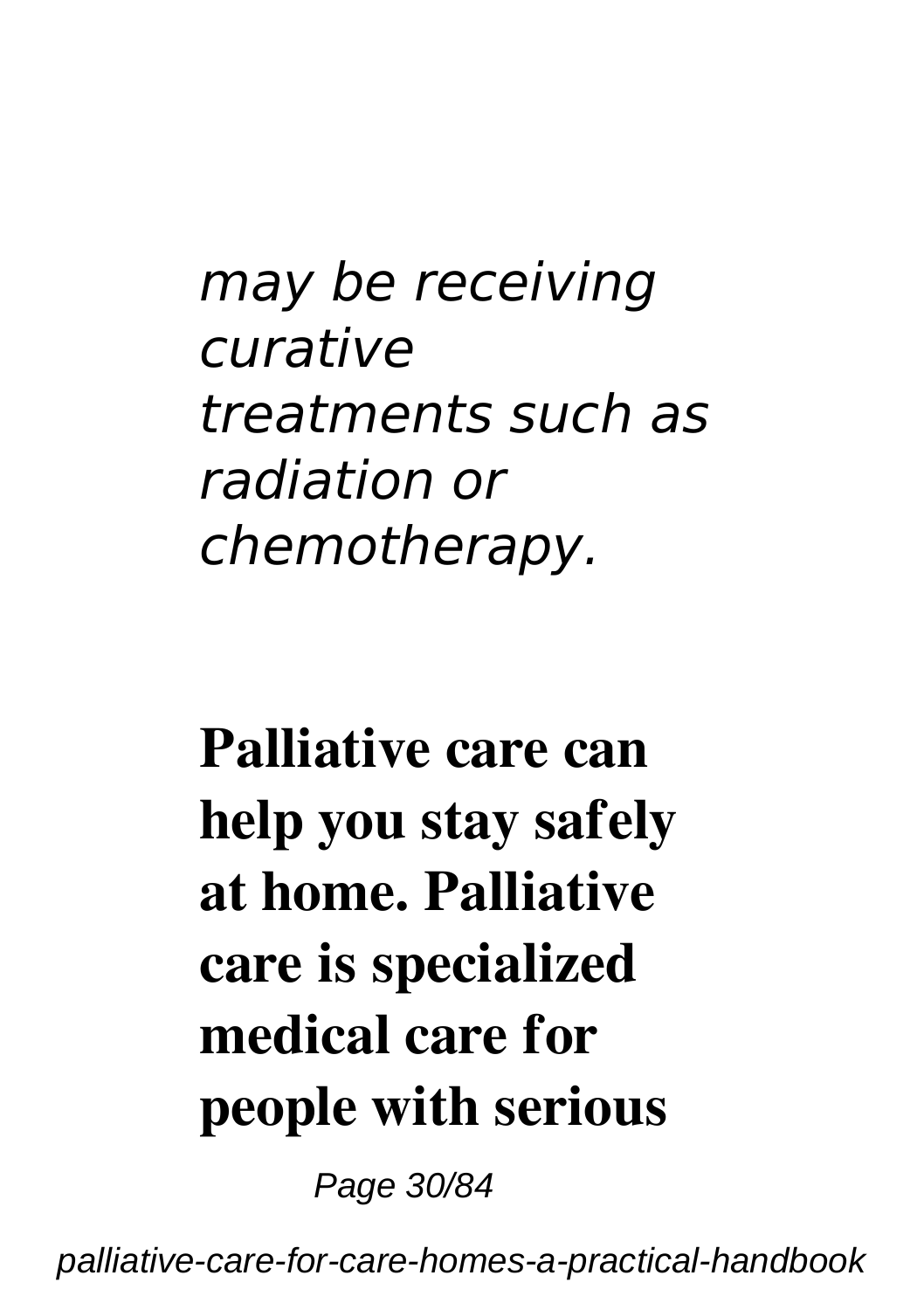**illnesses. It will treat your pain and other symptoms. It will help you understand your disease and your treatment options. End of life care includes palliative care. If you have an illness that cannot be cured, palliative care makes you as** Page 31/84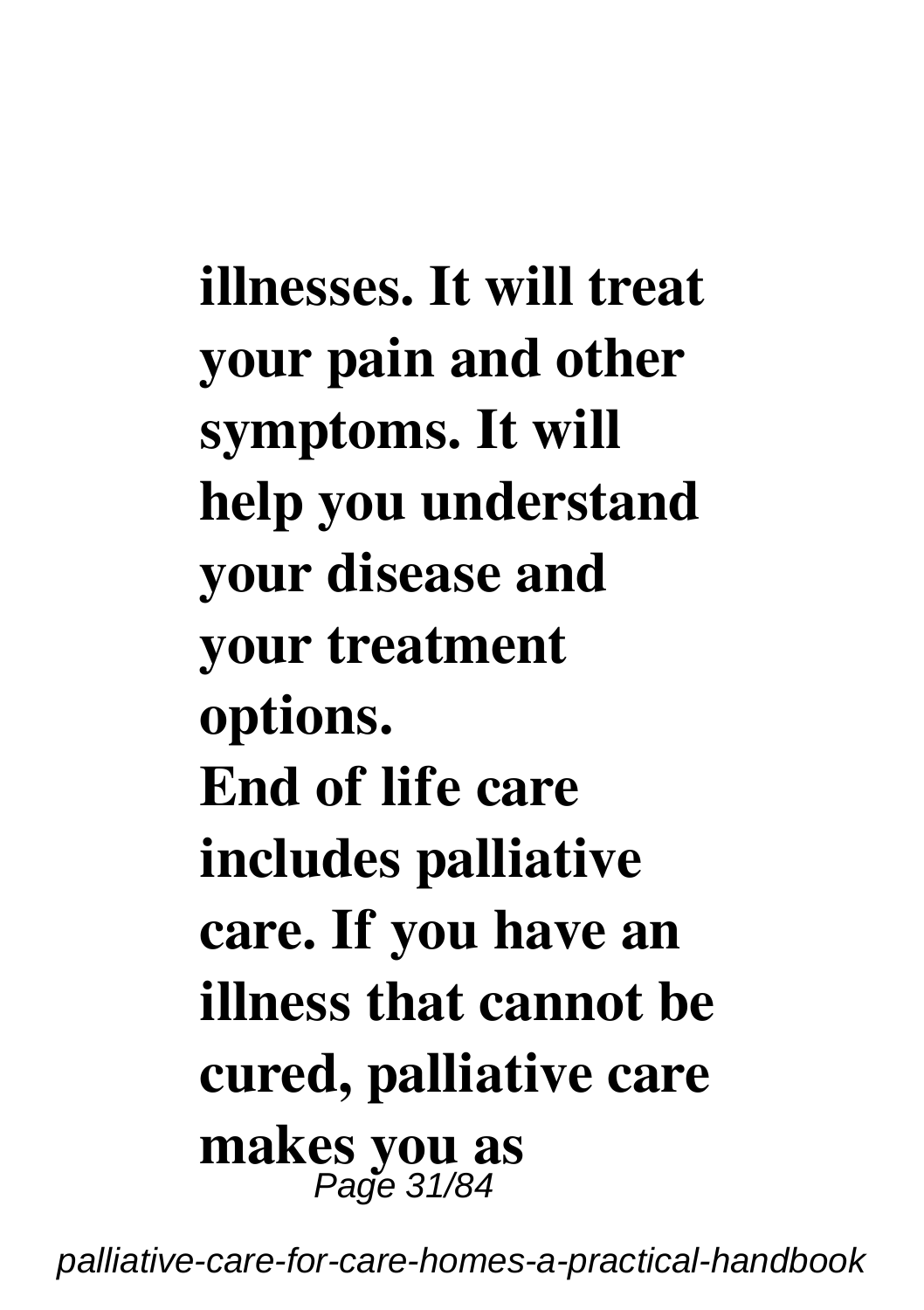**comfortable as possible, by managing your painand other distressing symptoms. It also involves psychological, social and spiritual support for you and your family or carers.**

#### **Palliative Care For** Page 32/84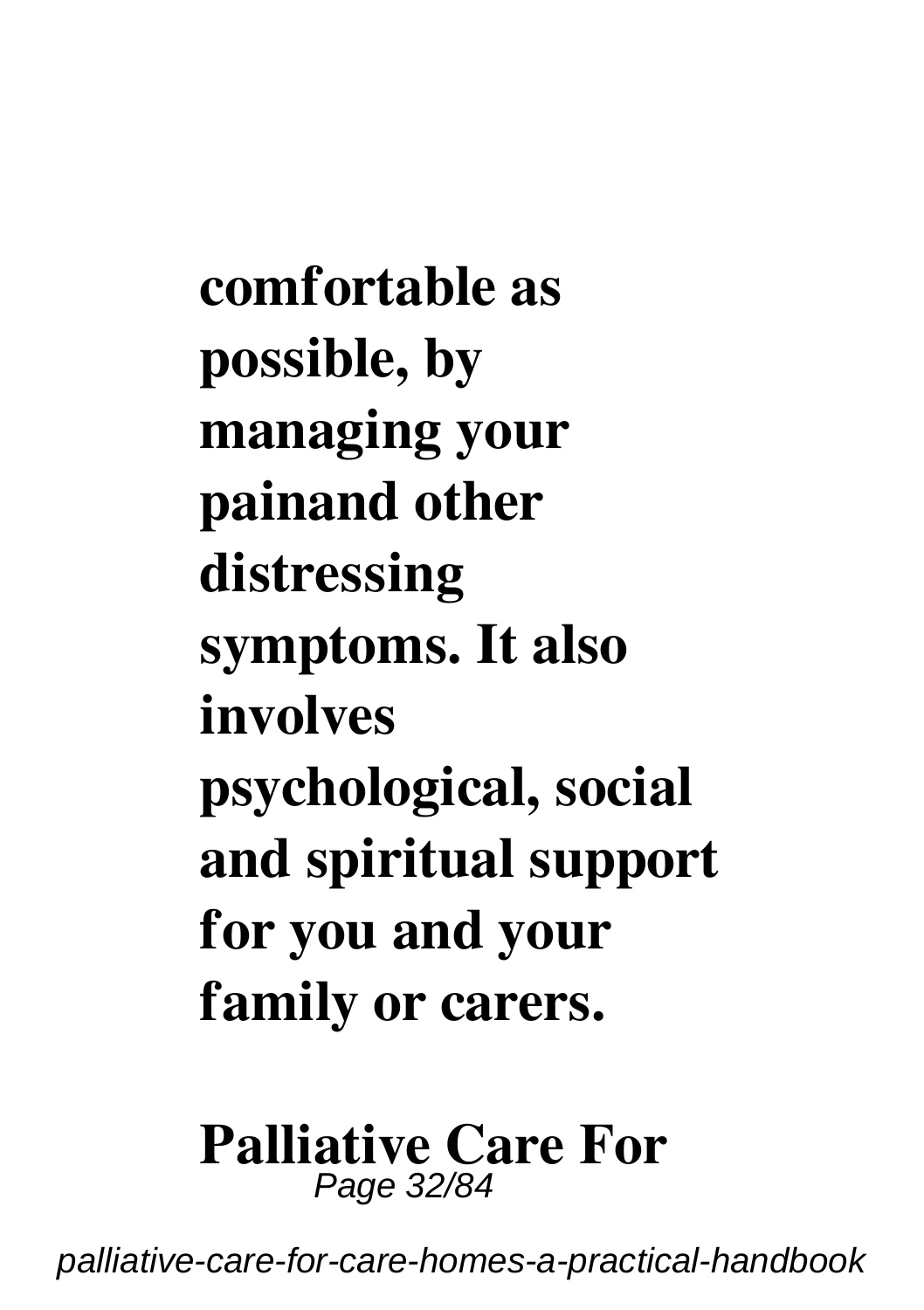**Care Homes Say "palliative care" and most people imagine cancer patients being made comfortable in an end-of-life hospice setting. But palliative care is actually a new medical specialty that has recently...**

#### **What Is Palliative** Page 33/84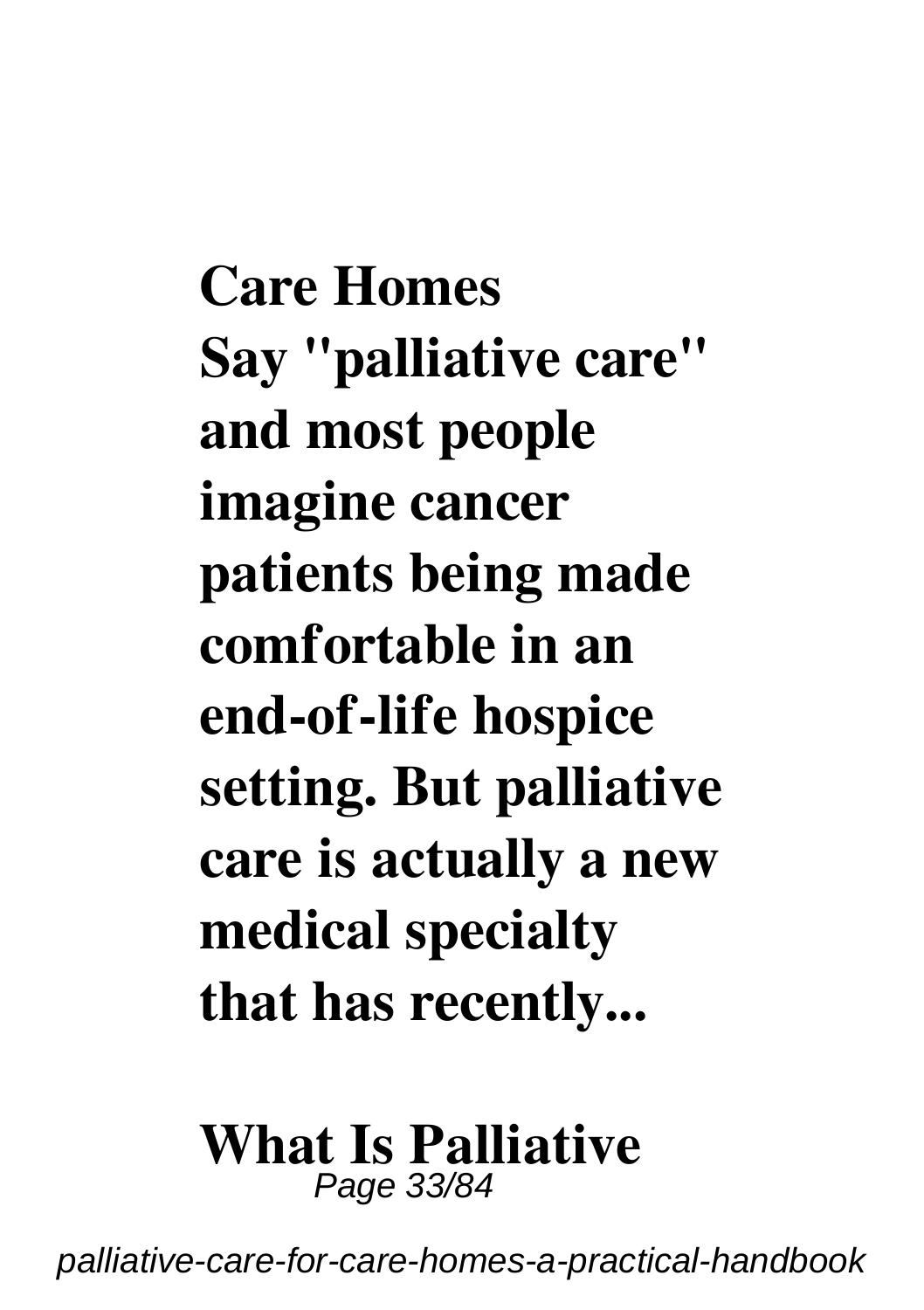**Care? - WebMD A home-based palliative care model, the PIM™ program serves health plans, provider organizations and their members who are experiencing a serious illness. Complementing the CareCentrix postacute care model,** Page 34/84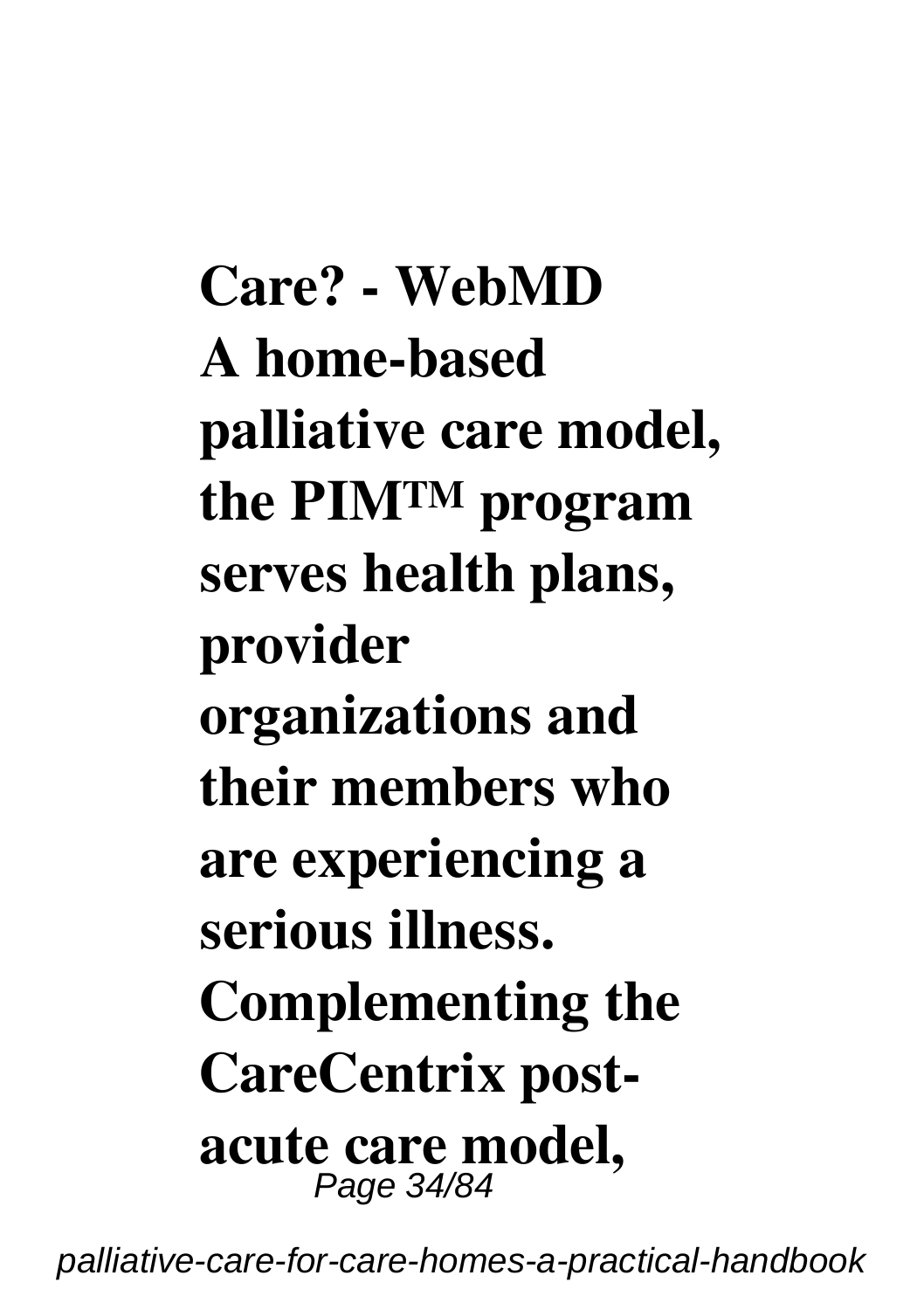**PIM identifies, engages and improves the member and caregiver quality of life, reduces overmedicalization and lowers cost.**

**Home-Based Palliative Care | CareCentrix Palliative care can be** Page 35/84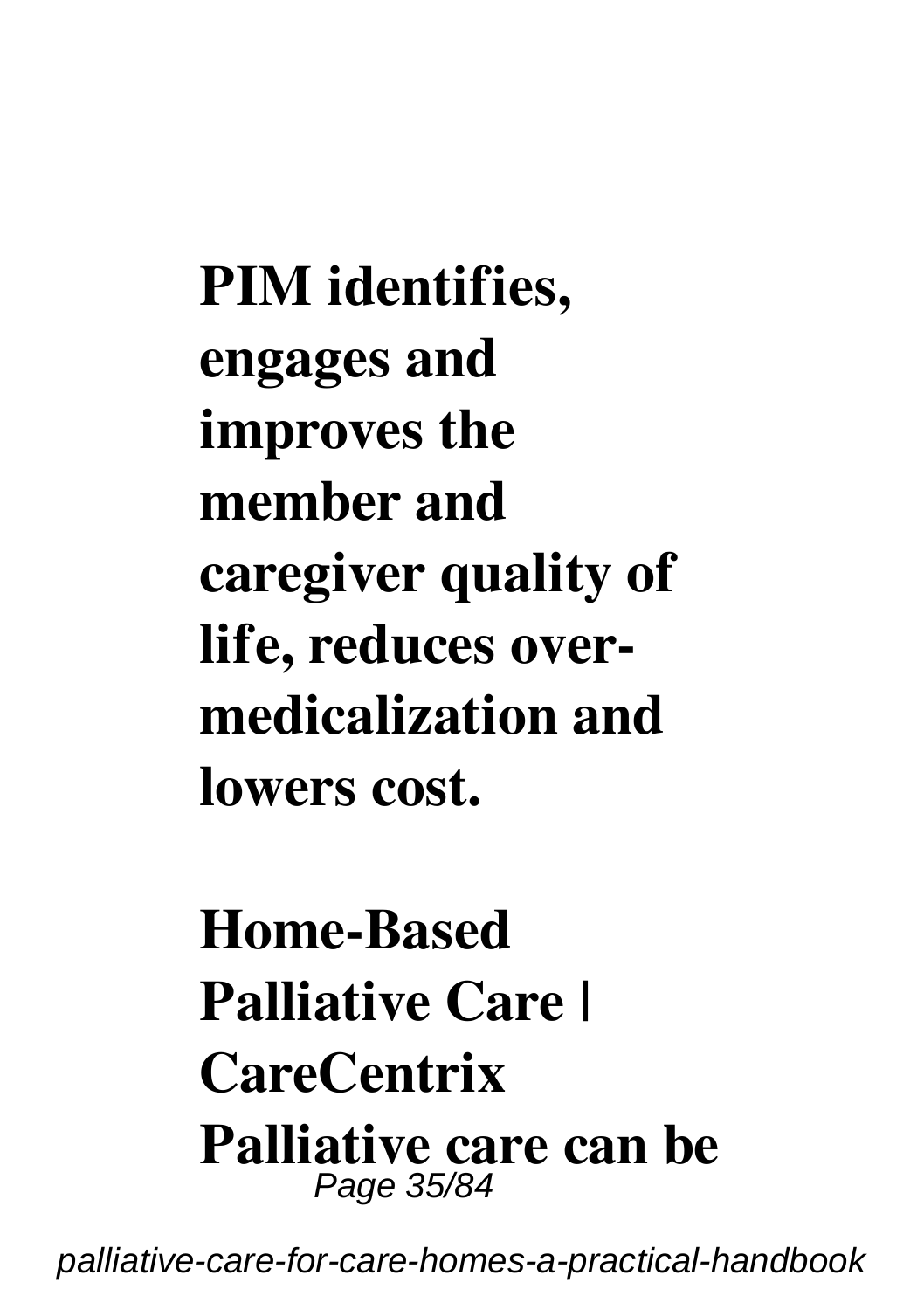**provided in hospitals, nursing homes, outpatient palliative care clinics and certain other specialized clinics, or at home. Medicare, Medicaid, and insurance policies may cover palliative care. Veterans may be eligible for palliative care** Page 36/84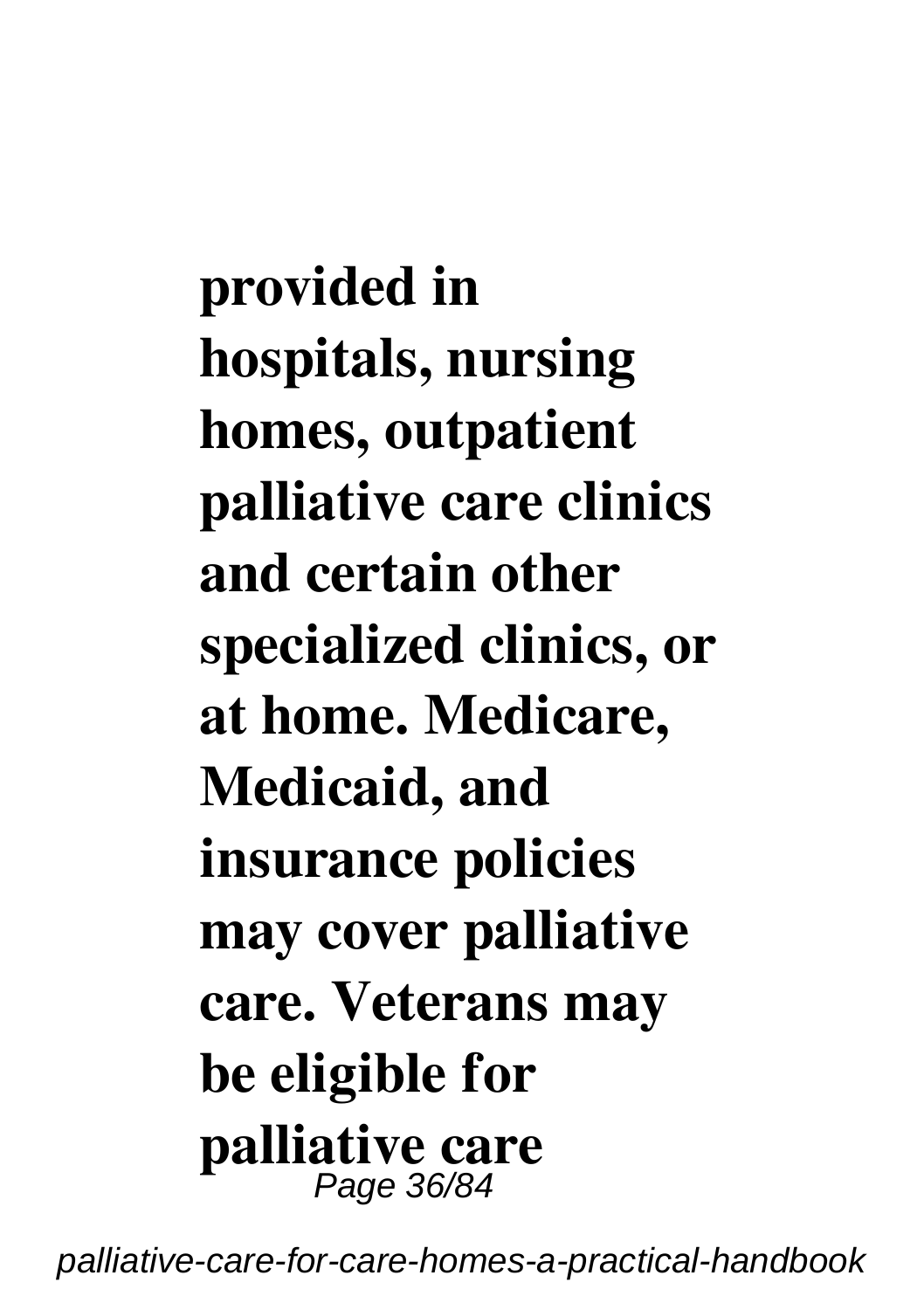**through the Department of Veterans Affairs. Private health insurance might pay for some services.**

**What Are Palliative Care and Hospice Care? | National ... The main goal of palliative care in the home is to improve** Page 37/84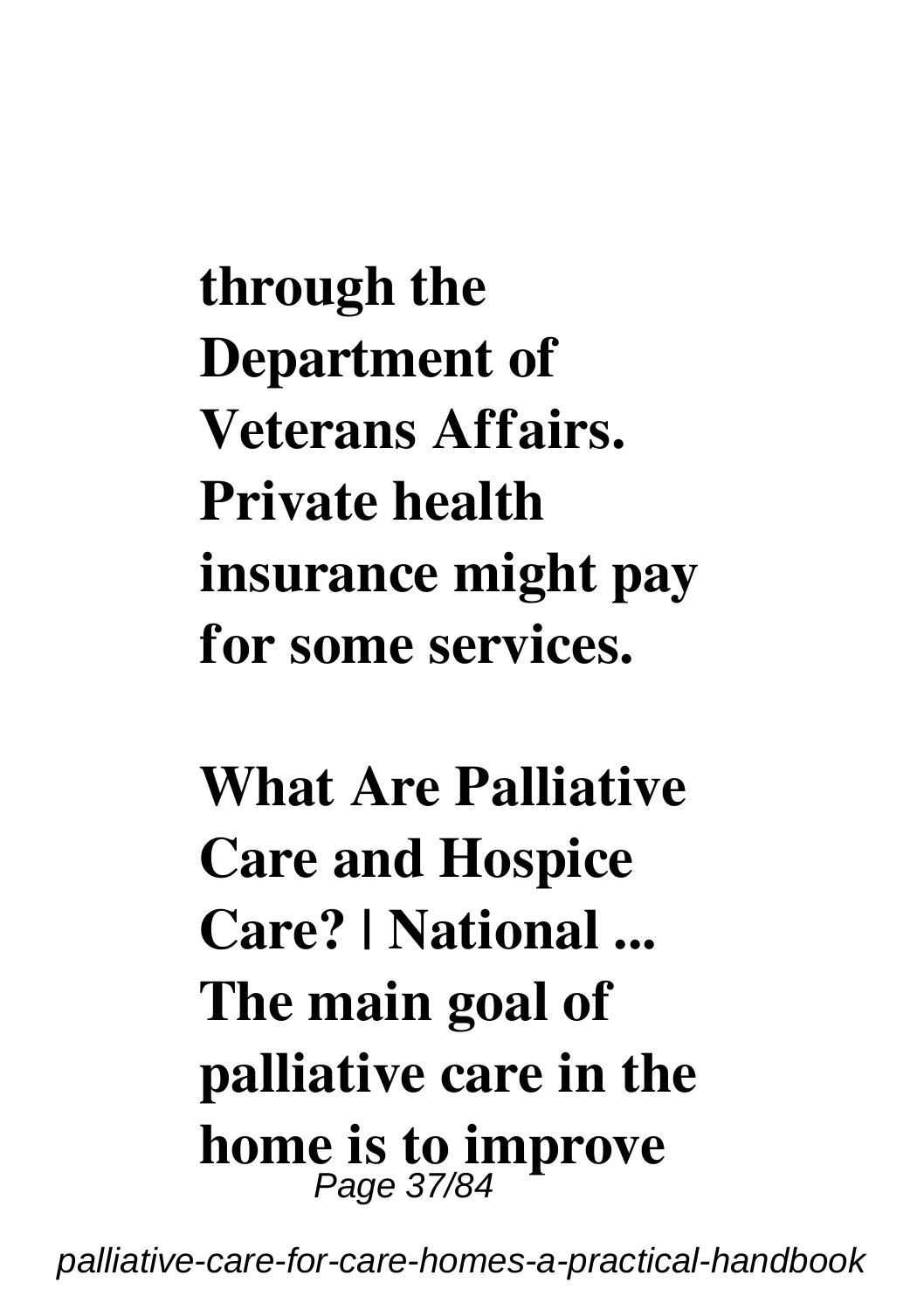**the quality of life for patients. At Crossroads Hospice & Palliative Care, we believe that receiving care in the patient's own home is comforting, convenient and reduces stress. Following are the palliative services that can come to** Page 38/84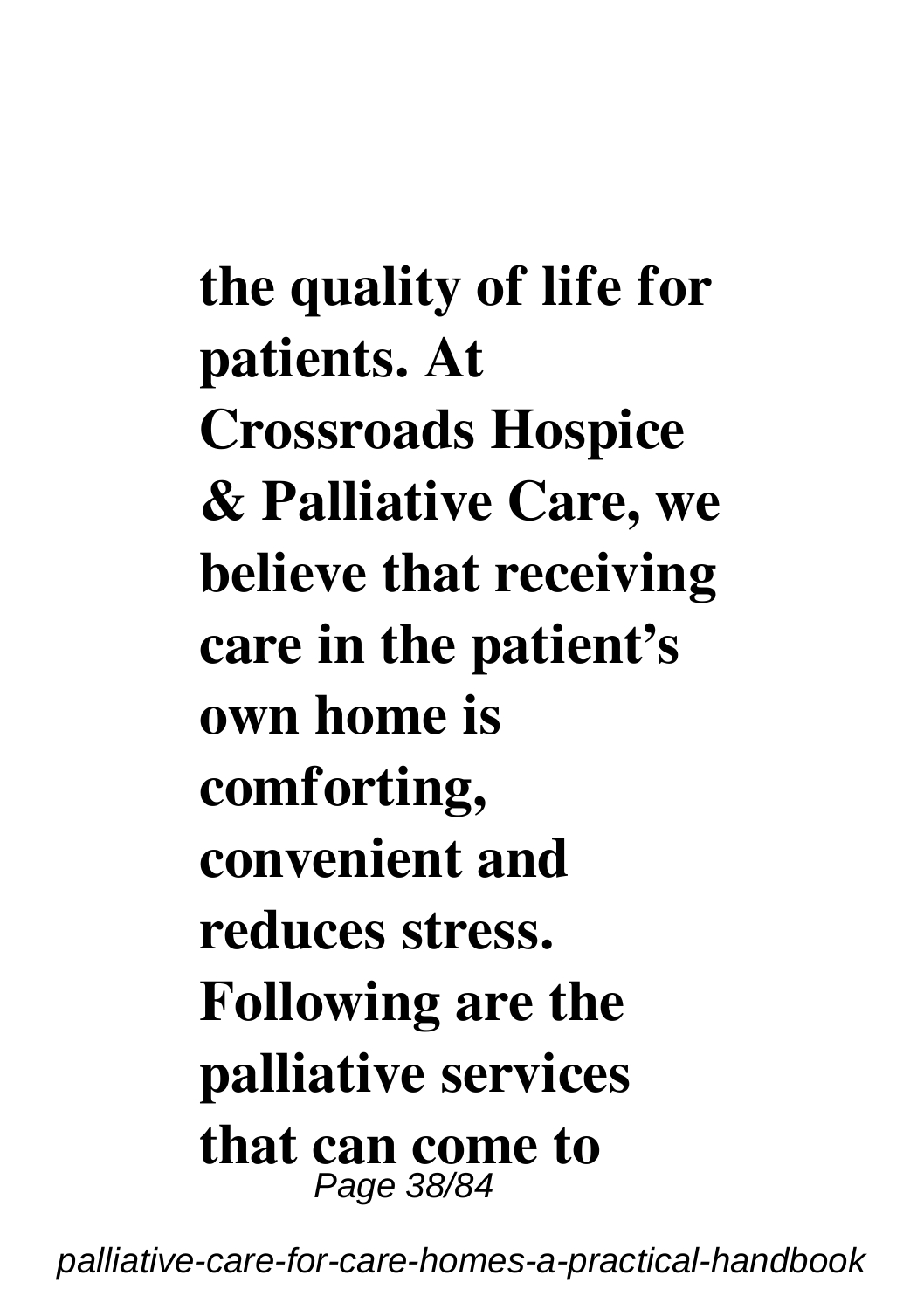**your home: Medical evaluations, including monitoring for common symptoms like nausea, vomiting, pain, and anxiety.**

**What Is Palliative Care At Home? Palliative Home Care Palliative care can** Page 39/84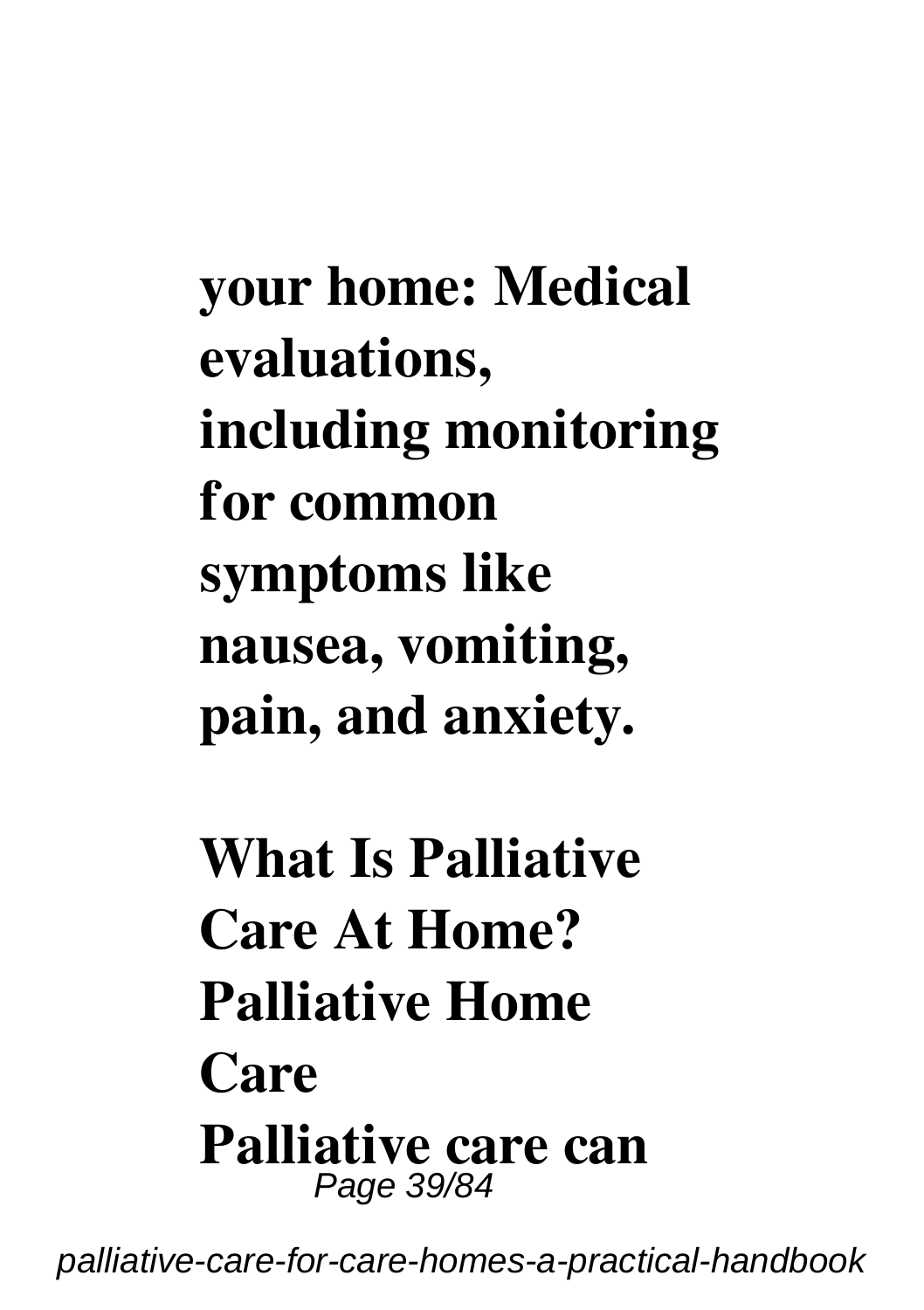**help you stay safely at home. Palliative care is specialized medical care for people with serious illnesses. It will treat your pain and other symptoms. It will help you understand your disease and your treatment options.**

Page 40/84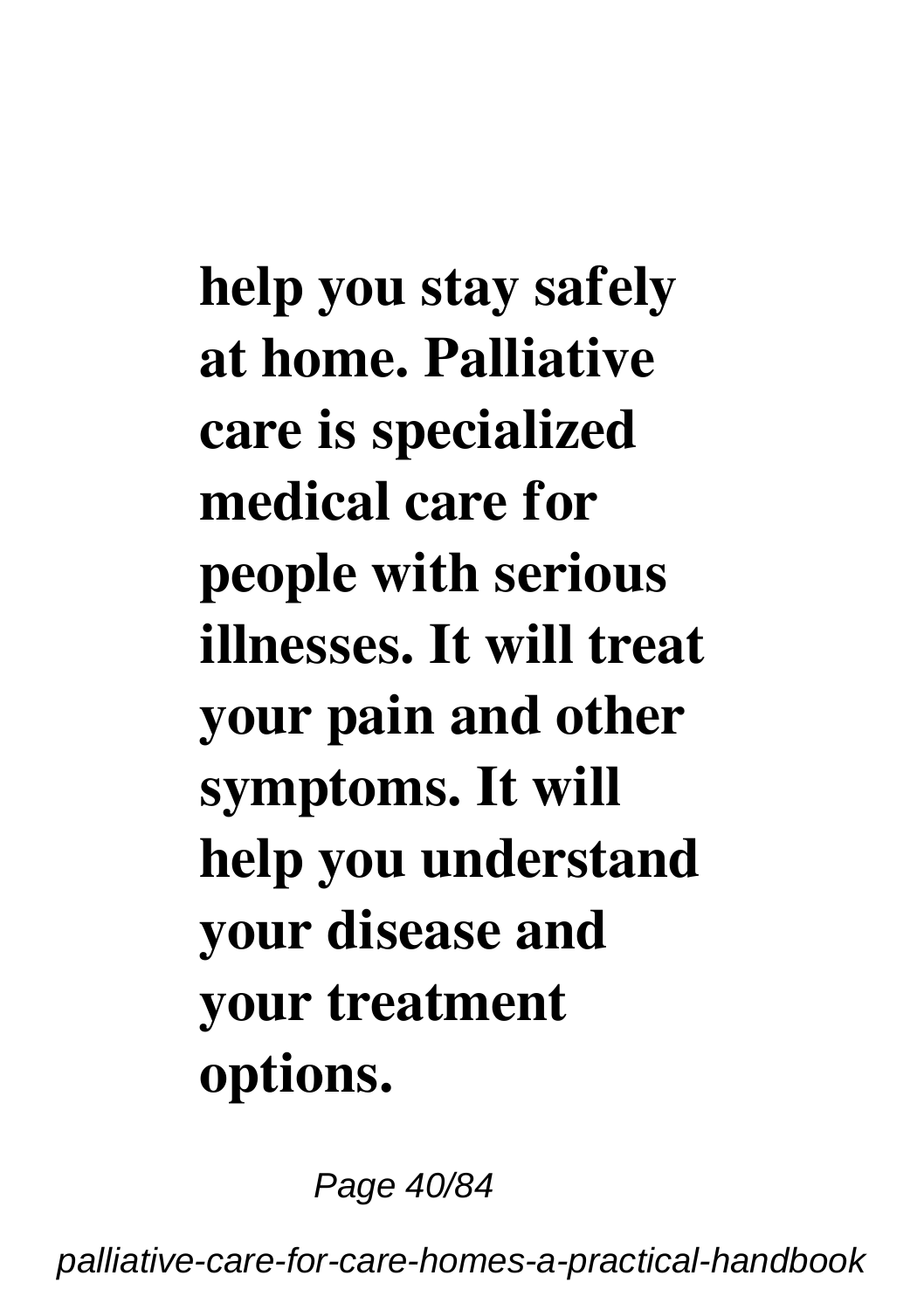**Palliative Care at Home Palliative care can help manage COPD, a respiratory illness that causes coughing and shortness of breath. For this condition, palliative care might include treatments for discomfort, anxiety, or...** Page 41/84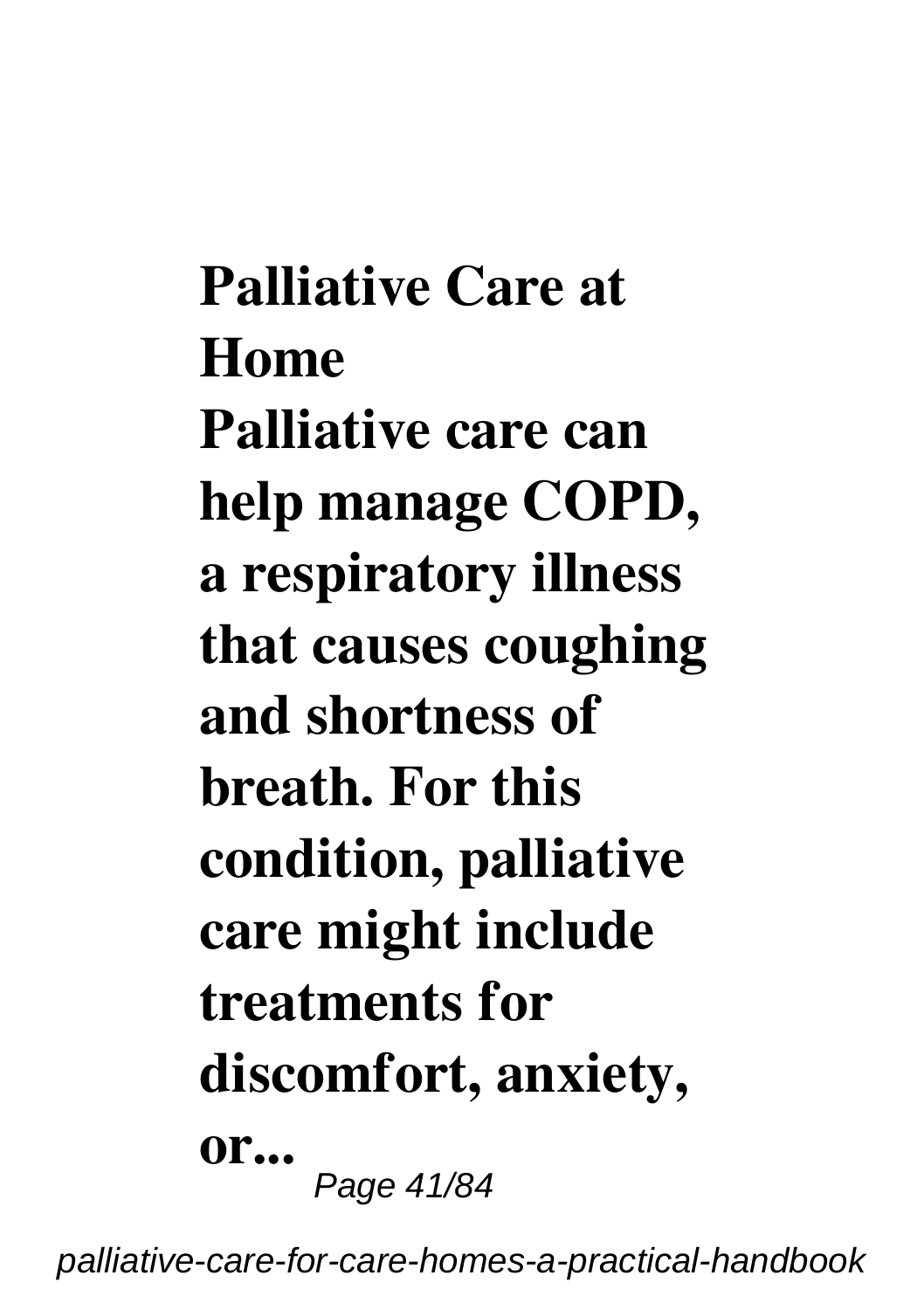**Palliative Care: What It Is, Examples, Benefits, More For nursing homes, palliative care includes a resident/family centered focus, enhances residents' quality of life, and complements** Page 42/84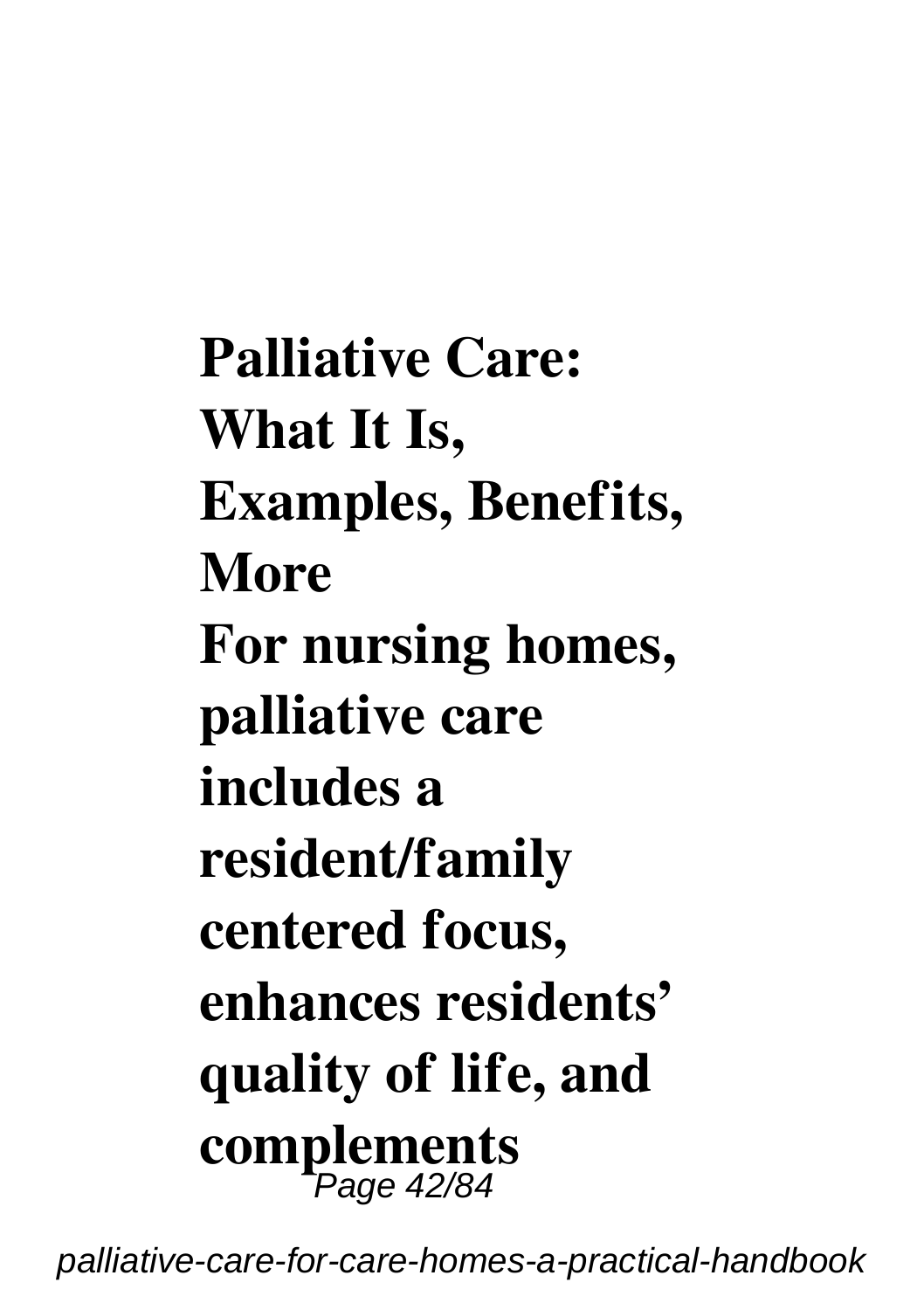**traditional restorative interventions. 16, 17 In nursing homes that have a palliative care focus, 4, 5, 18 staff embrace death as a normal and inevitable outcome for permanently placed residents. Further, staff: a ...**

Page 43/84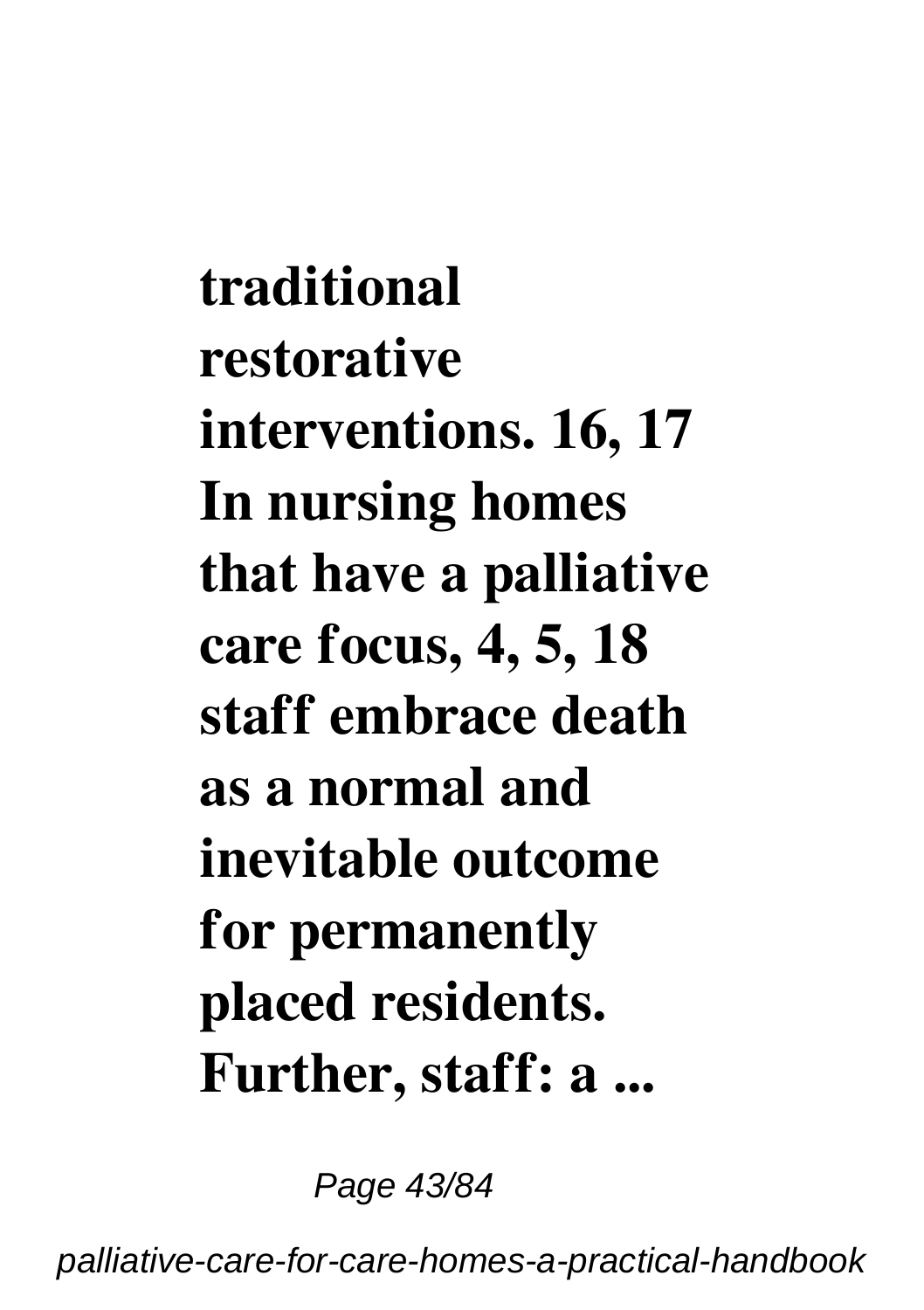**A Measure of Palliative Care in Nursing Homes Home-based plans typically integrate multidisciplinary care teams that include physicians and nurses, social workers, mental health professionals and chaplains who visit patients in their** Page 44/84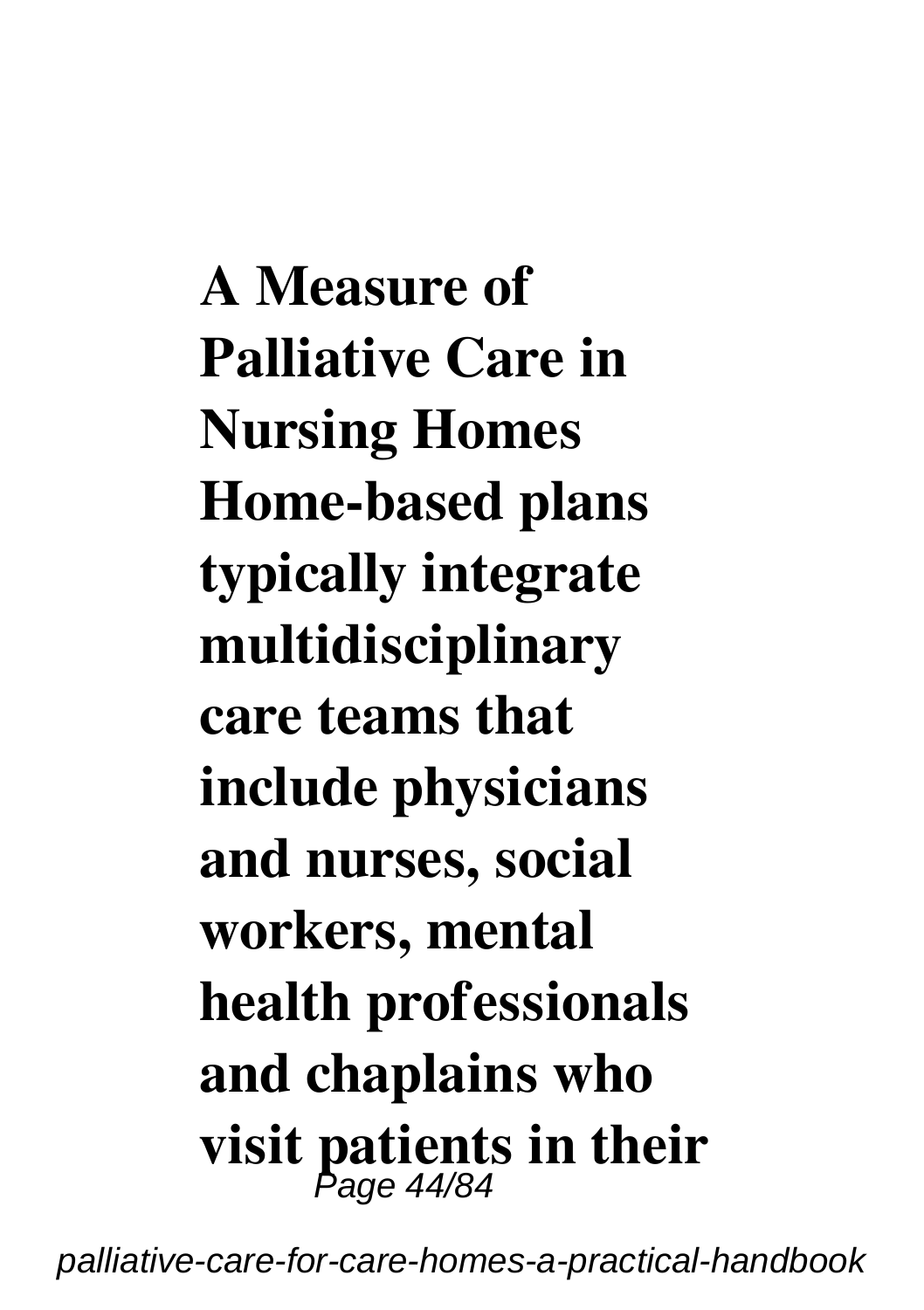**homes and offer tailored treatment plans focused on improving quality of life.**

**Home-Based Palliative Caregiving is Gaining Popularity Palliative care teams aim to improve the quality of life for** Page 45/84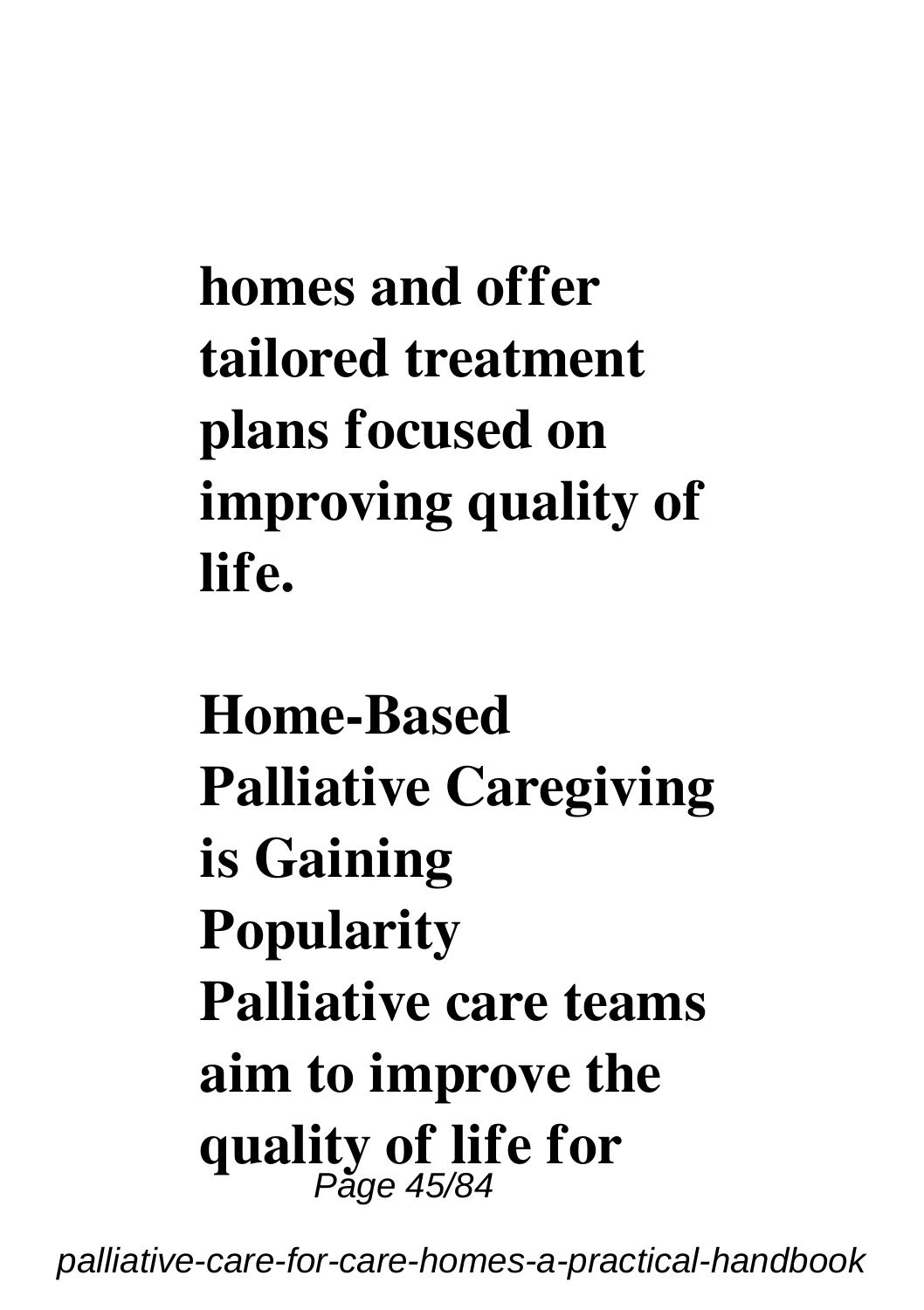**both patients and their families. This form of care is offered alongside curative or other treatments you may be receiving. Palliative care is provided by a team of doctors, nurses and other specially trained people.**

Page 46/84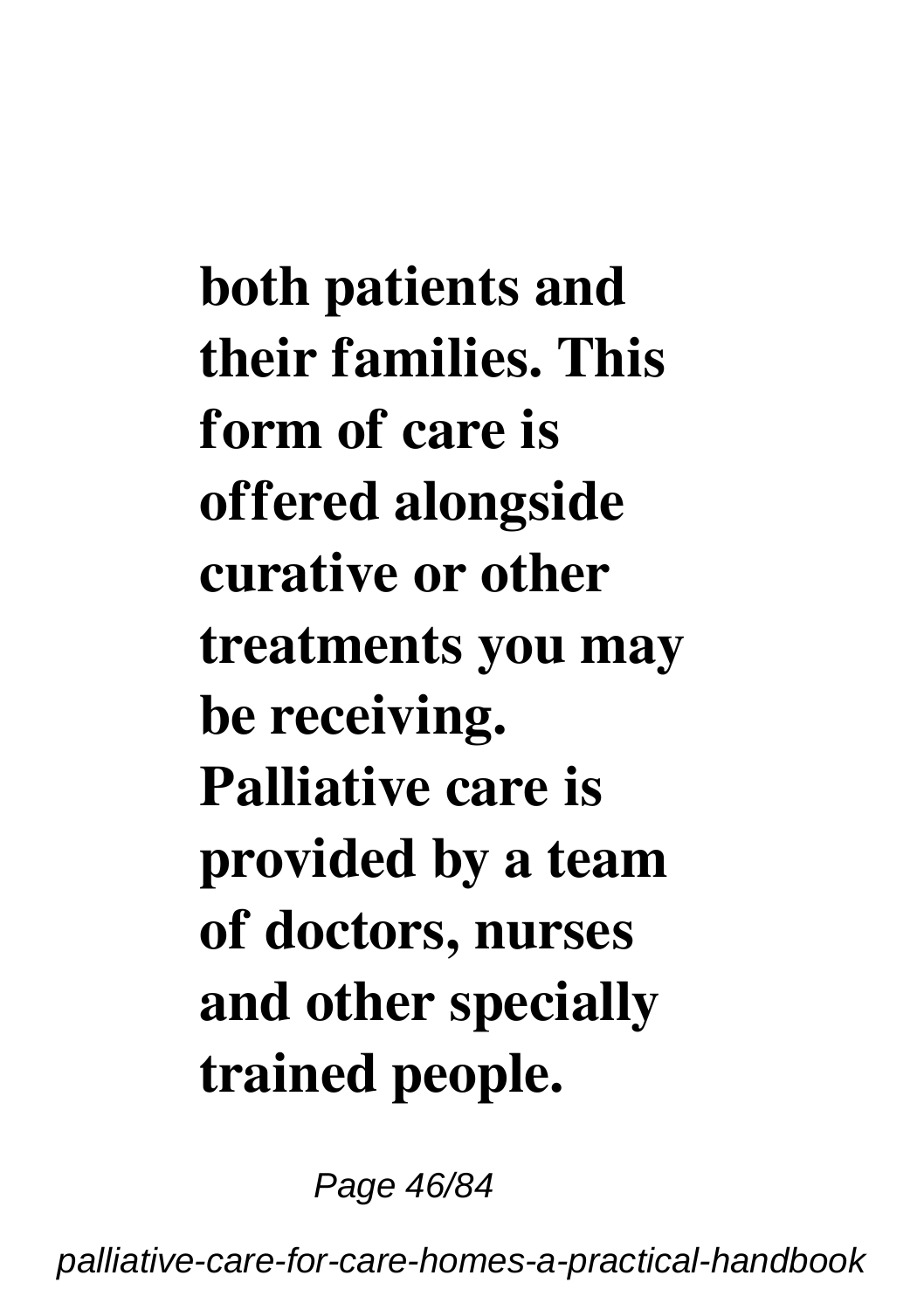**Palliative care - Mayo Clinic Palliative Care: Support for Patients and Caregivers If you've been diagnosed with a serious, long-lasting disease or with a lifethreatening illness, palliative care can make your life -- and the...** .<br>Page 47/84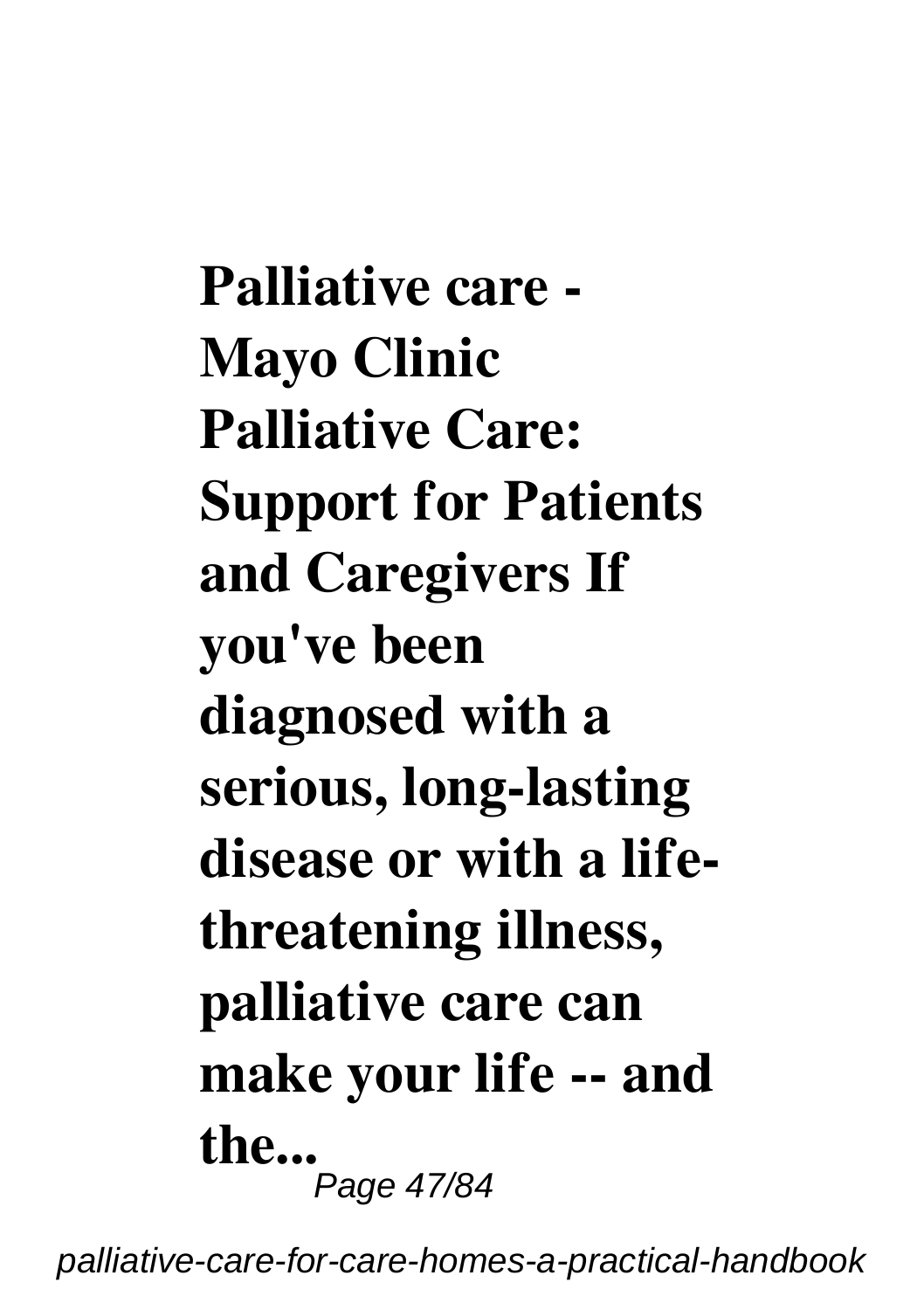**When Is Palliative Care Appropriate? - WebMD On this course, you will learn how care homes in six European countries can be improved using the research from a project called 'PACE, Palliative Care for Older** Page 48/84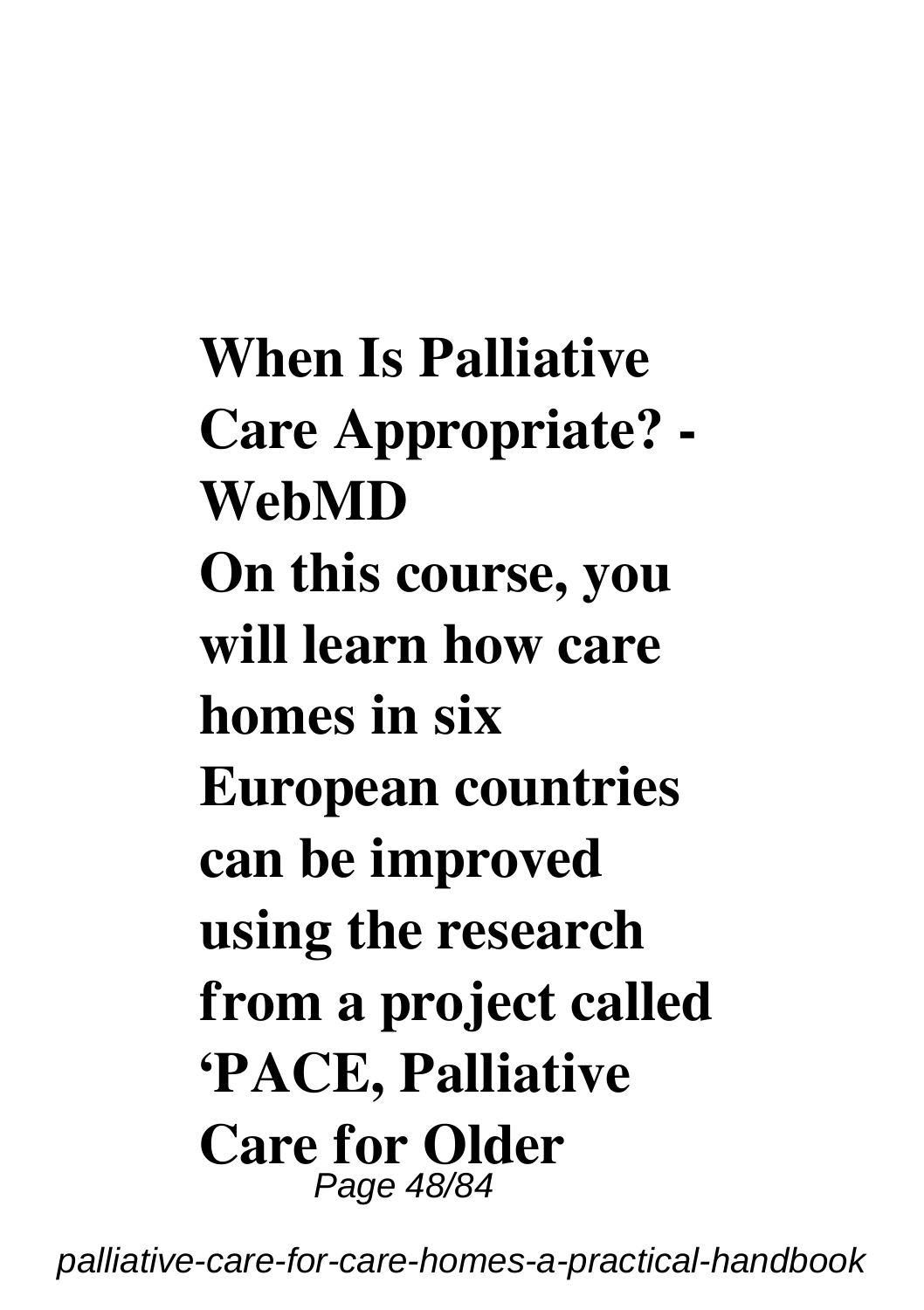**People', funded by the European Commission. Using the PACE Steps to Success programme, you will learn how to improve palliative care in care homes for both residents and staff.**

# **Palliative Care for Older People -** Page 49/84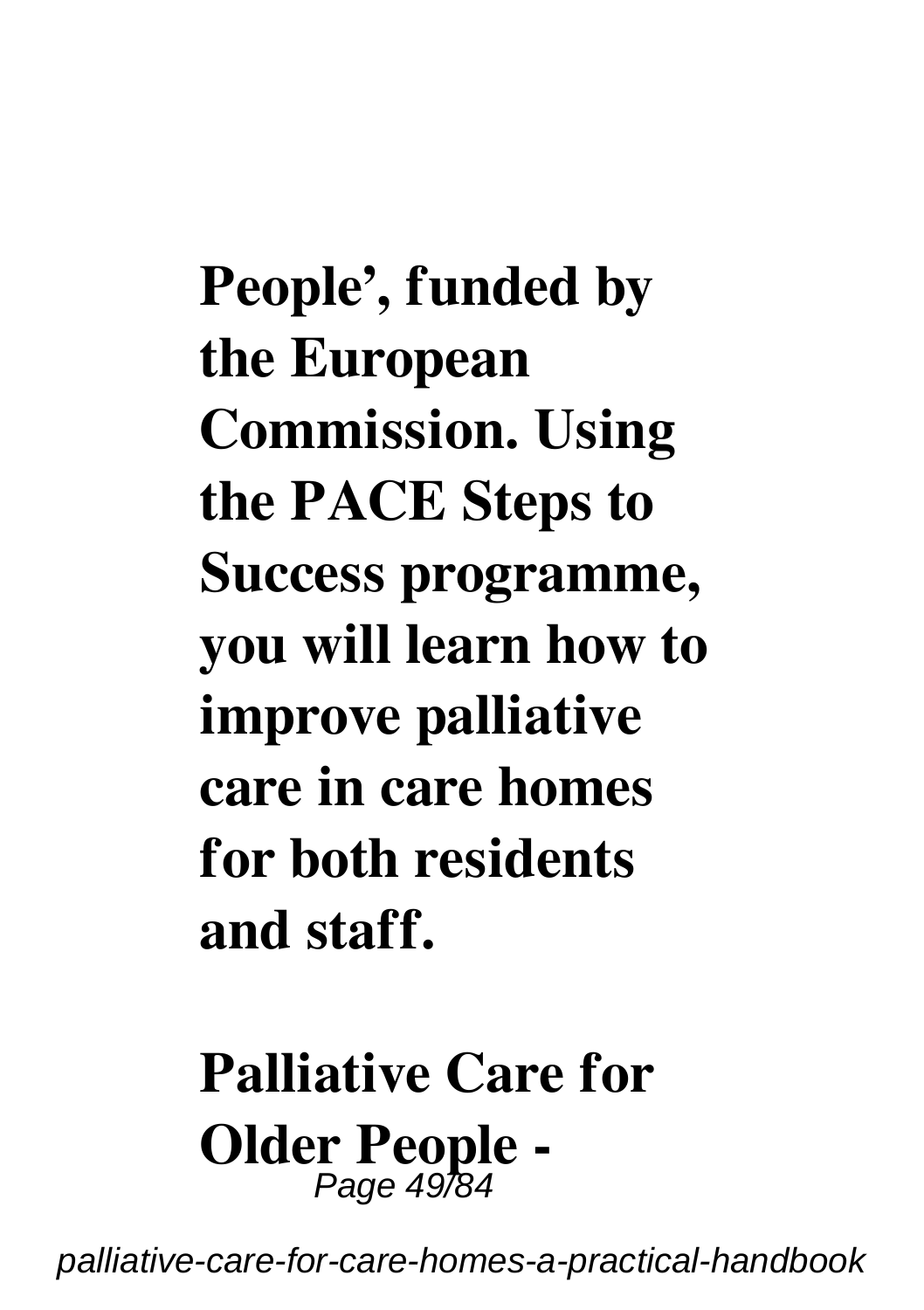**Online Course Hospice is a type of palliative care, but palliative care can be provided regardless of whether or not the illness can be cured. While palliative care can be practiced in a hospice setting, it is also practiced cooperatively with treatments for other** Page 50/84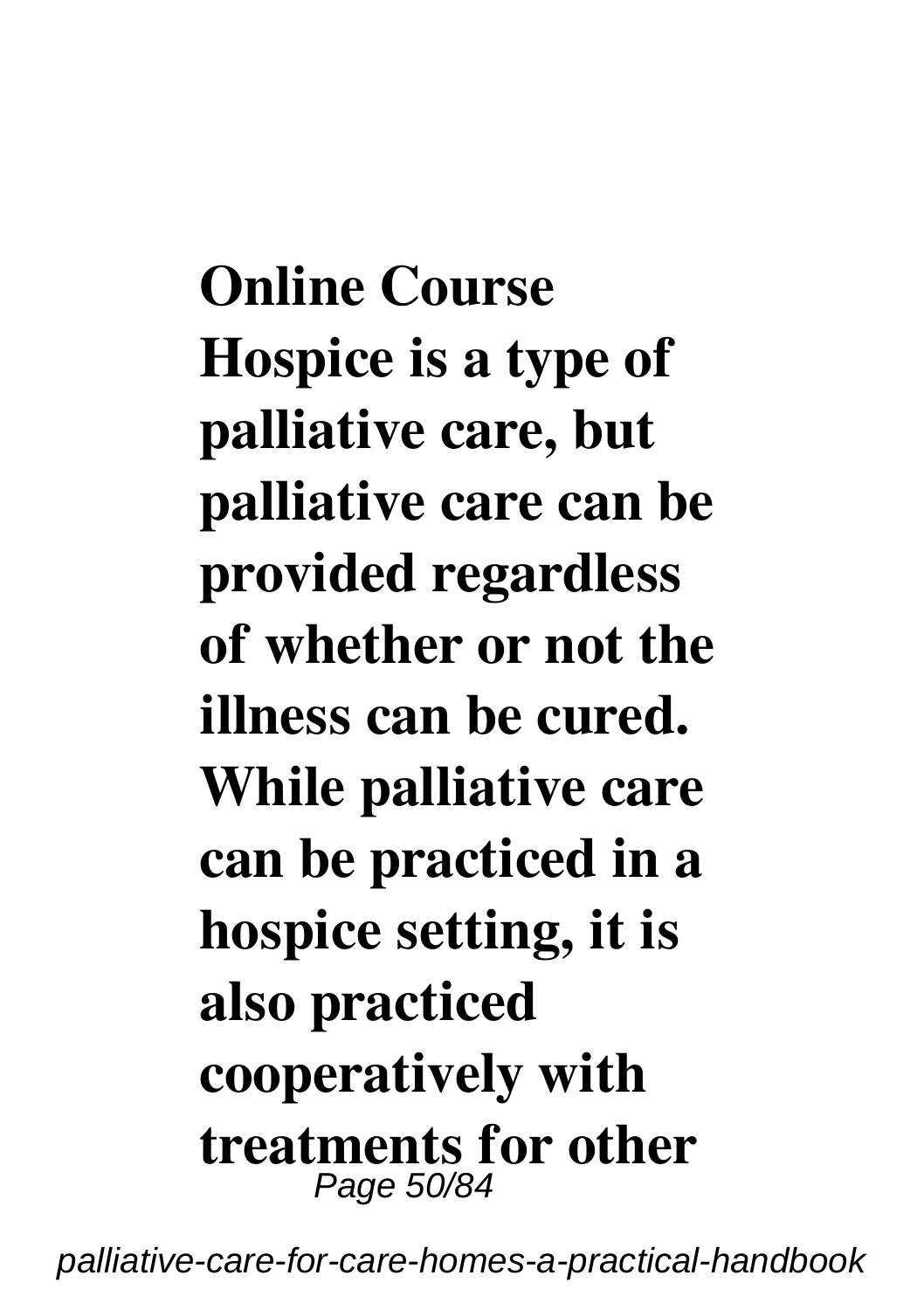**illnesses either in the home, hospital, or in a skilled nursing facility.**

**Does Medicare Cover Palliative Care? | Medicare & Medicare ... Palliative care helps improve the physical, mental, social, and spiritual quality of** Page 51/84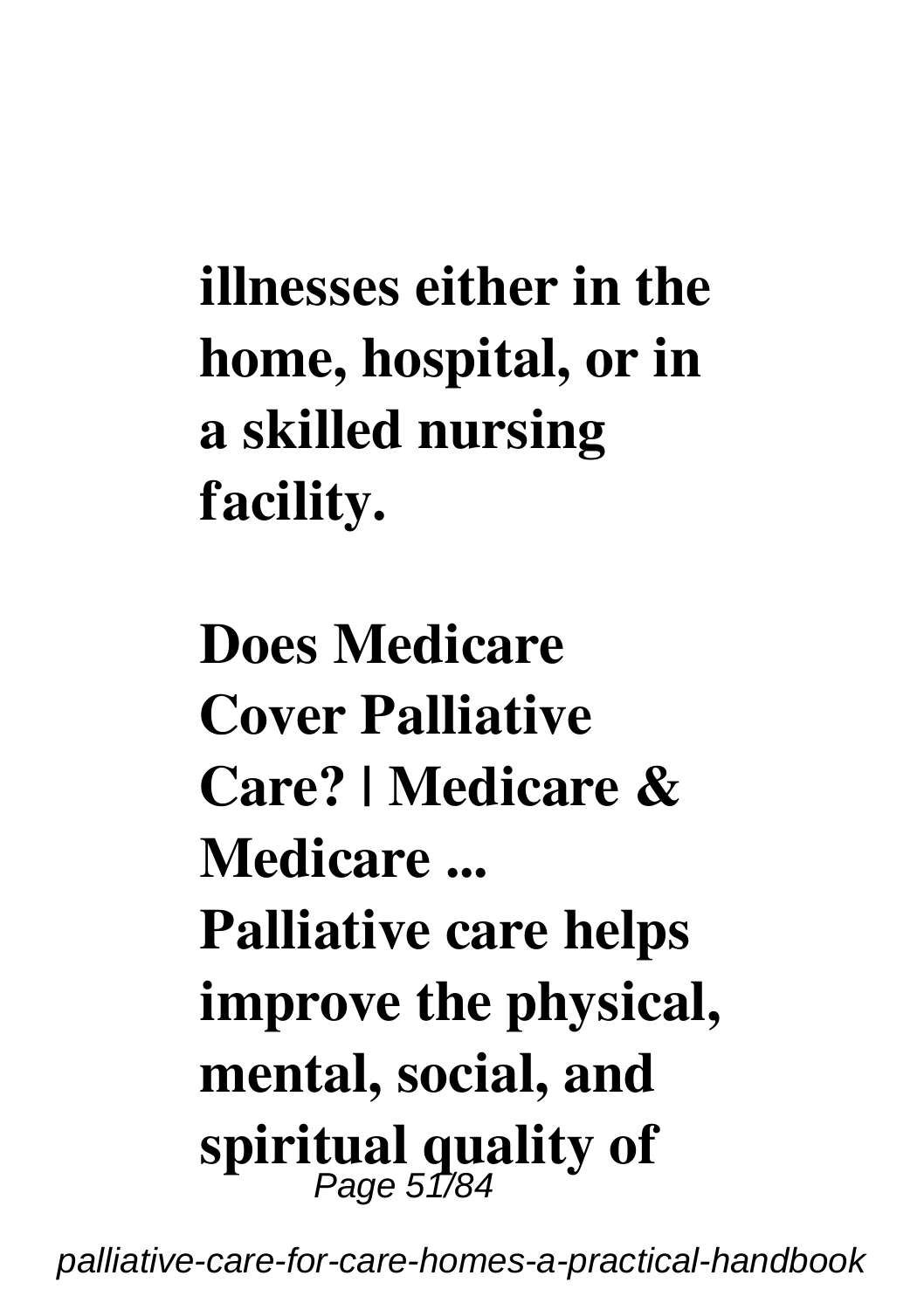**life for those with serious or lifethreatening illnesses. When diagnosed with a serious illness, you may choose...**

**Medicare Coverage for Palliative Care Palliative care is most often given to the patient in the home as an** Page 52/84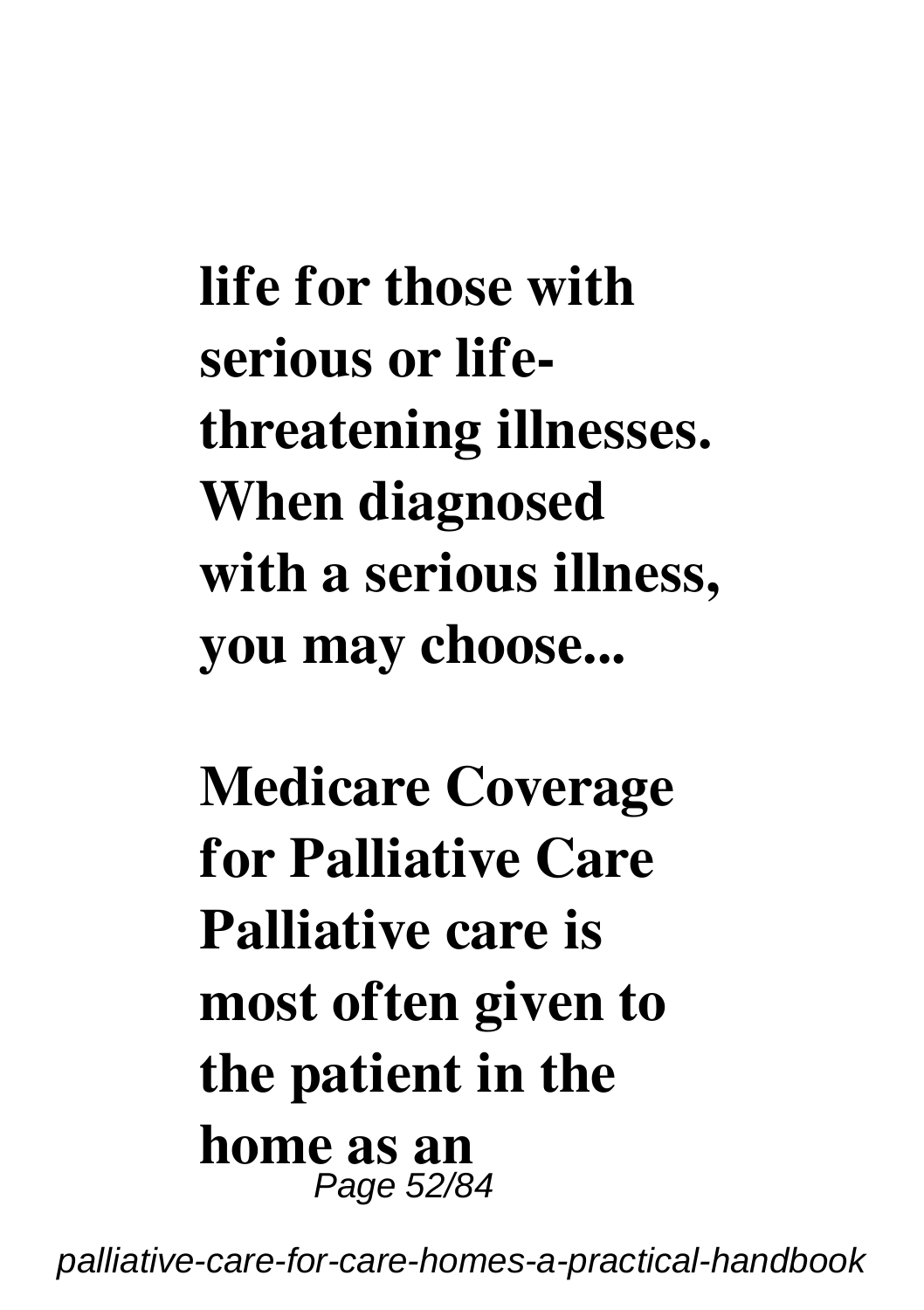**outpatient, or during a short-term hospital admission. Even though the palliative care team is often based in a hospital or clinic, it's becoming more common for it to be based in the outpatient setting.**

### **How and Where Is Palliative Care** Page 53/84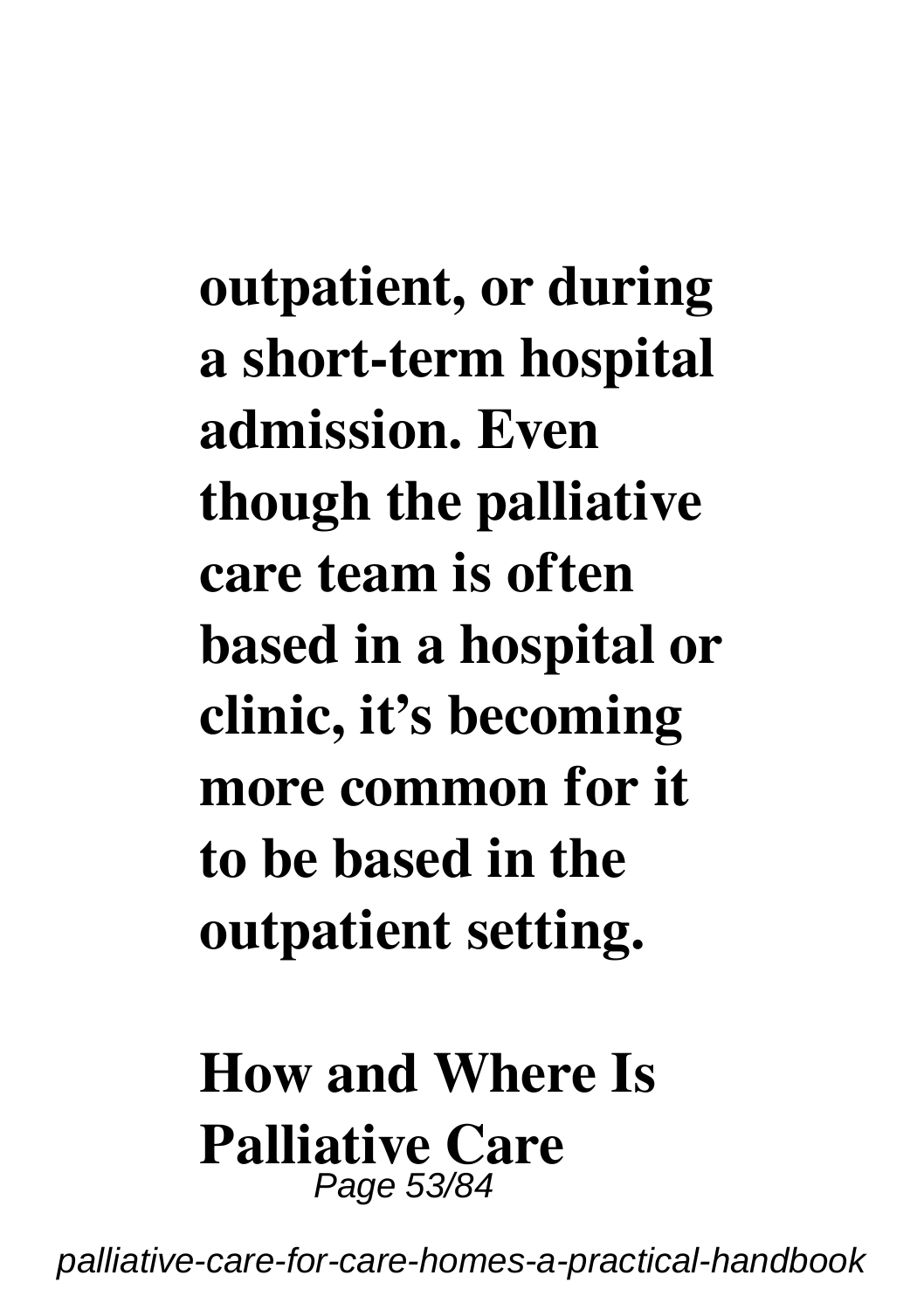**Provided and How Is It ... Palliative care provides patients with relief from the symptoms, pain and stress of a serious illness—whatever the diagnosis. Here are some of the guidelines to determine if your patient could benefit** Page 54/84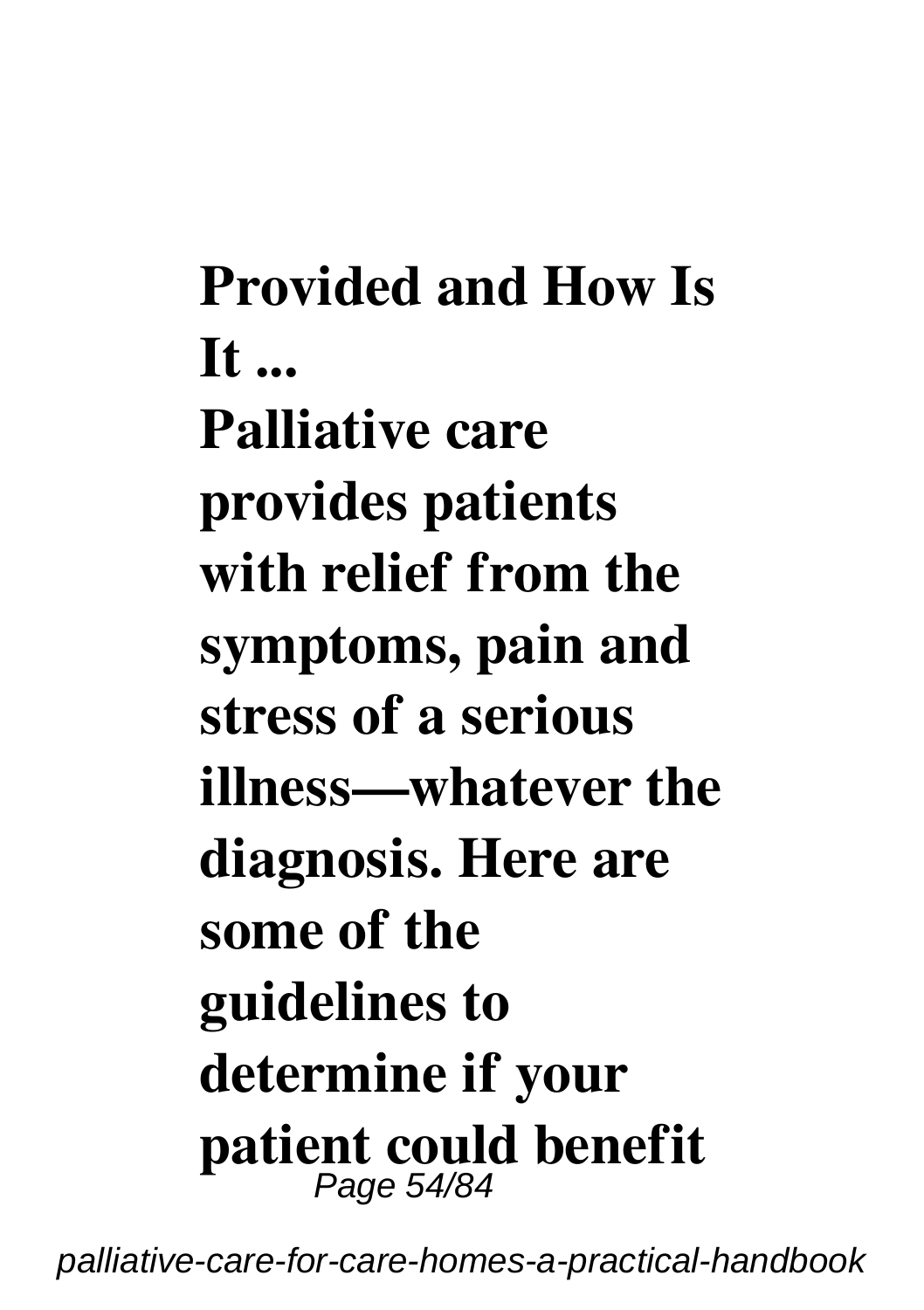**from palliative care. Quick, Secure and Simple Refer your hospice-eligible patient easily.**

**Hospice and Palliative Care Eligibility Guidelines End of life care includes palliative care. If you have an illness that cannot be** Page 55/84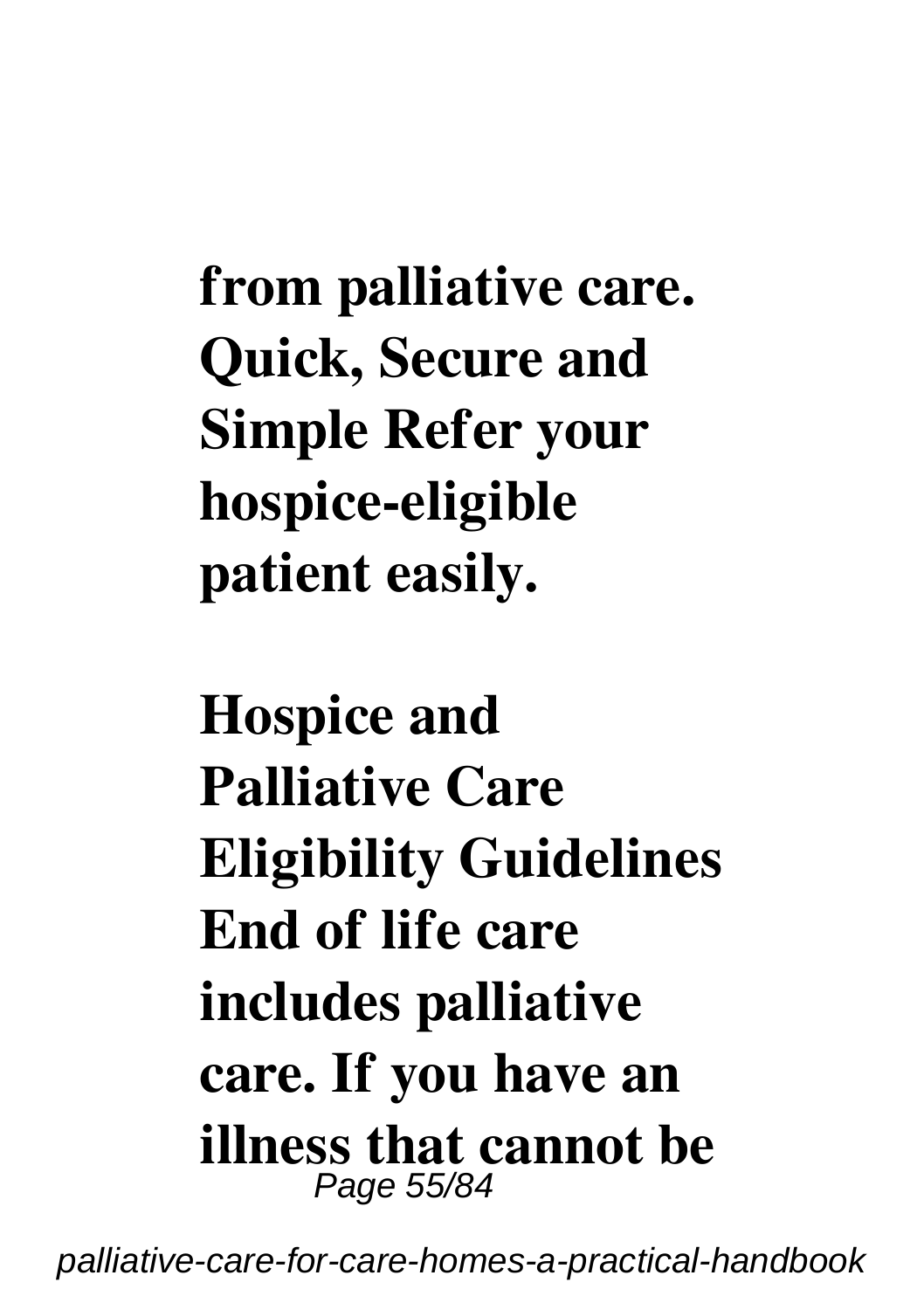**cured, palliative care makes you as comfortable as possible, by managing your painand other distressing symptoms. It also involves psychological, social and spiritual support for you and your family or carers.** Page 56/84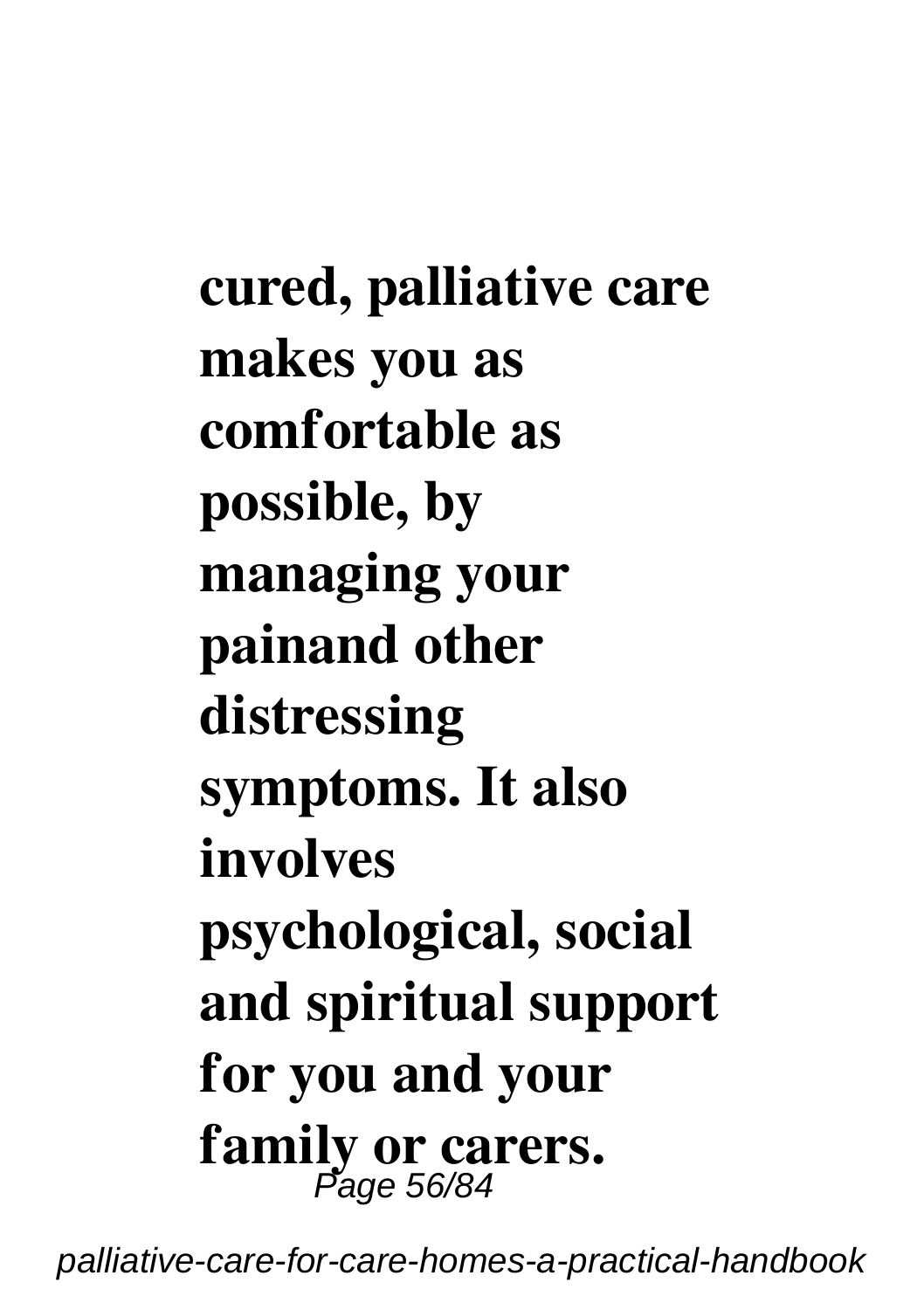**What end of life care involves - NHS Palliative care is treatment, care and support for people with a life-limiting illness, and their family and friends. It's sometimes called 'supportive care'. The aim of palliative care is to help you to** Page 57/84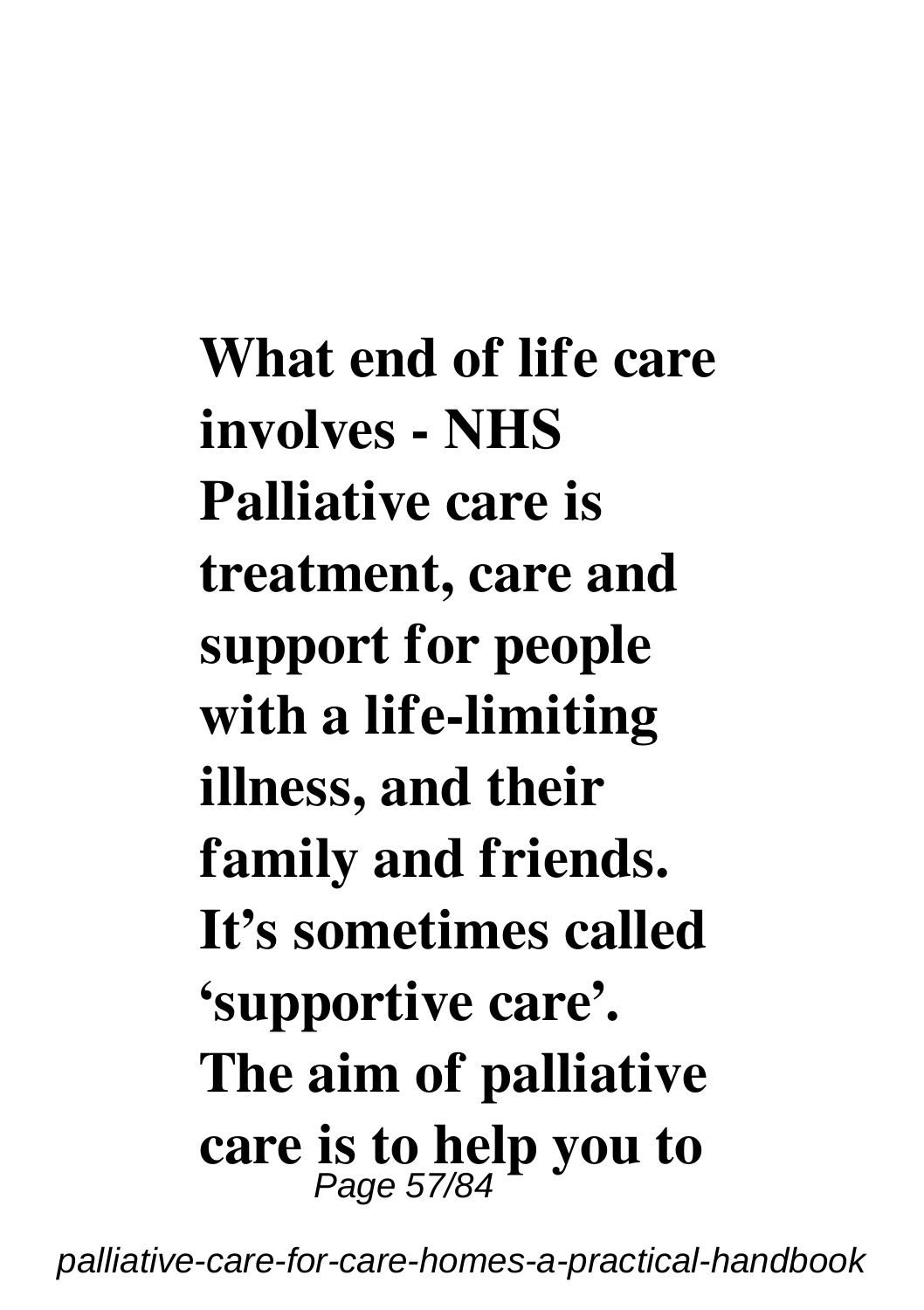**have a good quality of life – this includes being as well and active as possible in the time you have left.**

**What are palliative care and end of life care? Palliative care addresses symptoms, relieves pain, and** Page 58/84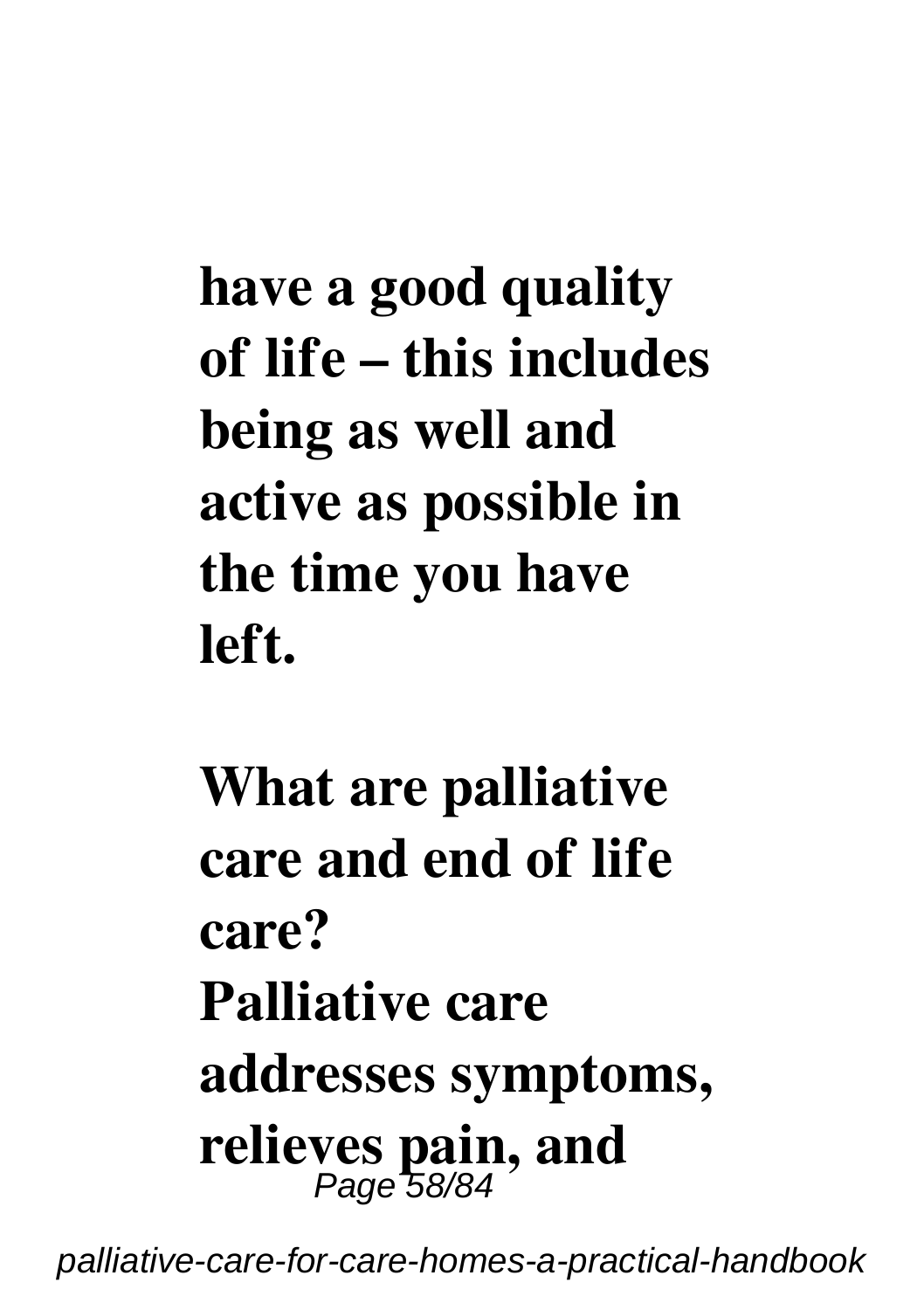**maximizes quality of life for people living with serious illness, providing another layer of help for those who may be receiving curative treatments such as radiation or chemotherapy.**

#### **Palliative care can be** Page 59/84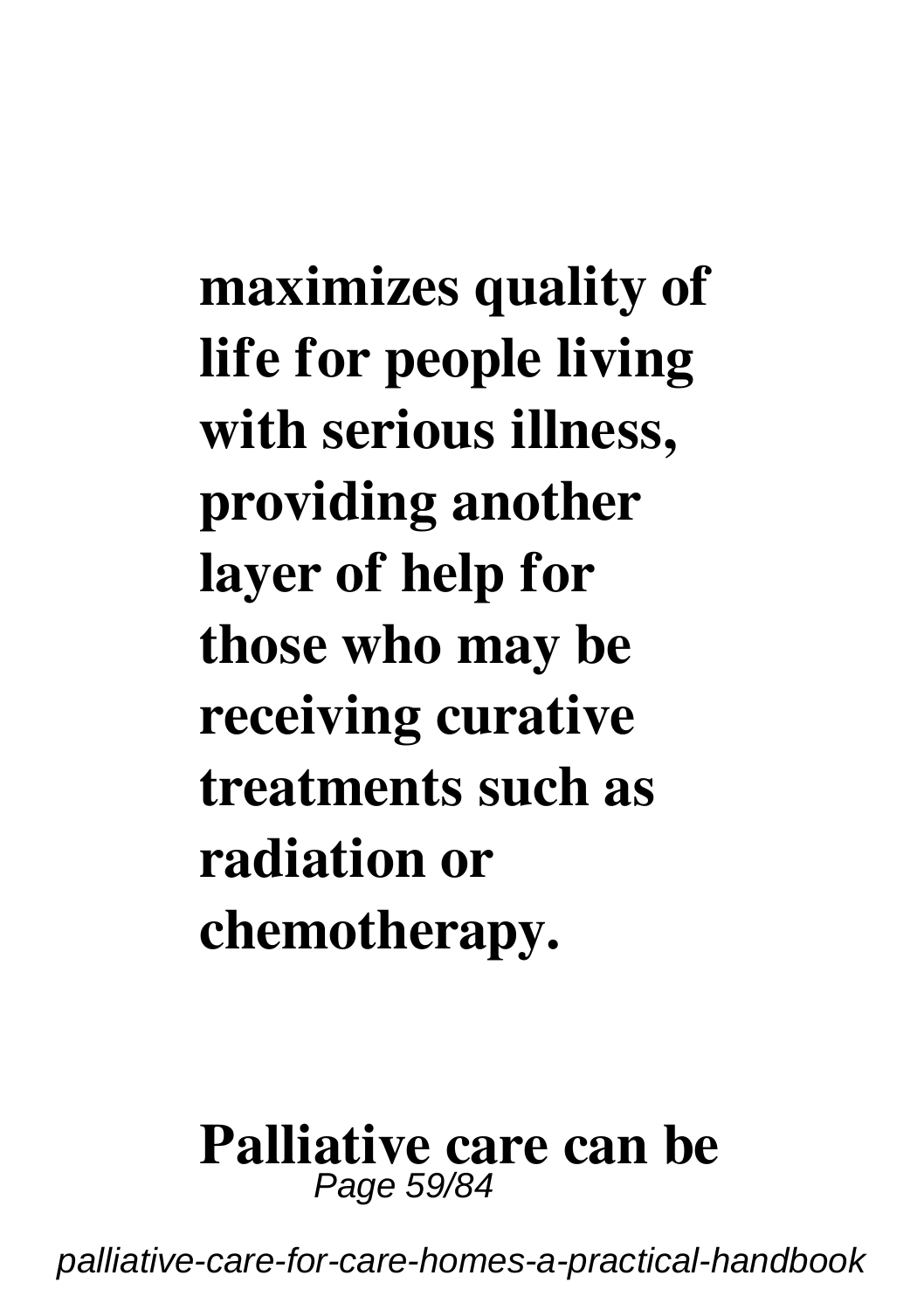**provided in hospitals, nursing homes, outpatient palliative care clinics and certain other specialized clinics, or at home. Medicare, Medicaid, and insurance policies may cover palliative care. Veterans may be eligible for palliative care** Page 60/84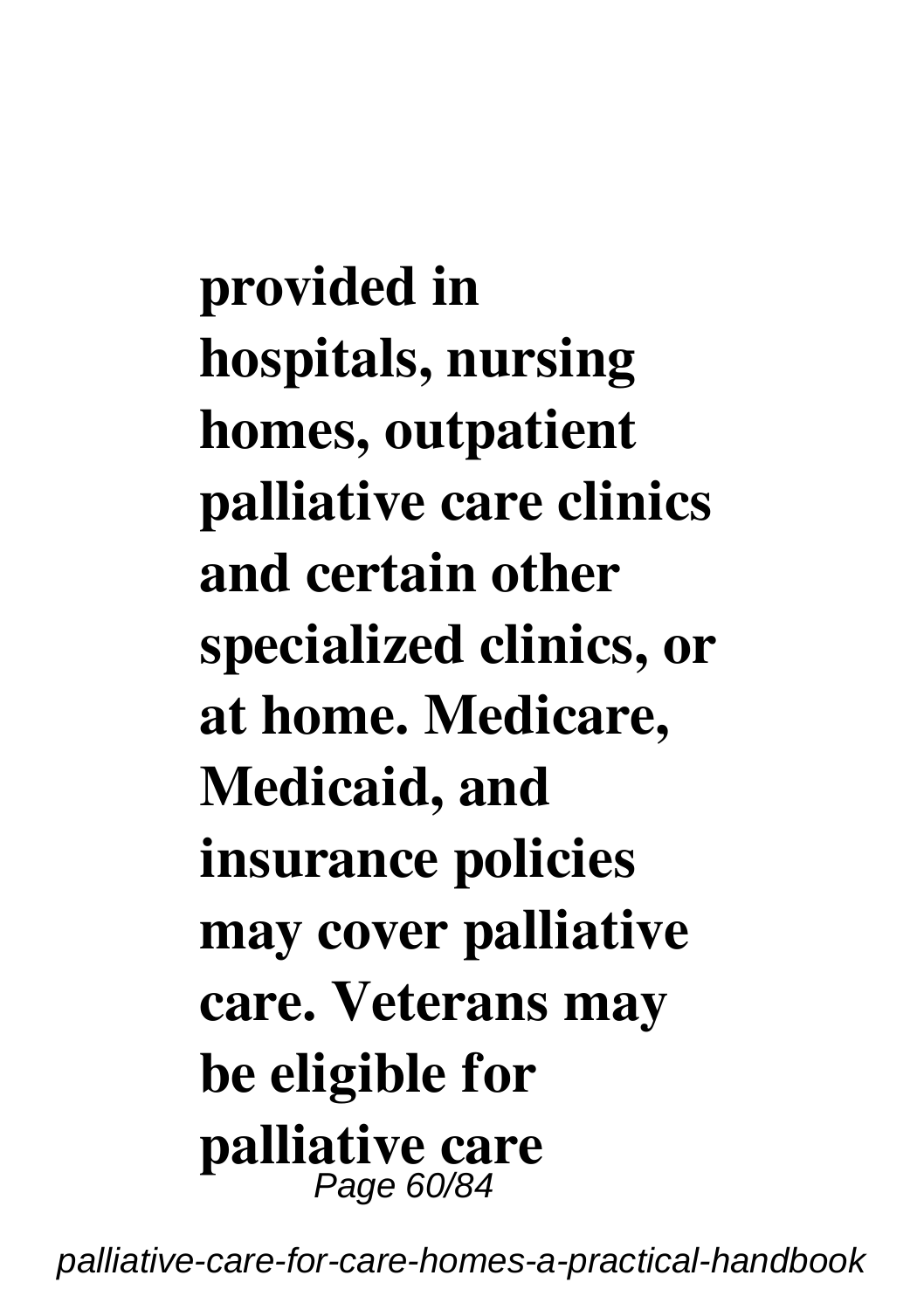**through the Department of Veterans Affairs. Private health insurance might pay for some services.**

**Hospice is a type of palliative care, but palliative care can be provided** Page 61/84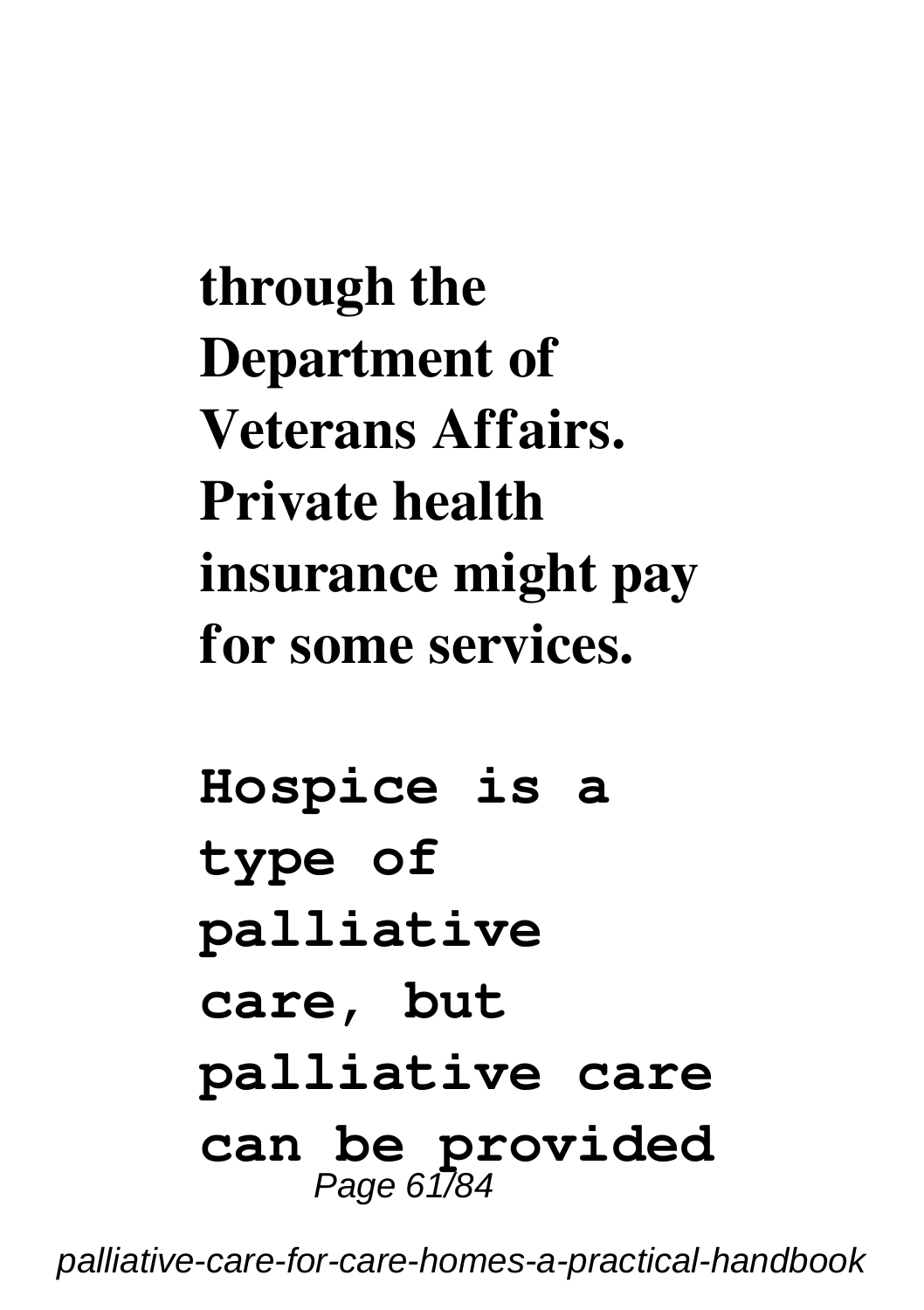## **regardless of whether or not the illness can be cured. While palliative care can be practiced in a hospice setting, it is also practiced cooperatively with treatments for other** Page 62/84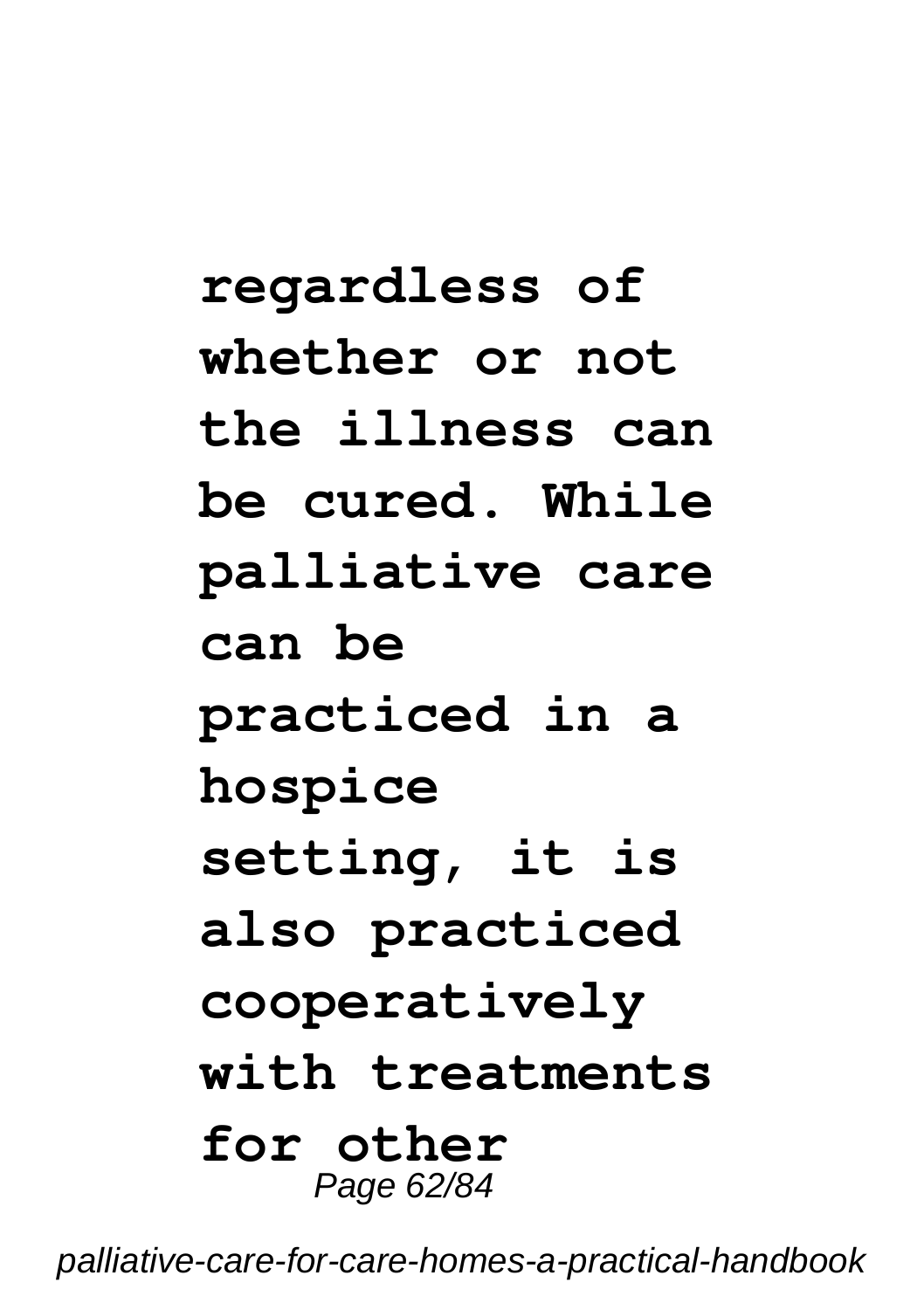**illnesses either in the home, hospital, or in a skilled nursing facility. What are palliative care and end of life care? Palliative care is treatment, care and** Page 63/84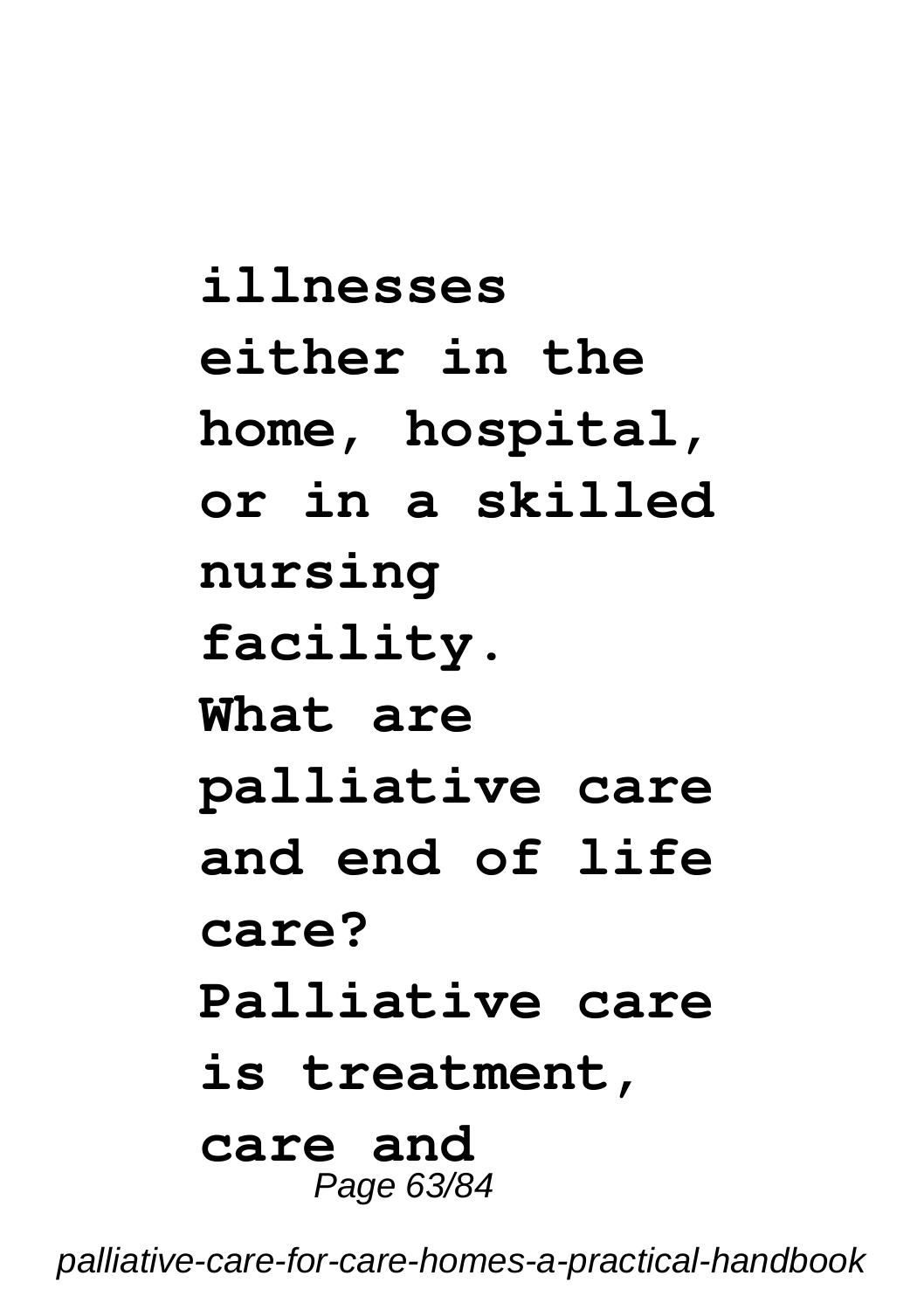**support for people with a life-limiting illness, and their family and friends. It's sometimes called 'supportive care'. The aim of palliative care is to help you to have a** Page 64/84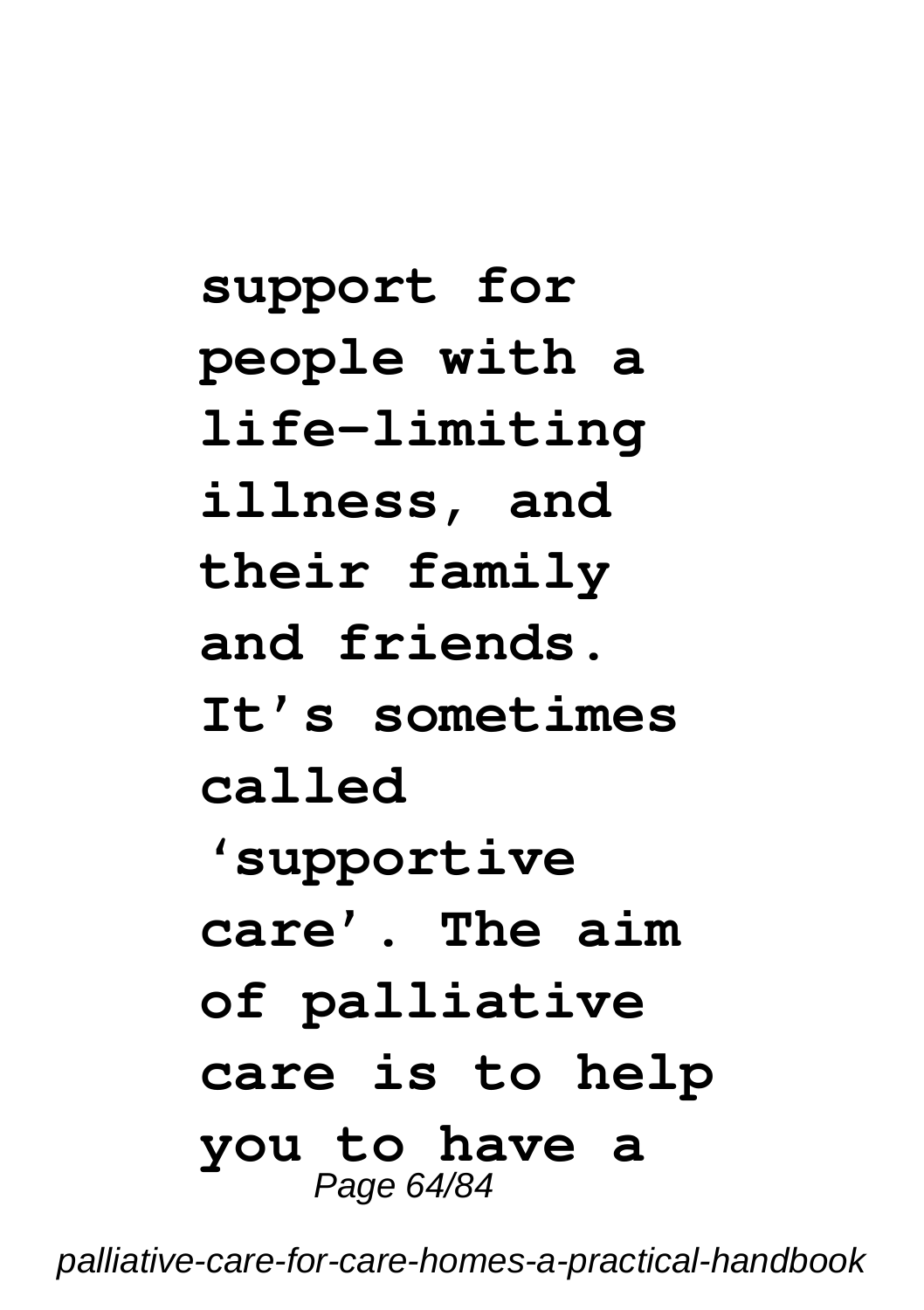**good quality of life – this includes being as well and active as possible in the time you have left. Hospice and Palliative Care Eligibility Guidelines**

Page 65/84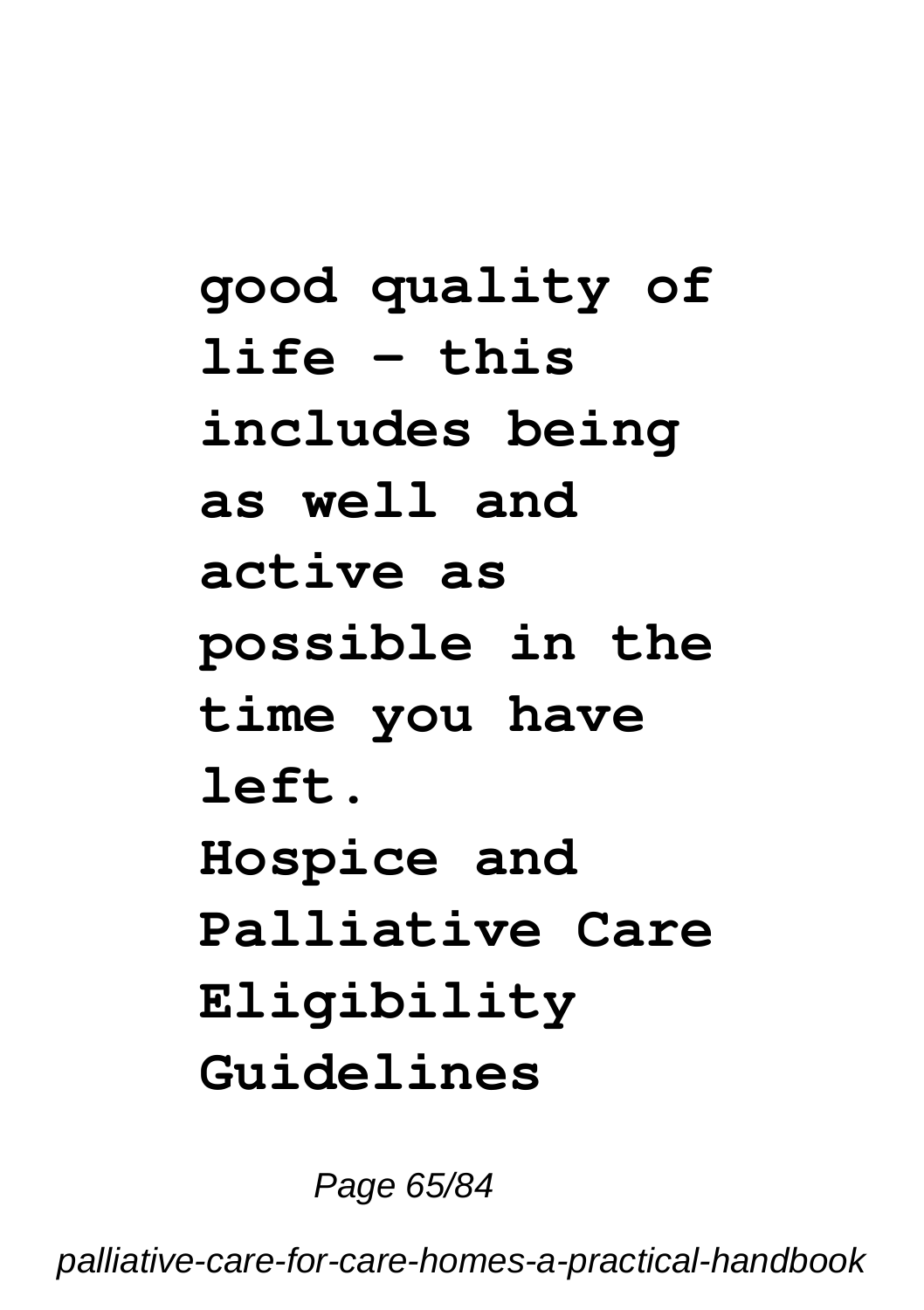*Palliative Care at Home What Is Palliative Care At Home? Palliative Home Care Medicare Coverage for Palliative Care Home-based plans typically integrate multidisciplinary care teams that* Page 66/84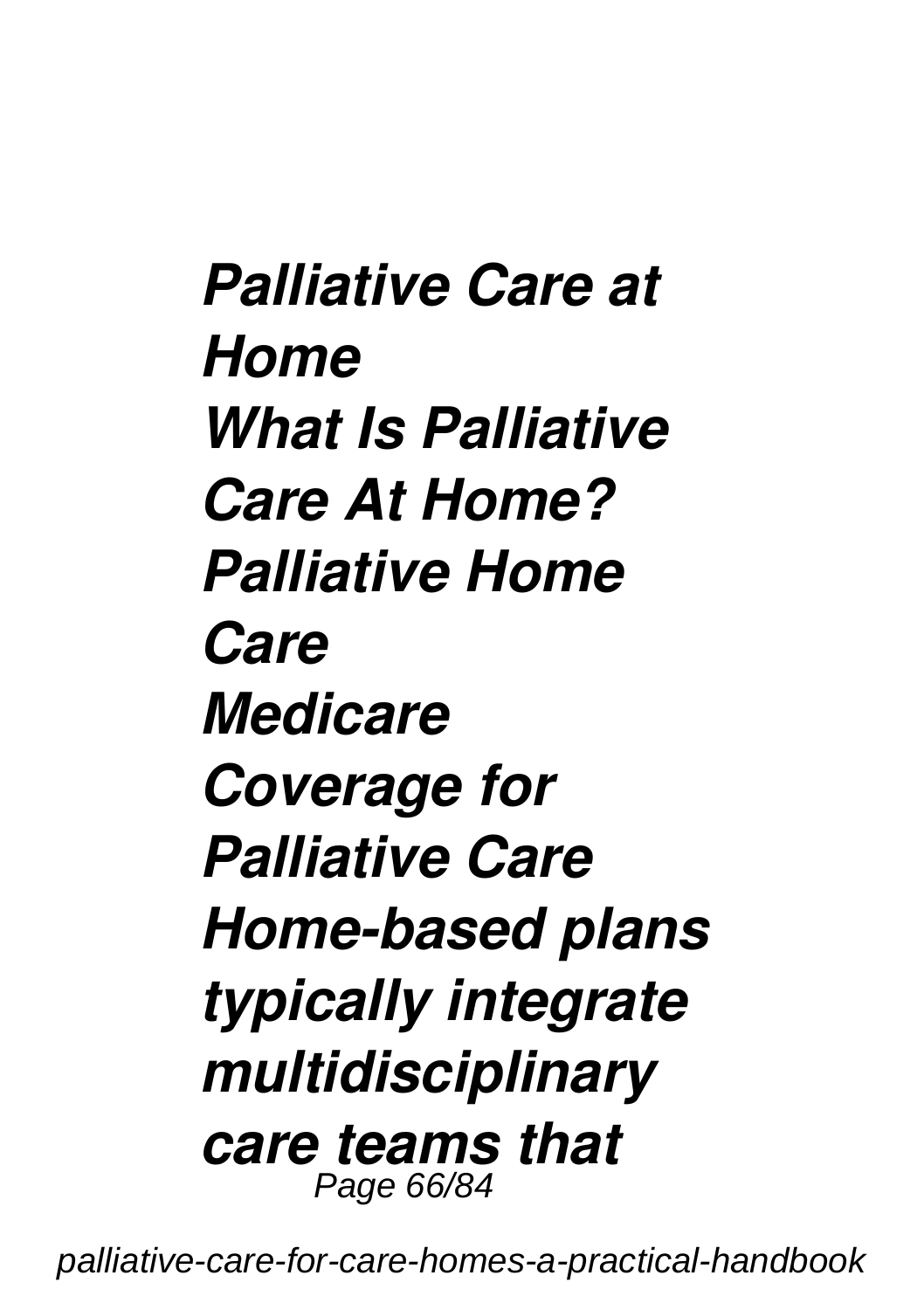*include physicians and nurses, social workers, mental health professionals and chaplains who visit patients in their homes and offer tailored treatment plans focused on improving quality of life.* Page 67/84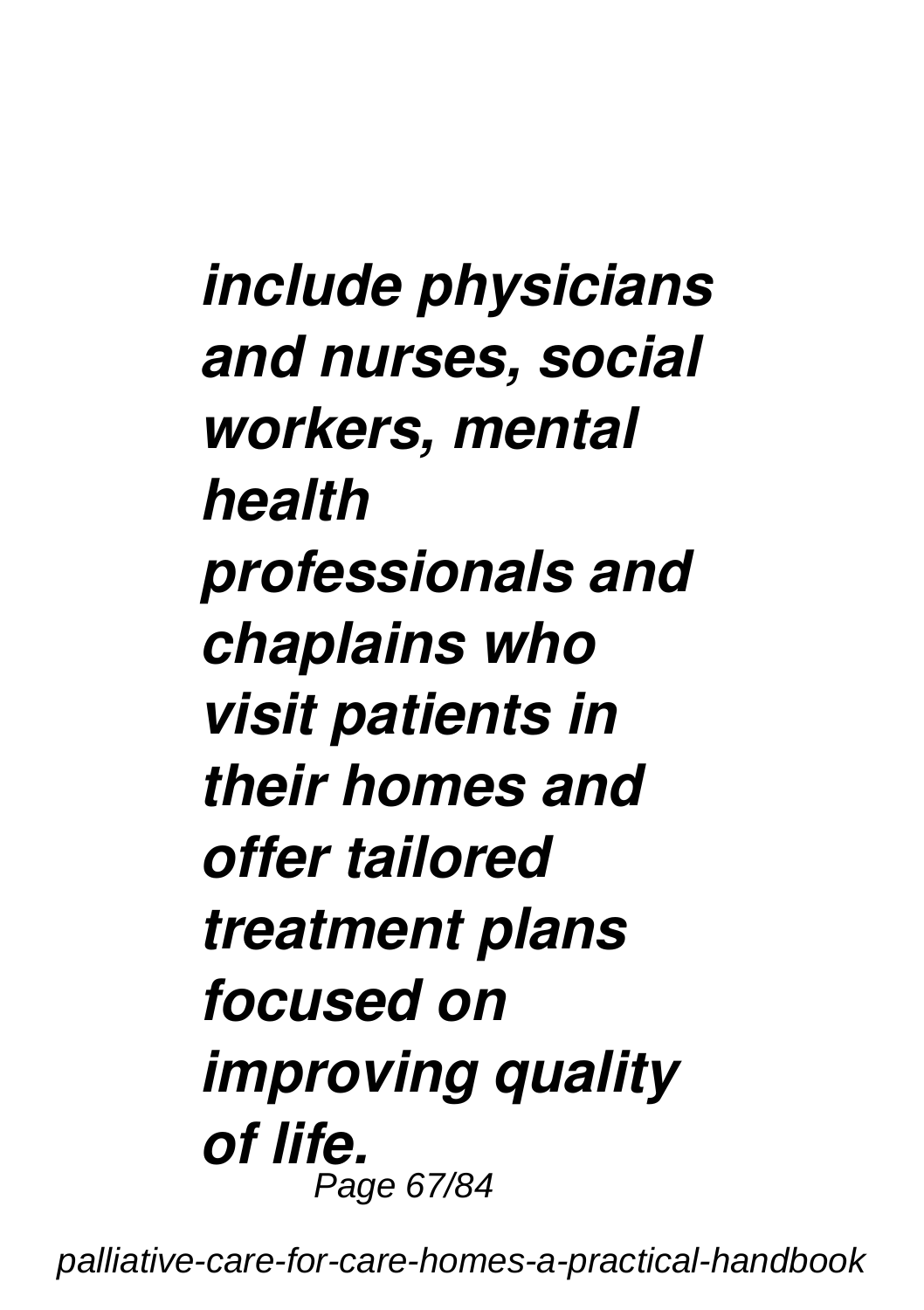### **What Is Palliative Care? - WebMD**

On this course, you will learn how care homes in six European countries can be improved using the research from a project called 'PACE, Palliative Care for Older People', funded by the European Commission. Using Page 68/84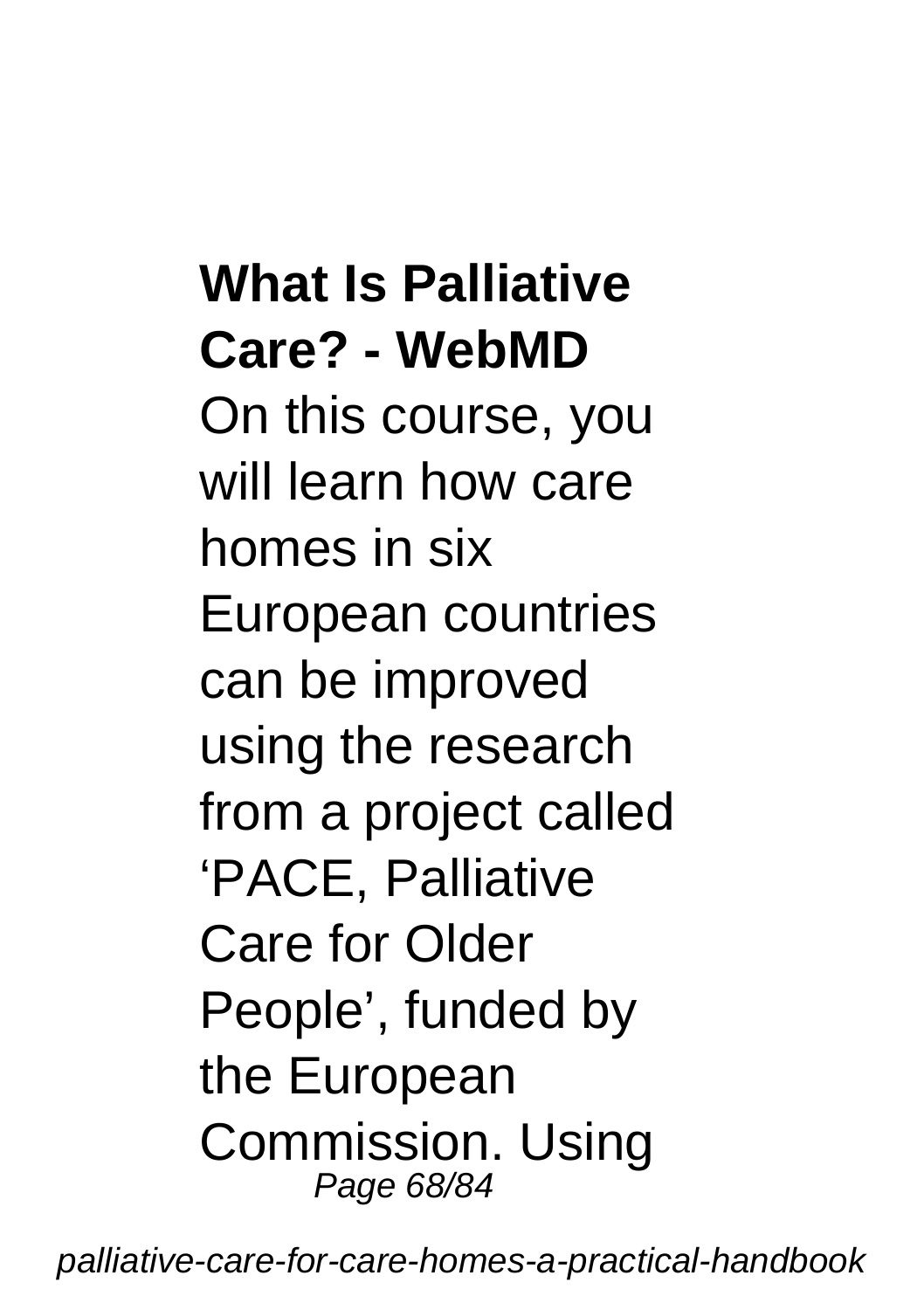the PACE Steps to Success programme, you will learn how to improve palliative care in care homes for both residents and staff.

Palliative care helps improve the physical, mental, social, and spiritual quality of life for those with serious or life-threatening illnesses. When Page 69/84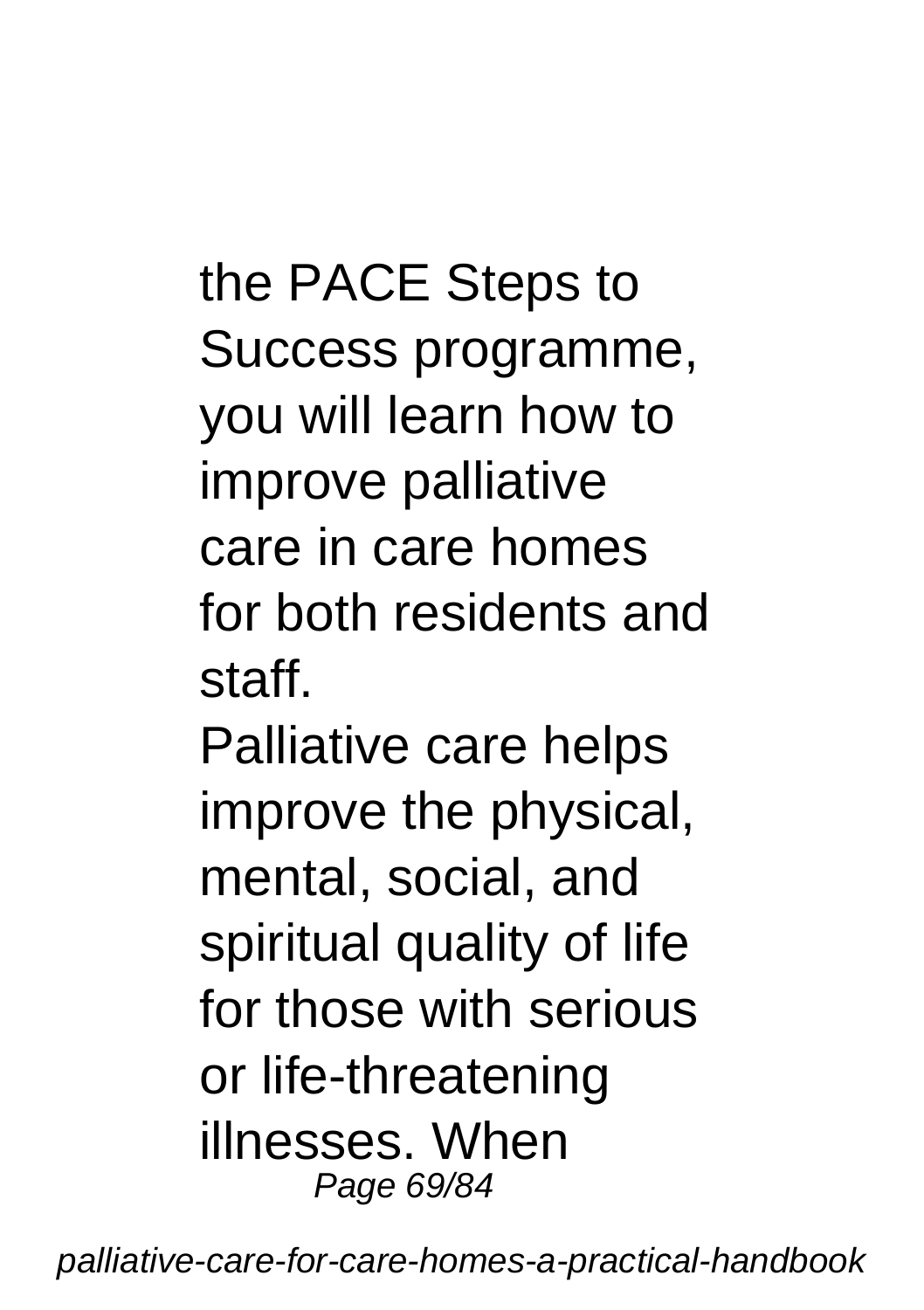diagnosed with a serious illness, you may choose... **A Measure of Palliative Care in Nursing Homes**

**When Is Palliative Care Appropriate? - WebMD** Palliative care provides patients with relief from the symptoms, pain and stress of a serious illness[whatever the Page 70/84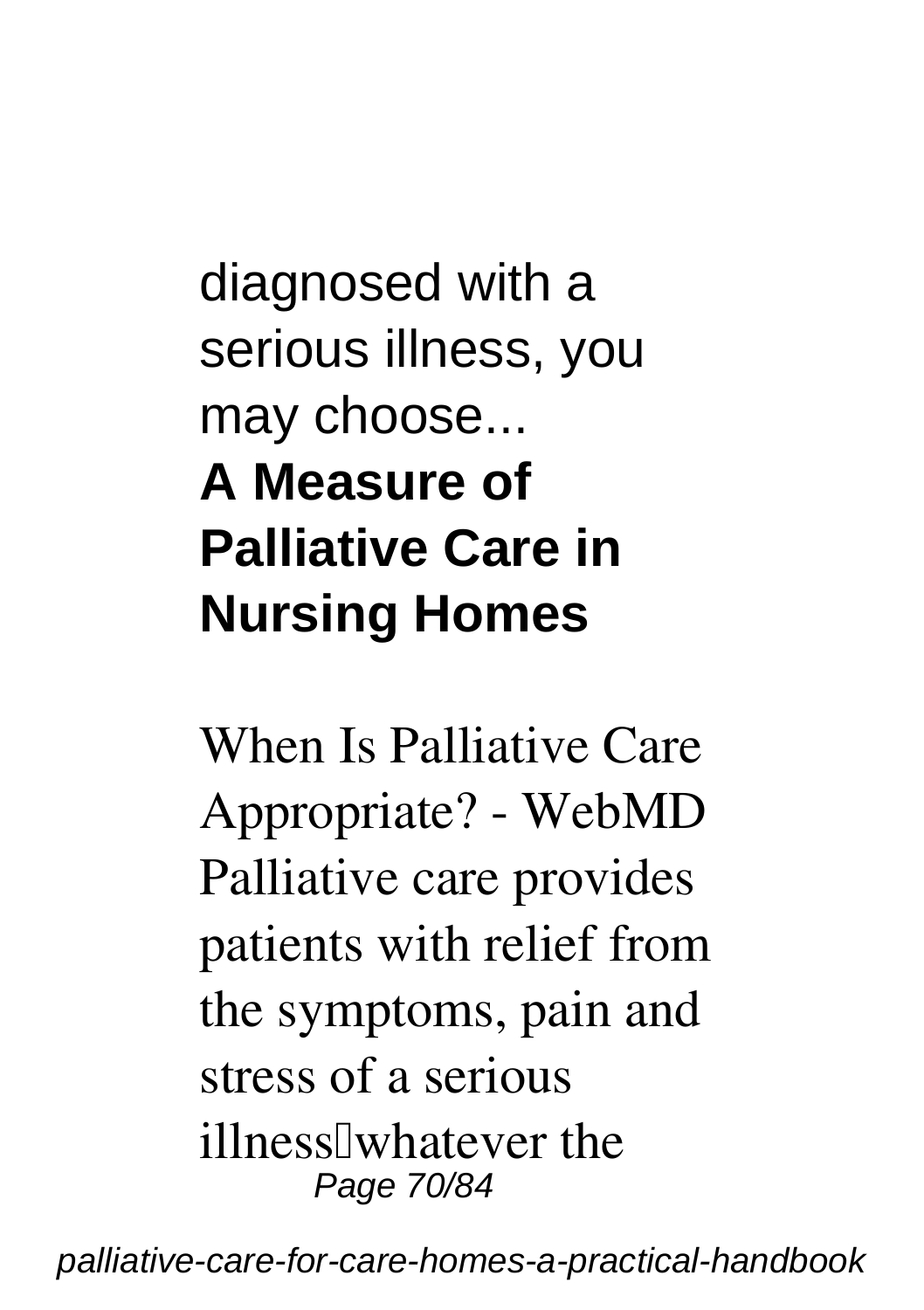diagnosis. Here are some of the guidelines to determine if your patient could benefit from palliative care. Quick, Secure and Simple Refer your hospice-eligible patient easily.

**Palliative Care For Care Homes** A home-based palliative care model, the PIM Page 71/84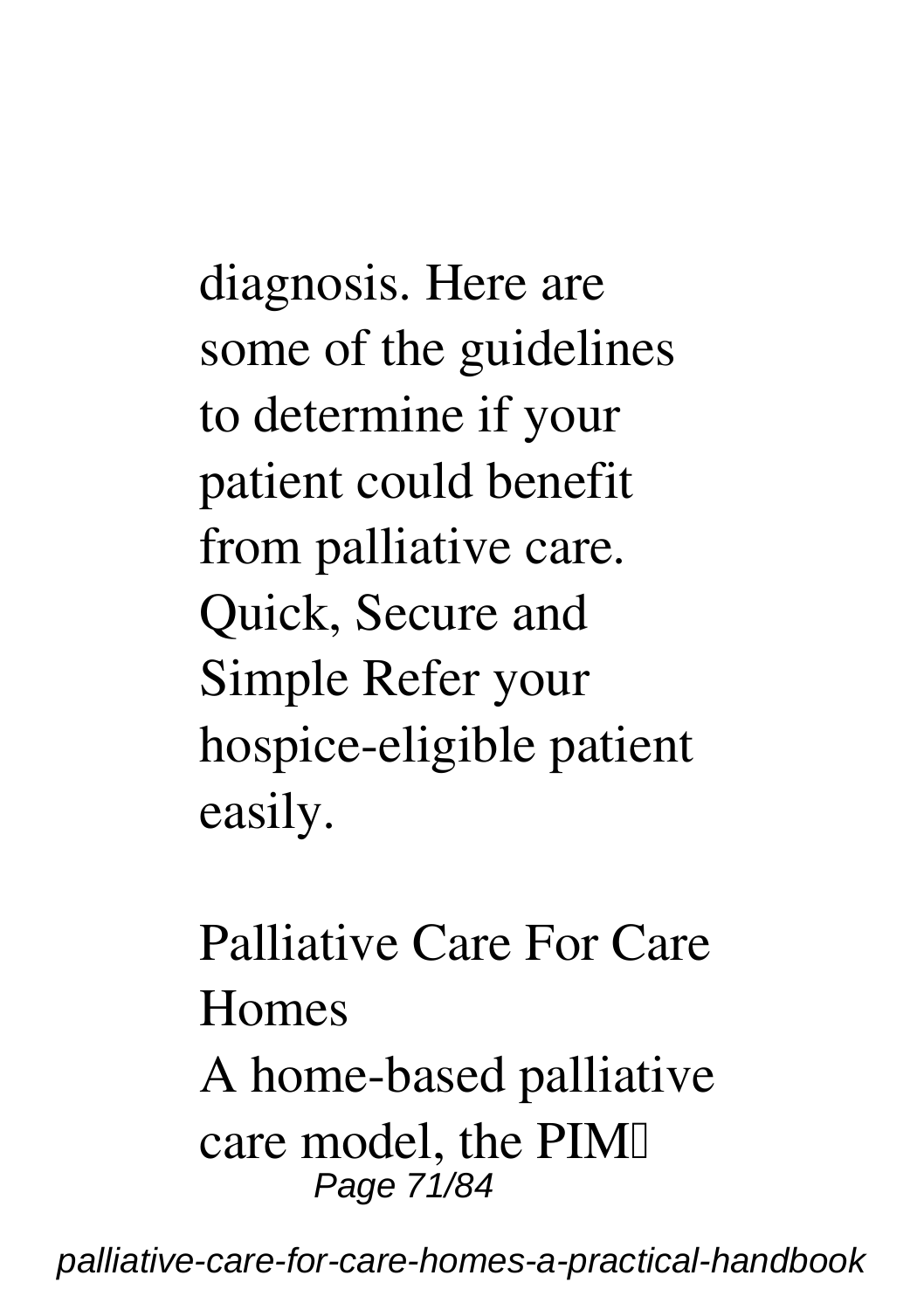program serves health plans, provider organizations and their members who are experiencing a serious illness. Complementing the CareCentrix postacute care model, PIM identifies, engages and improves the member and caregiver quality of life, reduces overmedicalization and lowers cost. Page 72/84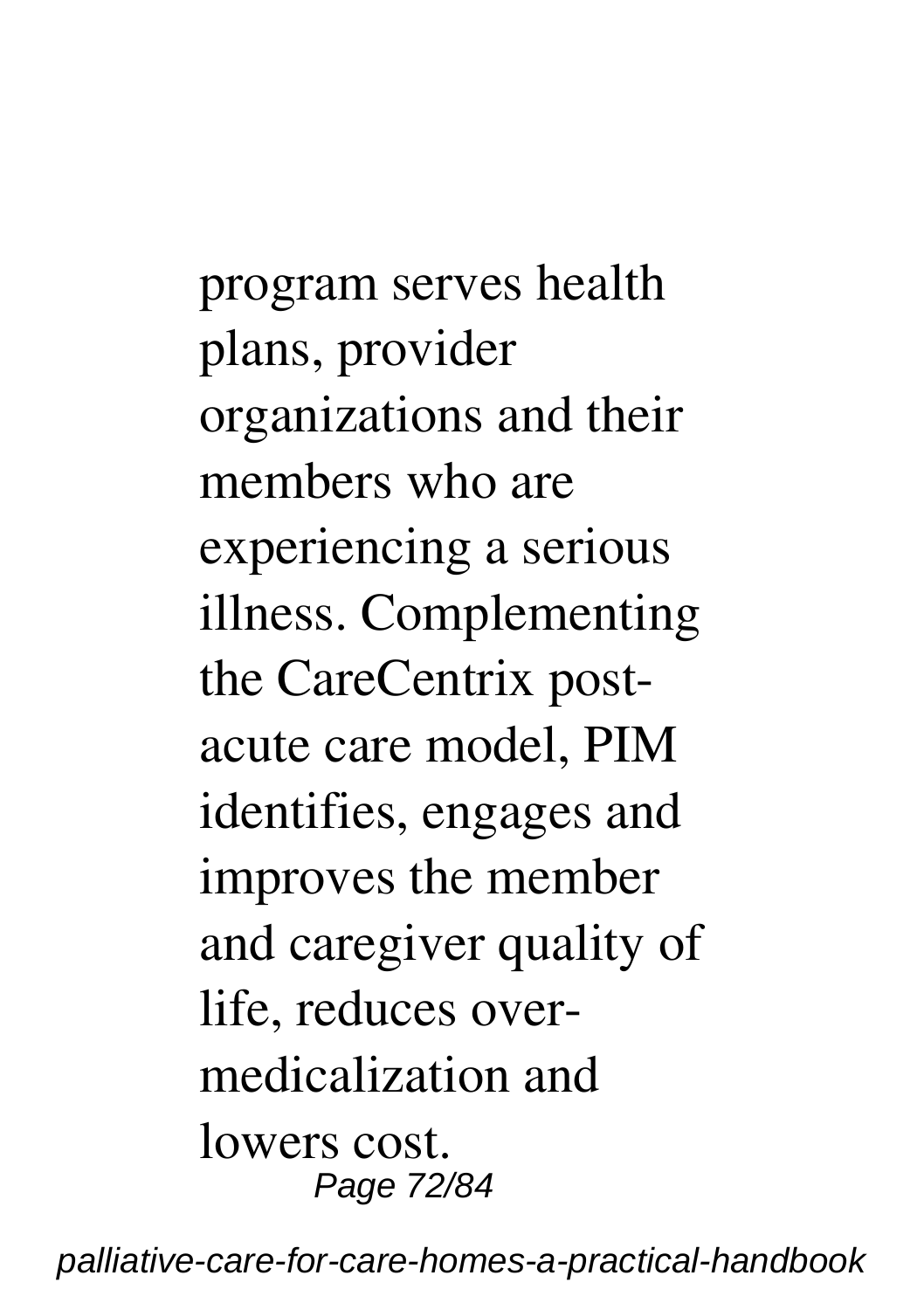Palliative care addresses symptoms, relieves pain, and maximizes quality of life for people living with serious illness, providing another layer of help for those who may be receiving curative treatments such as Page 73/84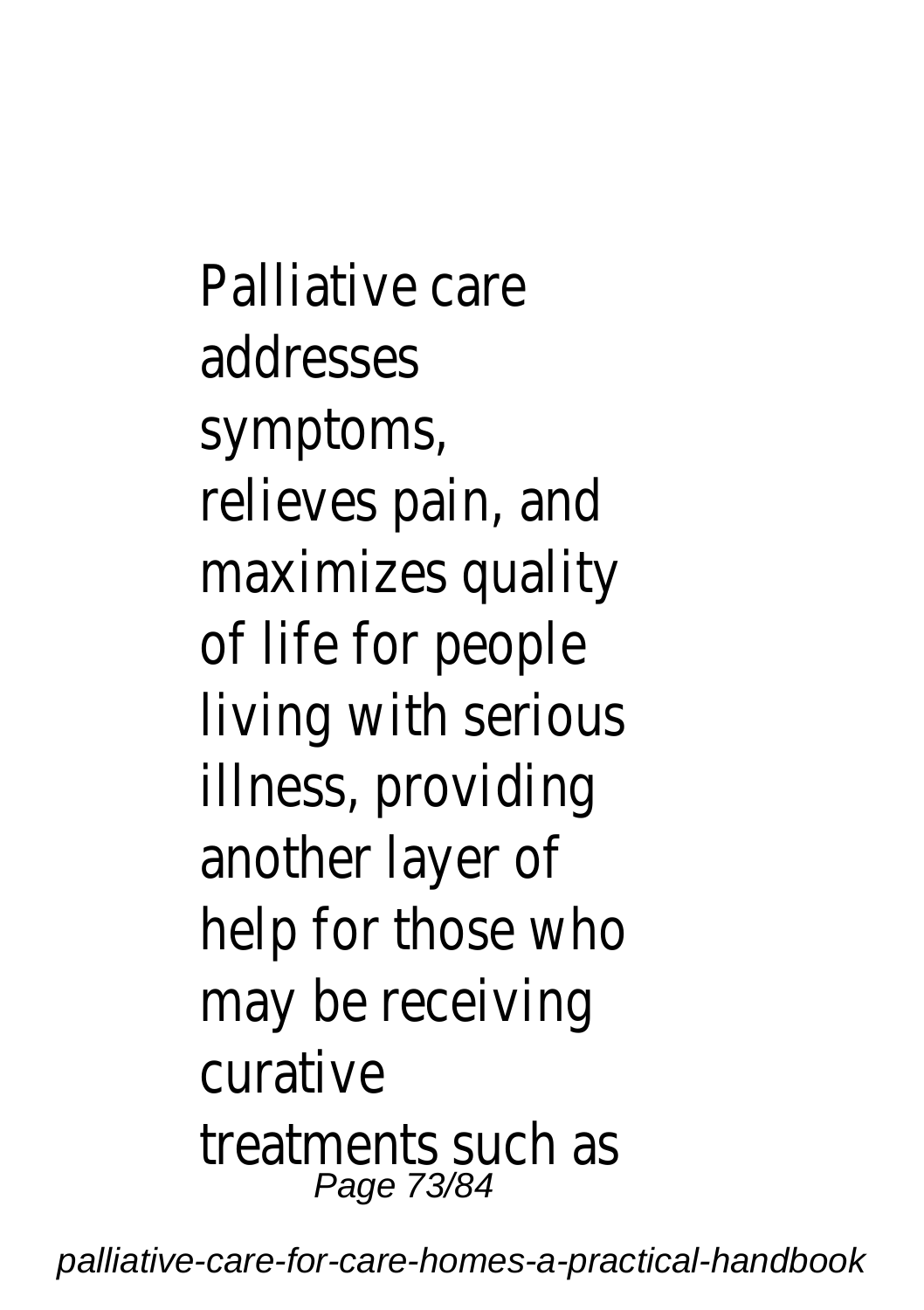radiation or chemotherapy.

For nursing homes, palliative care includes a resident/family centered focus, enhances residents' quality of life, and complements traditional Page 74/84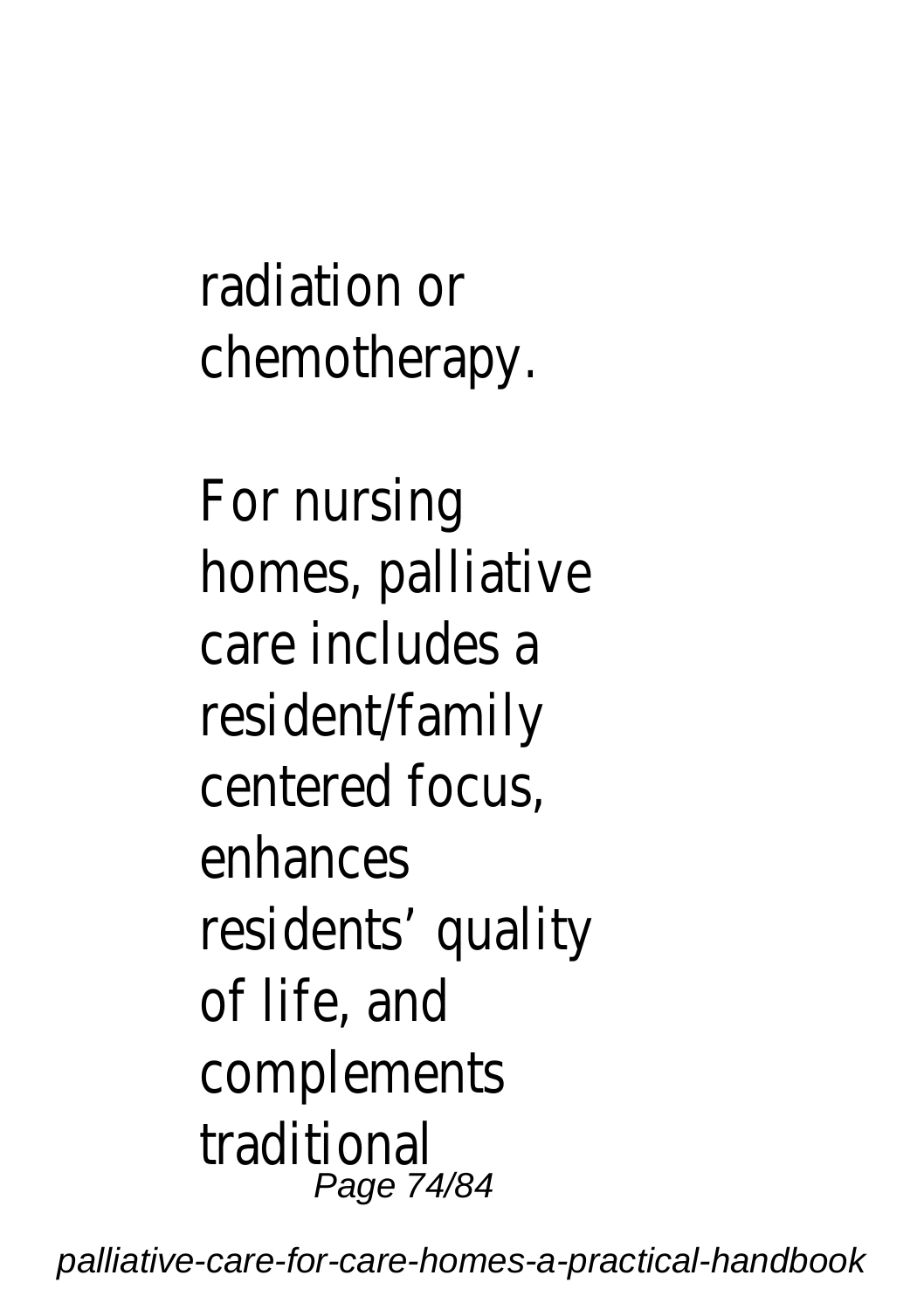restorative interventions. 16, 17 In nursing homes that have a palliative care focus, 4, 5, 18 staff embrace death as a normal and inevitable outcome for permanently placed residents. Further, staff: a ... What end of life Page 75/84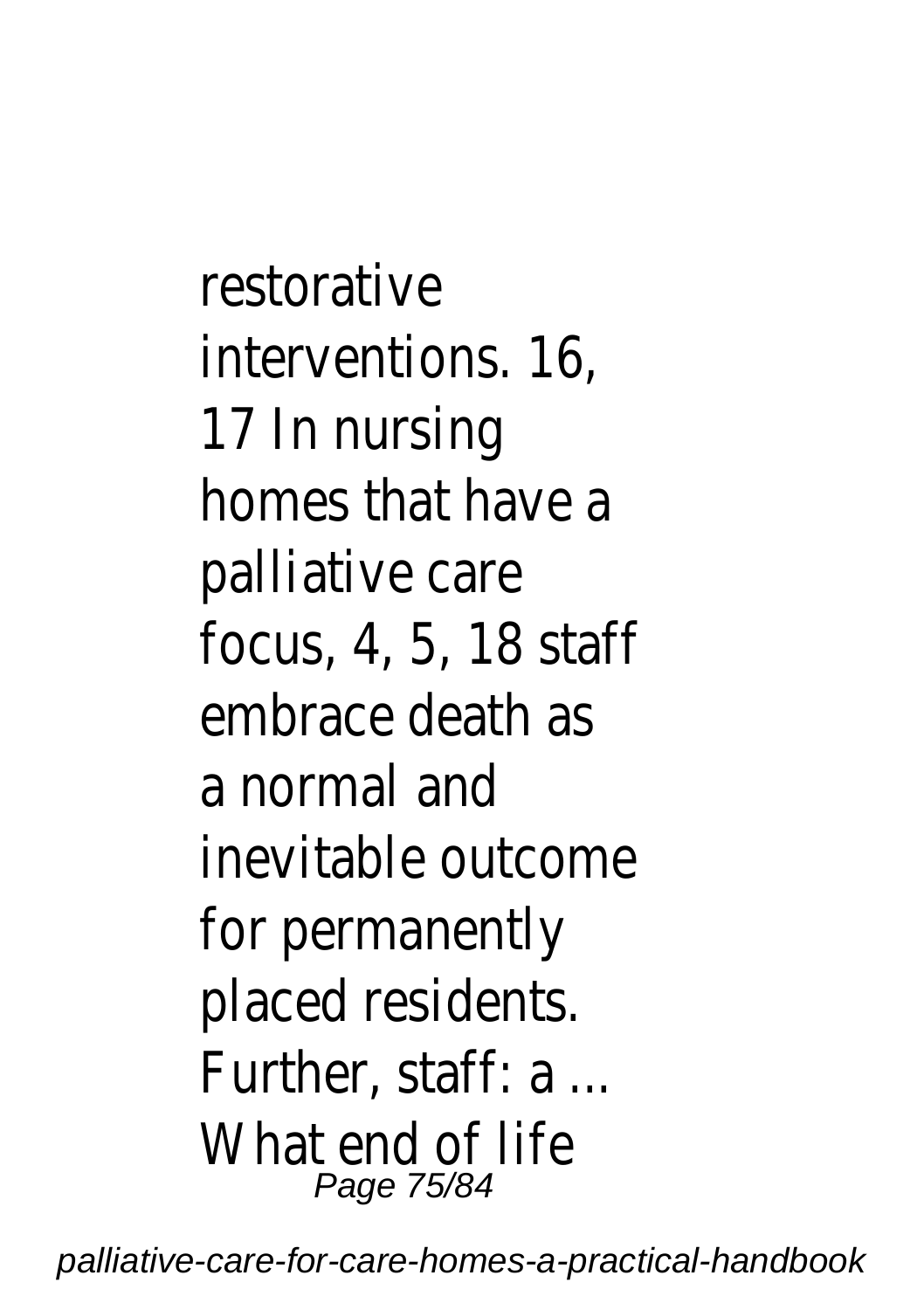## care involves - NHS

Palliative Care: Support for Patients and Caregivers If you've been diagnosed with a serious, long-lasting disease or with a lifethreatening illness, palliative care can make your life -- and Page 76/84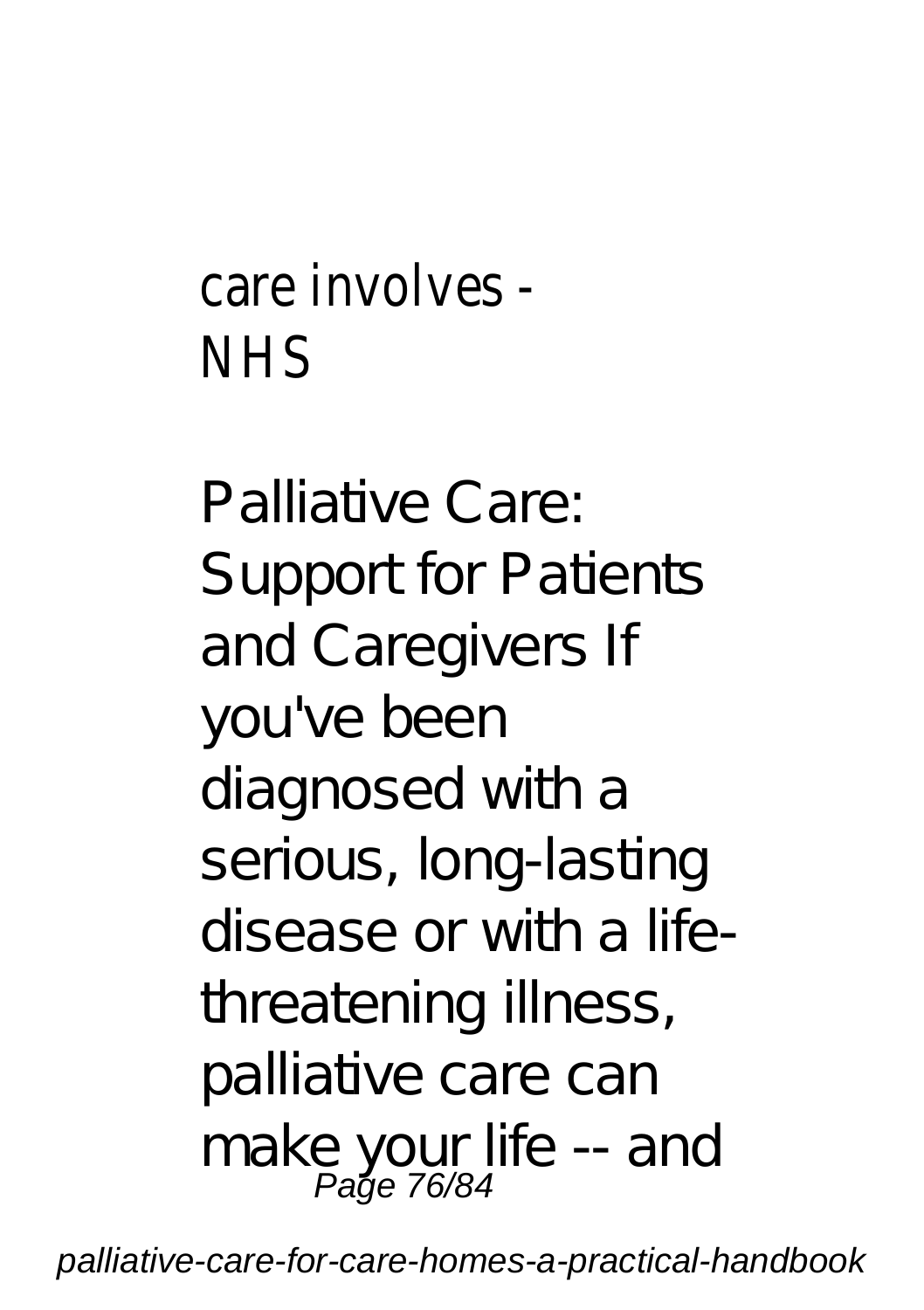th $\rho$ .... The main goal of palliative care in the home is to improve the quality of life for patients. At Crossroads Hospice & Palliative Care, we believe that receiving care in the patient's own home is comforting, convenient and Page 77/84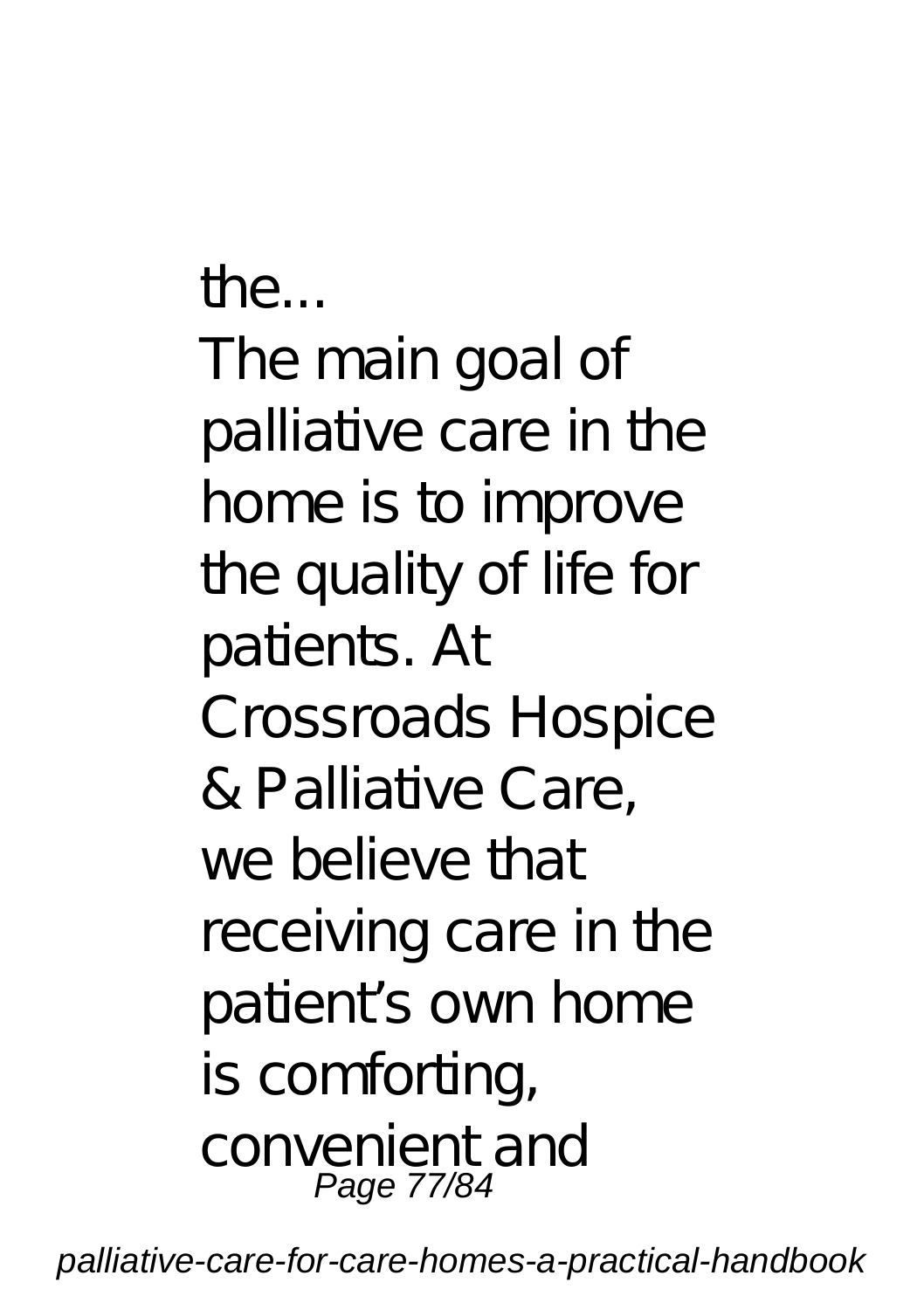reduces stress. Following are the palliative services that can come to your home: Medical evaluations, including monitoring for common symptoms like nausea, vomiting, pain, and anxiety. **Home-Based Palliative Care |** Page 78/84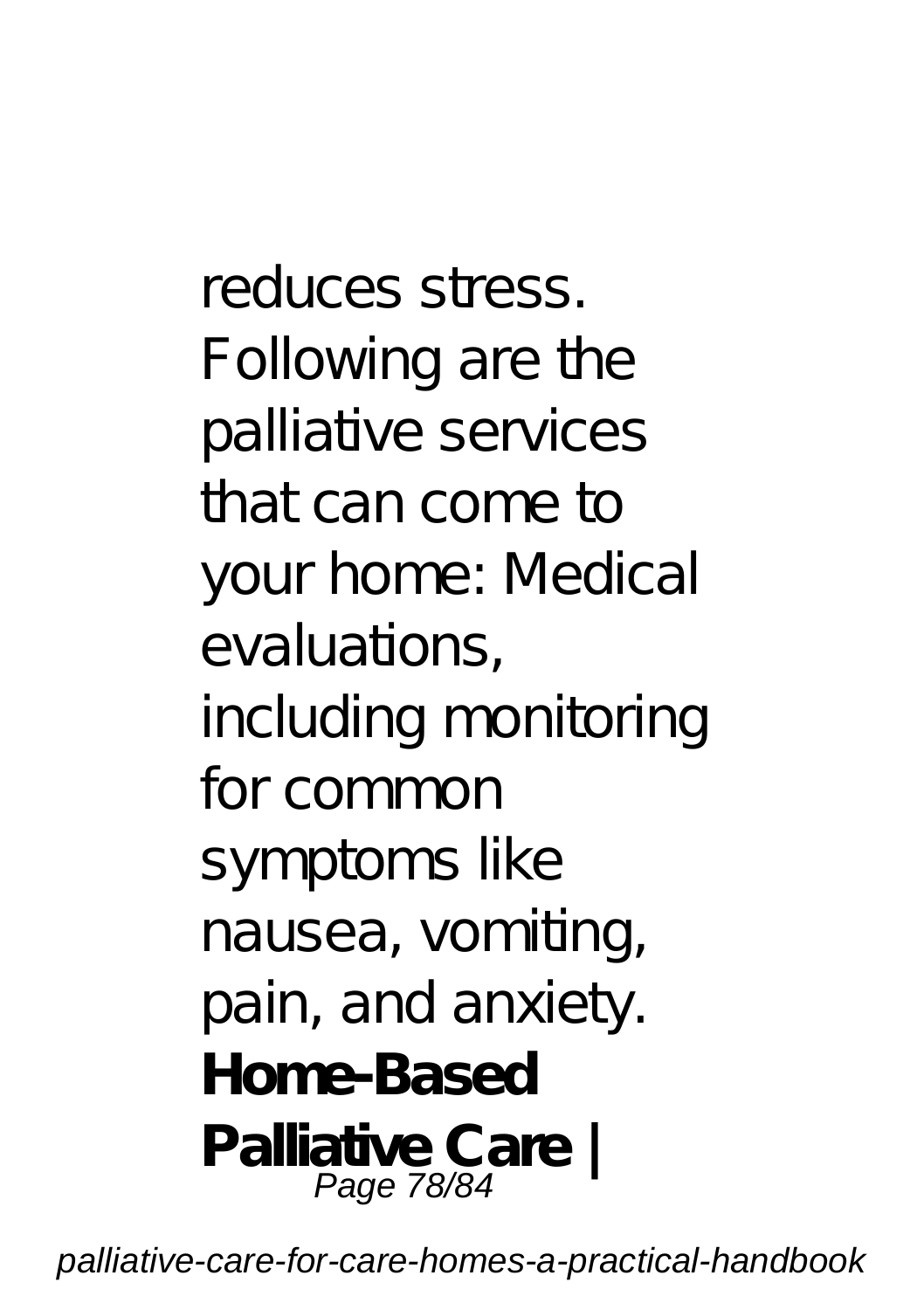**CareCentrix** Palliative care teams aim to improve the quality of life for both patients and their families. This form of care is offered alongside curative or other treatments you may be receiving. Palliative care is provided by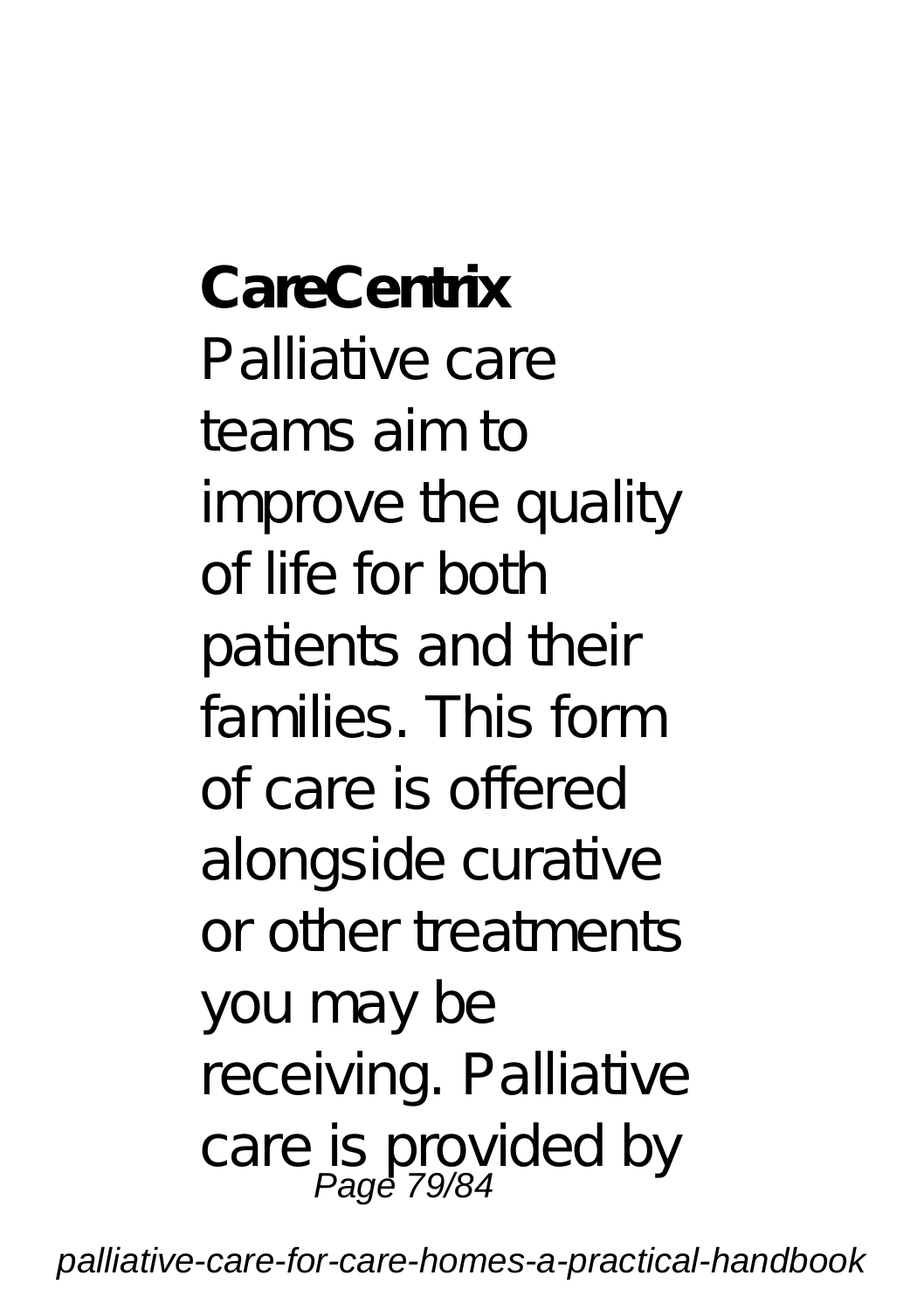a team of doctors, nurses and other specially trained people.

**Palliative** Care for Older People - Online Course What Are Palliative Care and Page 80/84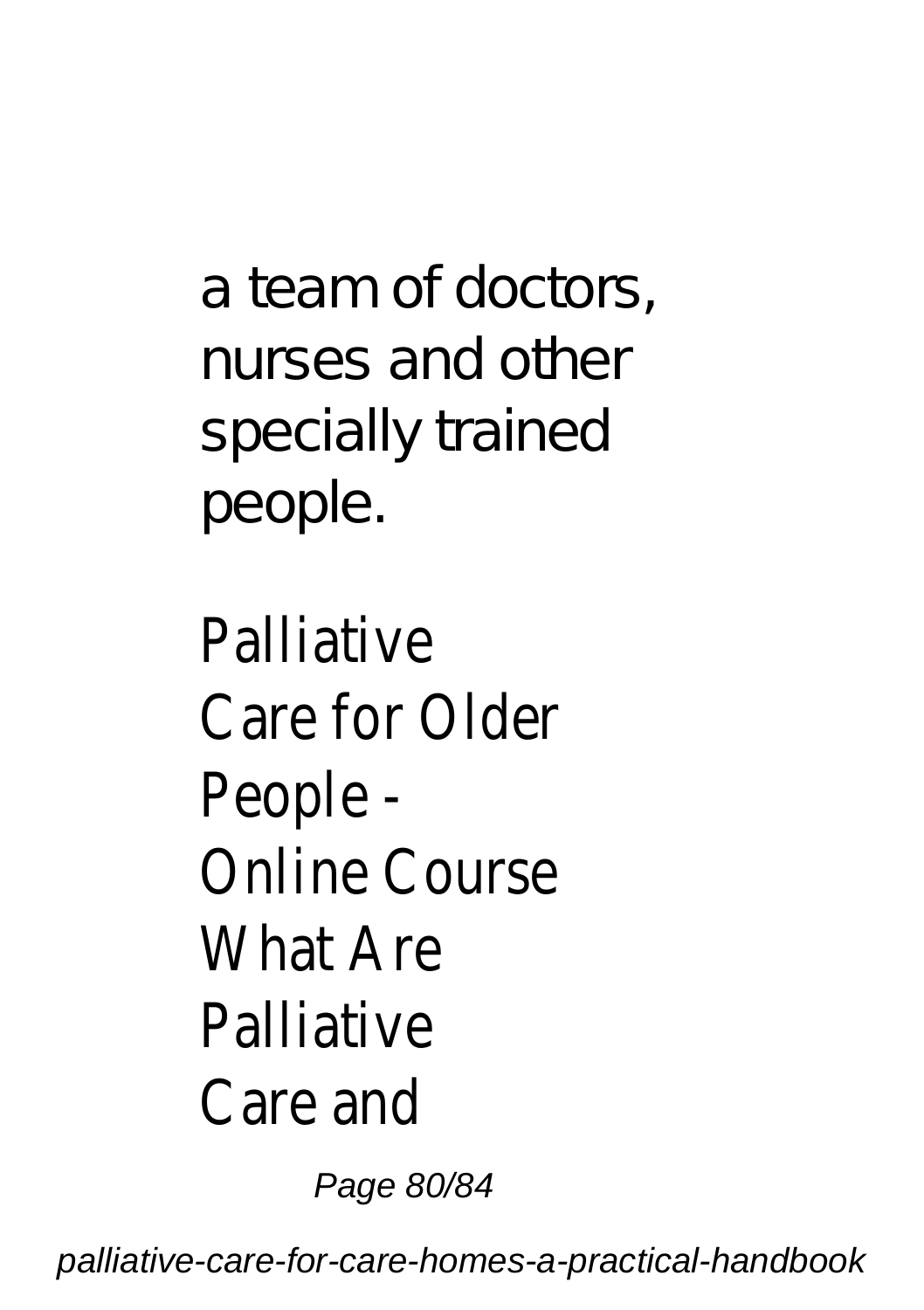Hospice Care? | National ... Home-Based **Palliative** Caregiving is Gaining **Popularity** Say "palliative care" and most people imagine cancer Page 81/84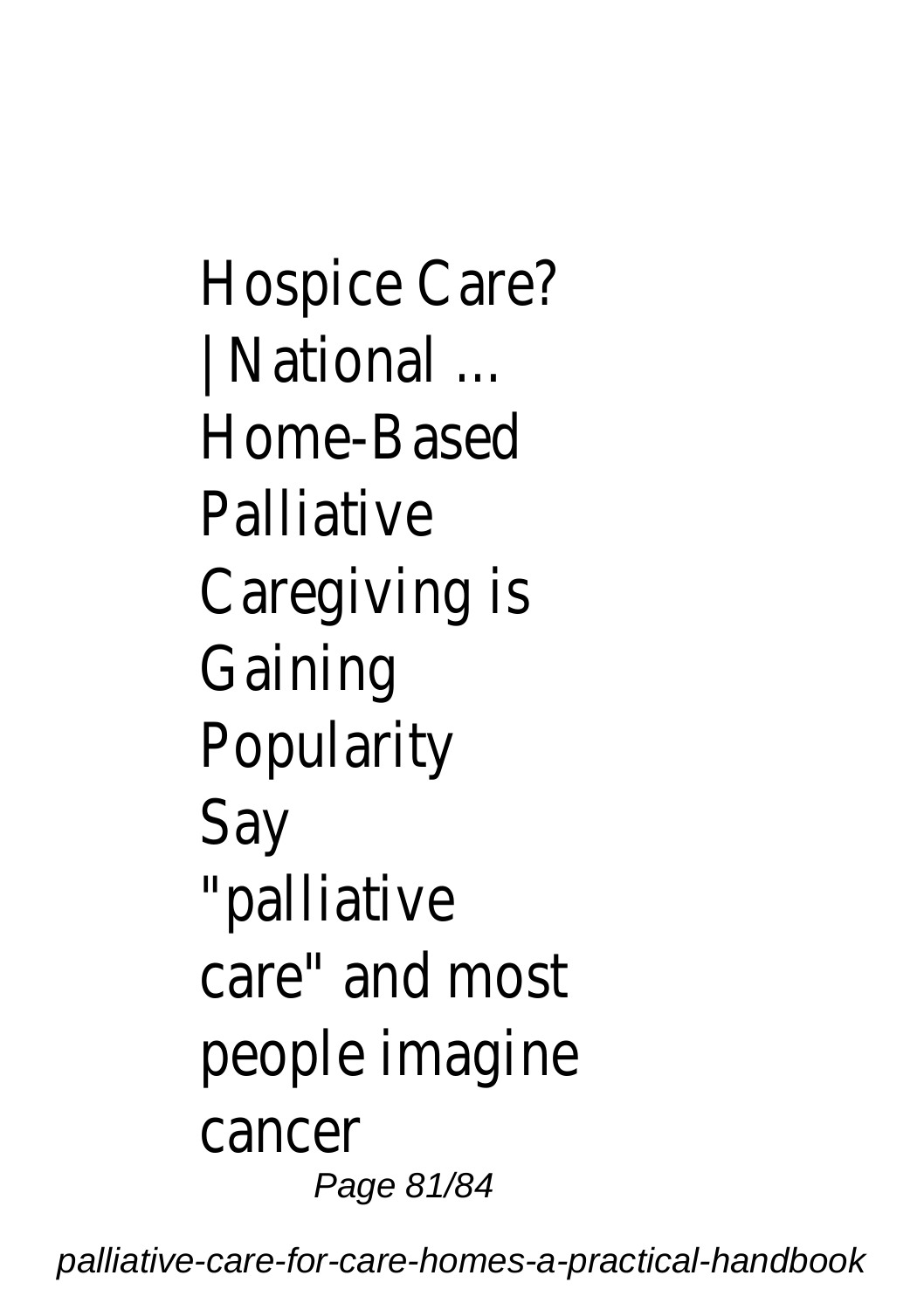patients being made comfortable in an end-of-life hospice setting. But palliative care is actually a new medical specialty that has Page 82/84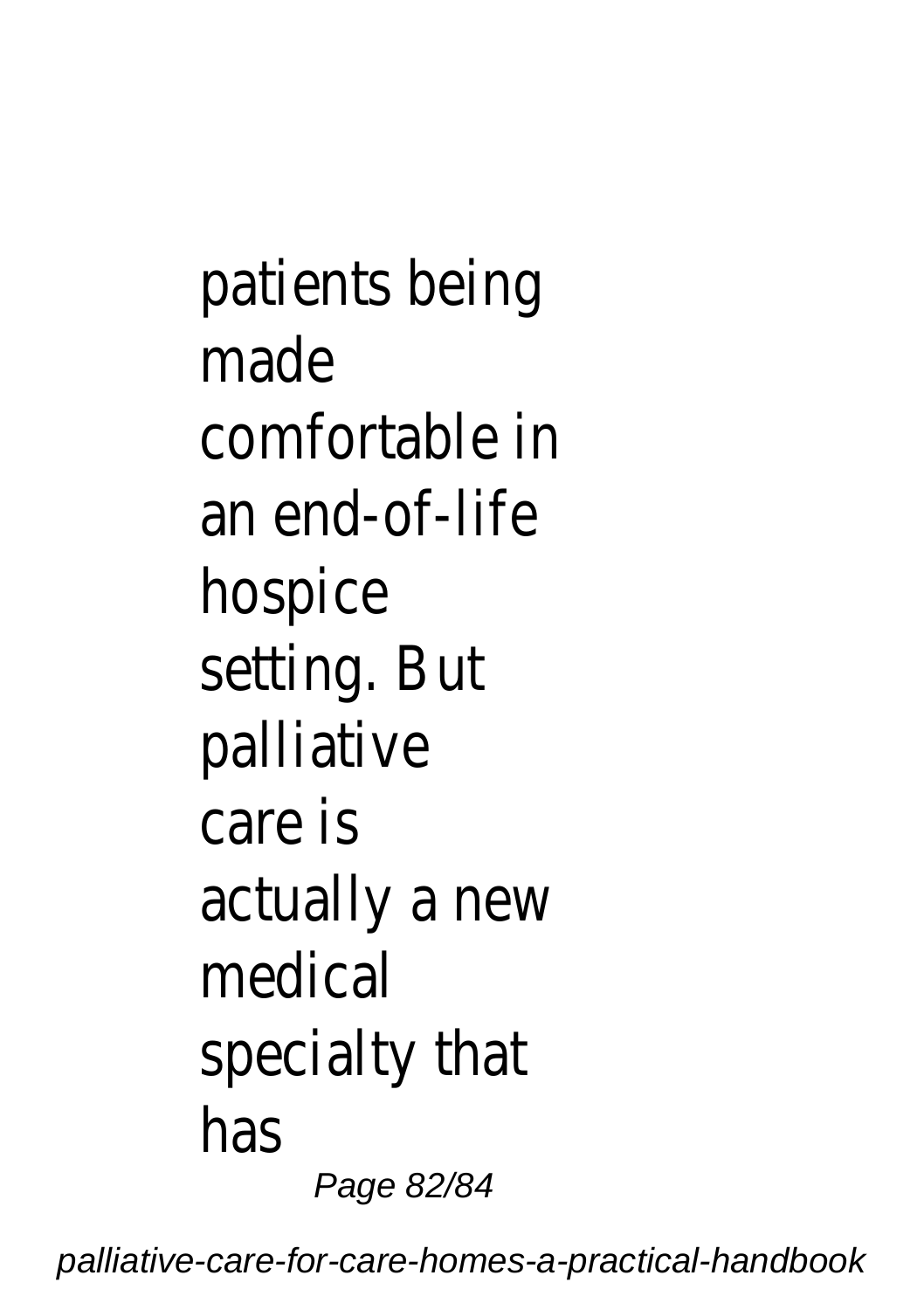recently...

Palliative care is most often given to the patient in the home as an outpatient, or during a short-term hospital admission. Even though the palliative care team is often based in a

Page 83/84